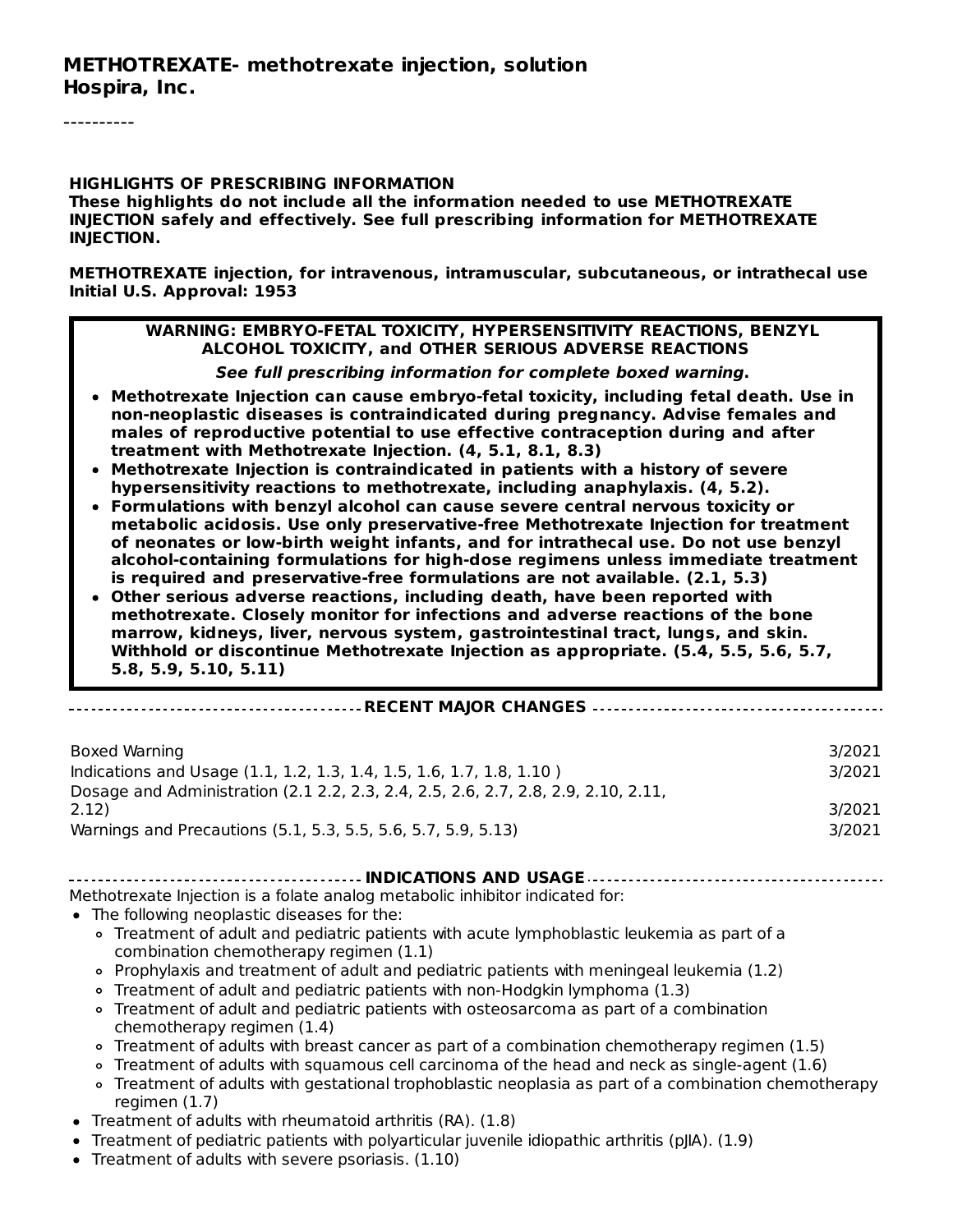| DOSAGE AND ADMINISTRATION                                                                                                                                                                           |
|-----------------------------------------------------------------------------------------------------------------------------------------------------------------------------------------------------|
| • Verify pregnancy status in females of reproductive potential before starting Methotrexate Injection.<br>(2.1, 4, 5.1)                                                                             |
| • Neoplastic diseases: Refer to the prescribing information for disease specific dosing recommendations.<br>Follow guidelines for high-dose regimens. (2.2, 2.3, 2.4, 2.5, 2.6, 2.7, 2.8, 2.9)      |
| • RA: Recommended starting dosage of 7.5 mg once weekly intramuscularly; adjust dose to achieve an<br>optimal response. (2.10)                                                                      |
| • pJIA: Recommended starting dosage of 10 mg/m <sup>2</sup> once weekly subcutaneously or intramuscularly;<br>adjust dose to achieve an optimal response. (2.11)                                    |
| • Psoriasis: Recommended dosage of 10 mg to 25 mg once weekly intramuscularly or intravenously;<br>adjust dose to achieve optimal response. Once achieved, reduce to lowest possible dosage. (2.12) |
| -------------------------- DOSAGE FORMS AND STRENGTHS ---------------------------------                                                                                                             |
| Injection: (3)<br>• With preservative (multiple-dose vials): 50 mg/2 mL (25 mg/mL)                                                                                                                  |
| • Preservative-free (single-dose vials): 1 g/40 mL (25 mg/mL)                                                                                                                                       |
|                                                                                                                                                                                                     |
| • History of severe hypersensitivity to methotrexate. (4)<br>• Pregnancy: in patients with non-neoplastic diseases. (4)                                                                             |
|                                                                                                                                                                                                     |
| • Secondary malignancies can occur. (5.13)<br>• Tumor lysis syndrome can occur in patients with rapidly growing tumors. (5.14)                                                                      |
| • Immunizations and Risks associated with Live Vaccines: Immunizations may be ineffective. Live<br>vaccines are not recommended due to risk of disseminated infection. (5.15)                       |
| • Infertility: Can cause impairment of fertility, oligospermia, and menstrual dysfunction. (5.16, 8.3)                                                                                              |
| <b> ADVERSE REACTIONS </b>                                                                                                                                                                          |
| Common adverse reactions include ulcerative stomatitis, leukopenia, nausea, and abdominal distress.<br>(6.1)                                                                                        |
| To report SUSPECTED ADVERSE REACTIONS, contact Pfizer Inc. at 1-800-438-1985 or FDA at<br>1-800-FDA-1088 or www.fda.gov/medwatch.                                                                   |
| <b> DRUG INTERACTIONS -</b>                                                                                                                                                                         |
| Refer to full prescribing information for drug interactions with Methotrexate Injection. (7)                                                                                                        |

- **USE IN SPECIFIC POPULATIONS**
- Lactation: Advise not to breastfeed. (8.2)
- Pediatric use: Intermediate-dose methotrexate can cause serious neurotoxicity in patients with acute lymphoblastic leukemia. (8.4)

### **See 17 for PATIENT COUNSELING INFORMATION and FDA-approved patient labeling.**

**Revised: 6/2021**

### **FULL PRESCRIBING INFORMATION: CONTENTS\* WARNING: EMBRYO-FETAL TOXICITY, HYPERSENSITIVITY REACTIONS, BENZYL ALCOHOL TOXICITY, and OTHER SERIOUS ADVERSE REACTIONS 1 INDICATIONS AND USAGE**

- 1.1 Acute Lymphoblastic Leukemia
- 1.2 Meningeal Leukemia: Prophylaxis and Treatment
- 1.3 Non-Hodgkin Lymphoma
- 1.4 Osteosarcoma
- 1.5 Breast Cancer
- 1.6 Squamous Cell Carcinoma of the Head and Neck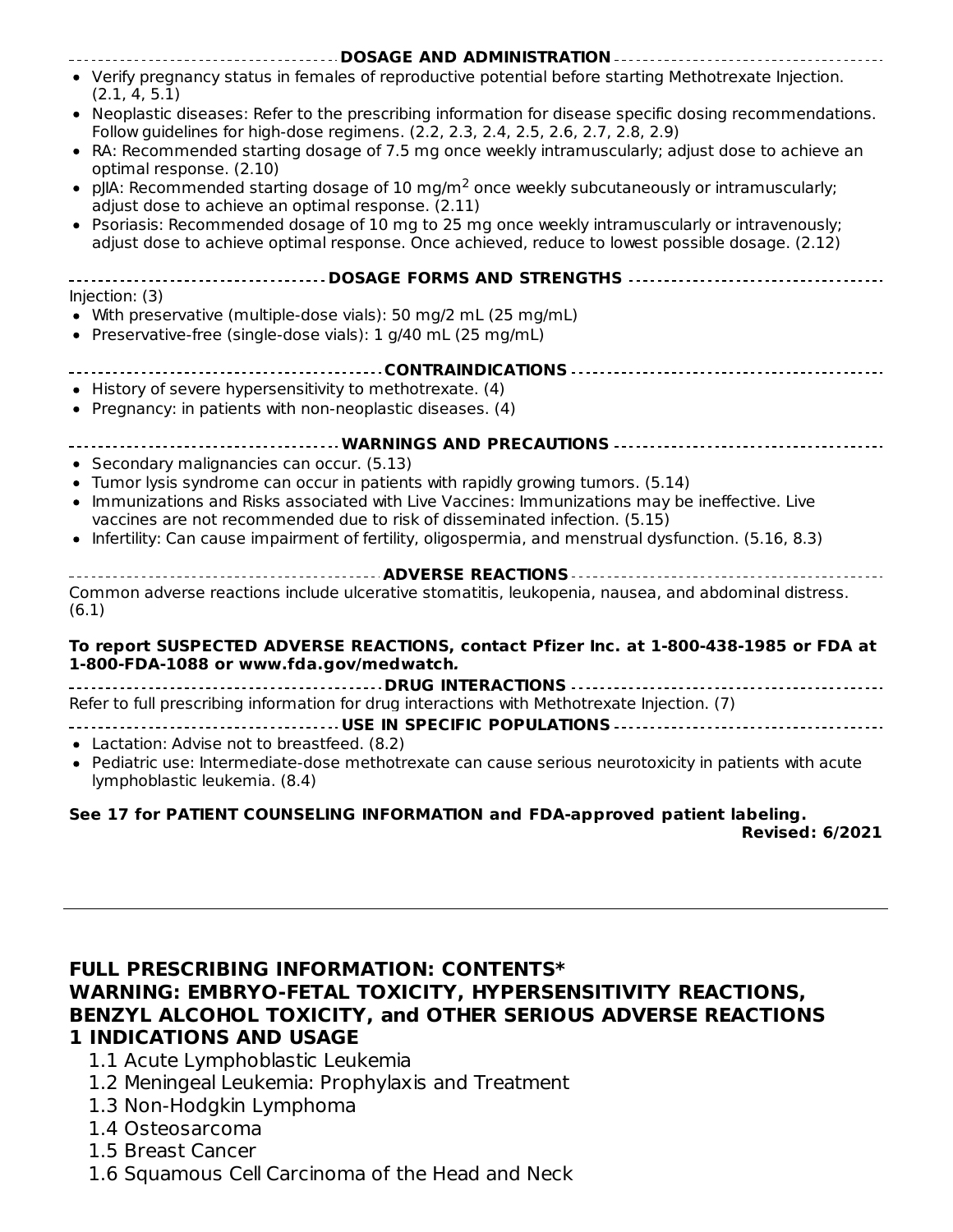- 1.7 Gestational Trophoblastic Neoplasia
- 1.8 Rheumatoid Arthritis
- 1.9 Polyarticular Juvenile Idiopathic Arthritis
- 1.10 Psoriasis

## **2 DOSAGE AND ADMINISTRATION**

2.1 Important Dosage and Safety Information

2.2 Recommended Monitoring and Concomitant Therapies for Intermediate- and High-Dose Regimens

- 2.3 Recommended Dosage for Acute Lymphoblastic Leukemia
- 2.4 Recommended Dosage for Meningeal Leukemia: Prophylaxis and Treatment
- 2.5 Recommended Dosage for Non-Hodgkin Lymphoma
- 2.6 Recommended Dosage for Osteosarcoma
- 2.7 Recommended Dosage for Breast Cancer
- 2.8 Recommended Dosage for Squamous Cell Carcinoma of Head and Neck
- 2.9 Recommended Dosage for Gestational Trophoblastic Neoplasia
- 2.10 Recommended Dosage for Rheumatoid Arthritis
- 2.11 Recommended Dosage for Polyarticular Juvenile Idiopathic Arthritis
- 2.12 Recommended Dosage for Psoriasis
- 2.13 Dosage Modifications for Adverse Reactions
- 2.14 Administration and Handling Information

## **3 DOSAGE FORMS AND STRENGTHS**

## **4 CONTRAINDICATIONS**

## **5 WARNINGS AND PRECAUTIONS**

- 5.1 Embryo-Fetal Toxicity
- 5.2 Hypersensitivity Reactions
- 5.3 Risks of Serious Adverse Reactions due to Benzyl Alcohol-Preservative
- 5.4 Myelosuppression
- 5.5 Serious Infections
- 5.6 Renal Toxicity
- 5.7 Hepatotoxicity
- 5.8 Neurotoxicity
- 5.9 Gastrointestinal Toxicity
- 5.10 Pulmonary Toxicity
- 5.11 Dermatologic Reactions
- 5.12 Folic Acid Supplementation
- 5.13 Secondary Malignancies
- 5.14 Tumor Lysis Syndrome
- 5.15 Immunization and Risks Associated with Live Vaccines
- 5.16 Infertility
- 5.17 Increased Risk of Adverse Reactions Due to Third Space Accumulation
- 5.18 Increased Risk of Soft Tissue and Bone Toxicity with Concomitant Radiotherapy
- 5.19 Risk of Serious Adverse Reactions with Medication Errors

## **6 ADVERSE REACTIONS**

- 6.1 Clinical Trials Experience
- 6.2 Postmarketing Experience

## **7 DRUG INTERACTIONS**

- 7.1 Effects of Other Drugs on Methotrexate
- 7.2 Effects of Methotrexate on Other Drugs

## **8 USE IN SPECIFIC POPULATIONS**

8.1 Pregnancy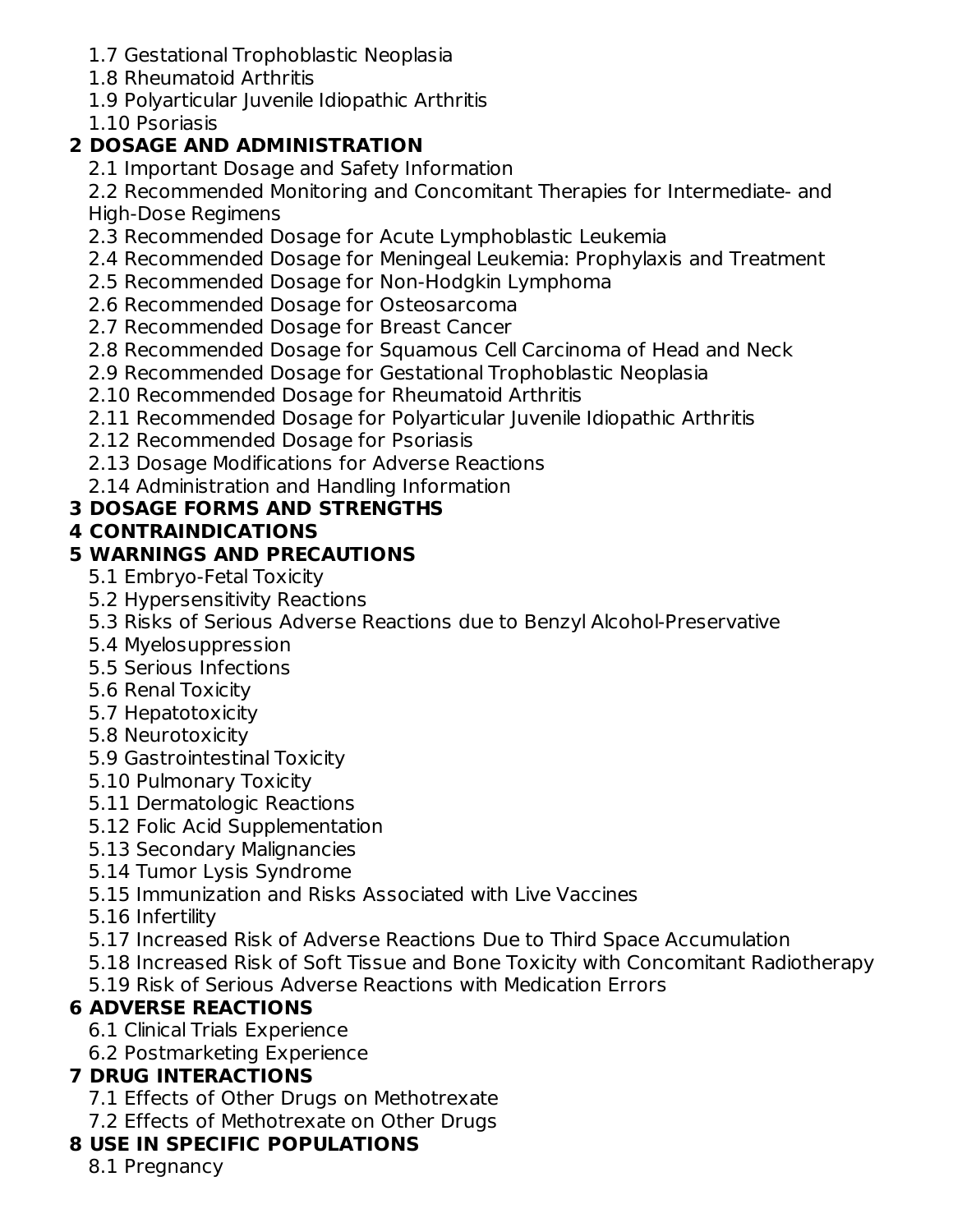- 8.2 Lactation
- 8.3 Females and Males of Reproductive Potential
- 8.4 Pediatric Use
- 8.5 Geriatric Use
- 8.6 Renal Impairment
- 8.7 Hepatic Impairment

## **10 OVERDOSAGE**

### **11 DESCRIPTION**

## **12 CLINICAL PHARMACOLOGY**

- 12.1 Mechanism of Action
- 12.3 Pharmacokinetics

### **13 NONCLINICAL TOXICOLOGY**

13.1 Carcinogenesis, Mutagenesis, Impairment of Fertility

### **15 REFERENCES**

### **16 HOW SUPPLIED/STORAGE AND HANDLING**

### **17 PATIENT COUNSELING INFORMATION**

 $\ast$  Sections or subsections omitted from the full prescribing information are not listed.

### **FULL PRESCRIBING INFORMATION**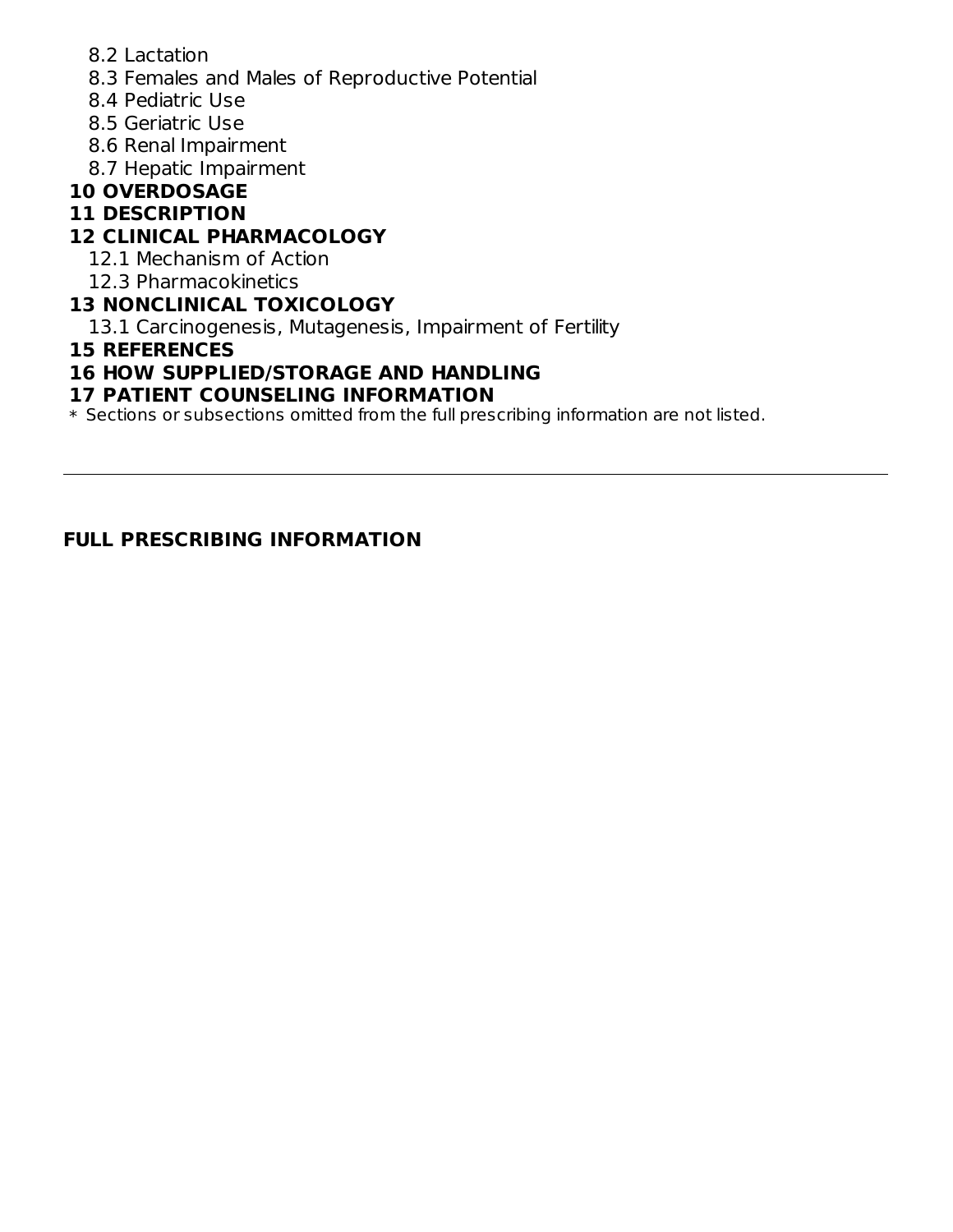**WARNING: EMBRYO-FETAL TOXICITY, HYPERSENSITIVITY REACTIONS, BENZYL ALCOHOL TOXICITY, and OTHER SERIOUS ADVERSE REACTIONS**

- **Methotrexate Injection can cause embryo-fetal toxicity, including fetal death. For non-neoplastic diseases, Methotrexate Injection is contraindicated in pregnancy. Advise females and males of reproductive potential to use effective contraception [see Contraindications (4), Warnings and Precautions (5.1), and Use in Specific Populations (8.1, 8.3)].**
- **Methotrexate Injection is contraindicated in patients with a history of severe hypersensitivity reactions to methotrexate, including anaphylaxis [see Contraindications (4) and Warnings and Precautions (5.2)].**
	- **Formulations with benzyl alcohol can cause severe central nervous toxicity or metabolic acidosis. Use only preservative-free Methotrexate Injection for treatment of neonates or low-birth weight infants and for intrathecal use. Do not use benzyl alcohol-containing formulations for high-dose regimens unless immediate treatment is required and preservative-free formulations are not available [see Dosage and Administration (2.1) and Warnings and Precautions (5.3)].**
- **Other serious adverse reactions, including death, have been reported with methotrexate. Closely monitor for infections and adverse reactions of the bone marrow, kidneys, liver, nervous system, gastrointestinal tract, lungs, and skin. Withhold or discontinue Methotrexate Injection as appropriate [see Warnings and Precautions (5.4, 5.5, 5.6, 5.7, 5.8, 5.9, 5.10, 5.11)].**

## **1 INDICATIONS AND USAGE**

## **1.1 Acute Lymphoblastic Leukemia**

Methotrexate Injection is indicated for the treatment of adult and pediatric patients with acute lymphoblastic leukemia (ALL) as part of a combination chemotherapy regimen.

## **1.2 Meningeal Leukemia: Prophylaxis and Treatment**

Methotrexate Injection is indicated for the prophylaxis and treatment of meningeal leukemia in adult and pediatric patients.

## **1.3 Non-Hodgkin Lymphoma**

Methotrexate Injection is indicated for the treatment of adults and pediatric patients with Non-Hodgkin lymphoma.

## **1.4 Osteosarcoma**

Methotrexate Injection is indicated for the treatment of adults and pediatric patients with osteosarcoma as part of a combination chemotherapy regimen.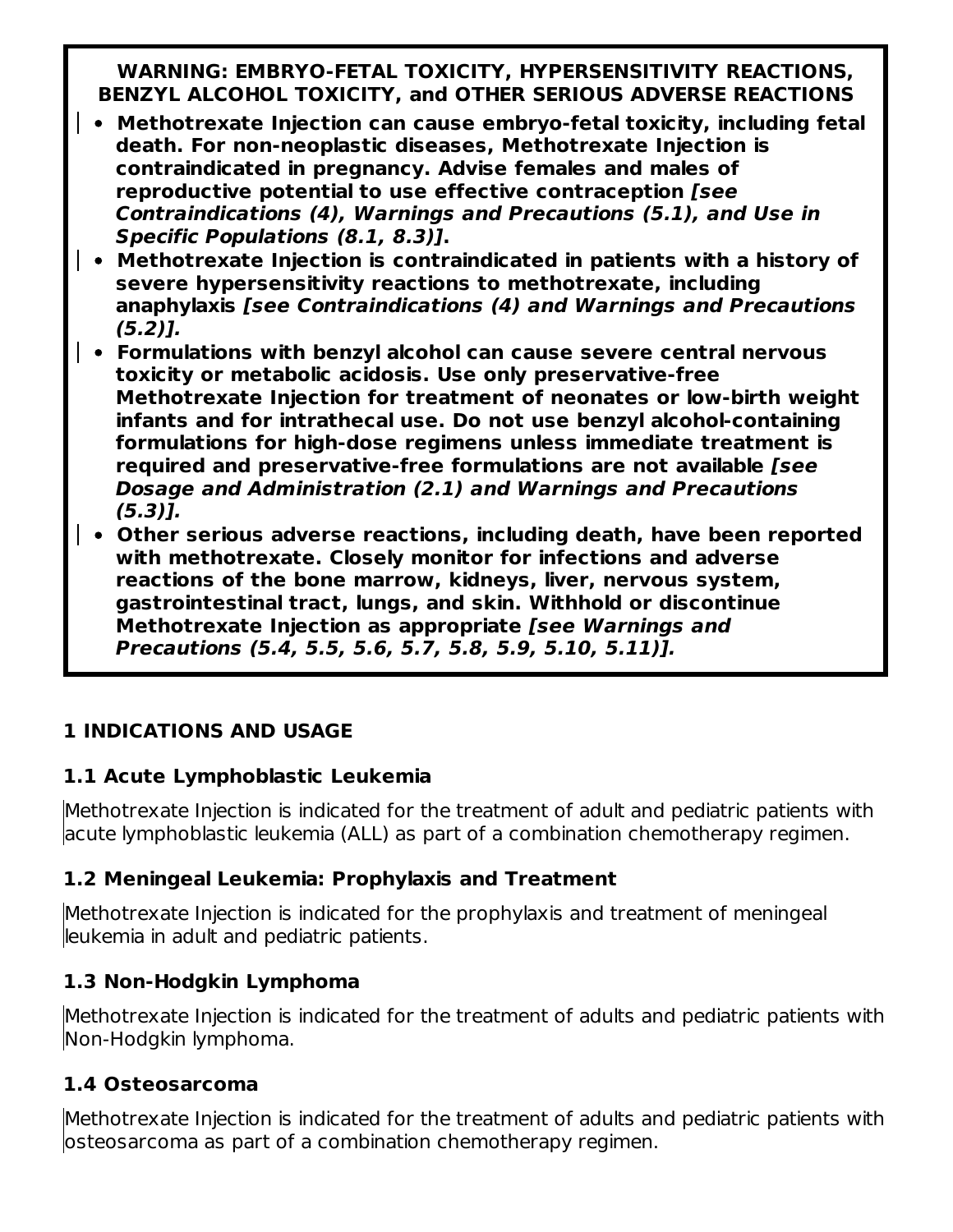## **1.5 Breast Cancer**

Methotrexate Injection is indicated for the treatment of adults with breast cancer as part of a combination chemotherapy regimen.

## **1.6 Squamous Cell Carcinoma of the Head and Neck**

Methotrexate Injection is indicated for the treatment of adults with squamous cell carcinoma of the head and neck as a single-agent.

### **1.7 Gestational Trophoblastic Neoplasia**

Methotrexate Injection is indicated for the treatment of adults with gestational trophoblastic neoplasia (GTN) as part of a combination chemotherapy regimen.

### **1.8 Rheumatoid Arthritis**

Methotrexate Injection is indicated for the treatment of adults with rheumatoid arthritis (RA).

## **1.9 Polyarticular Juvenile Idiopathic Arthritis**

Methotrexate Injection is indicated for the treatment of pediatric patients with polyarticular Juvenile Idiopathic Arthritis (pJIA).

### **1.10 Psoriasis**

Methotrexate Injection is indicated for the treatment of adults with severe psoriasis.

## **2 DOSAGE AND ADMINISTRATION**

### **2.1 Important Dosage and Safety Information**

- **Use only preservative-free Methotrexate Injection for treatment of neonates or low-birth weight infants and for intrathecal use. Do not use benzyl alcohol-containing formulations for high-dose regimens unless immediate treatment is required and preservative-free formulations are not available** [see Warnings and Precautions (5.3) and Use in Specific Populations  $(8.4)$ ].
- Verify pregnancy status in females of reproductive potential before starting  $\bullet$ Methotrexate Injection [see Contraindications (4) and Warnings and Precautions  $(5.1)$ .
- For patients switching between a methotrexate product administered orally and Methotrexate Injection, consider potential differences in bioavailability.

### **2.2 Recommended Monitoring and Concomitant Therapies for Intermediateand High-Dose Regimens**

To decrease the risk of severe adverse reactions [see Warnings and Precautions (5)]:

- Administer leucovorin rescue in patients receiving Methotrexate Injection doses of  $500$  mg/m<sup>2</sup> or greater (e.g., high-dose).
- Consider leucovorin rescue for patients receiving Methotrexate Injection doses between 100 mg/m<sup>2</sup> to less than 500 mg/m<sup>2</sup> (e.g., intermediate-dose).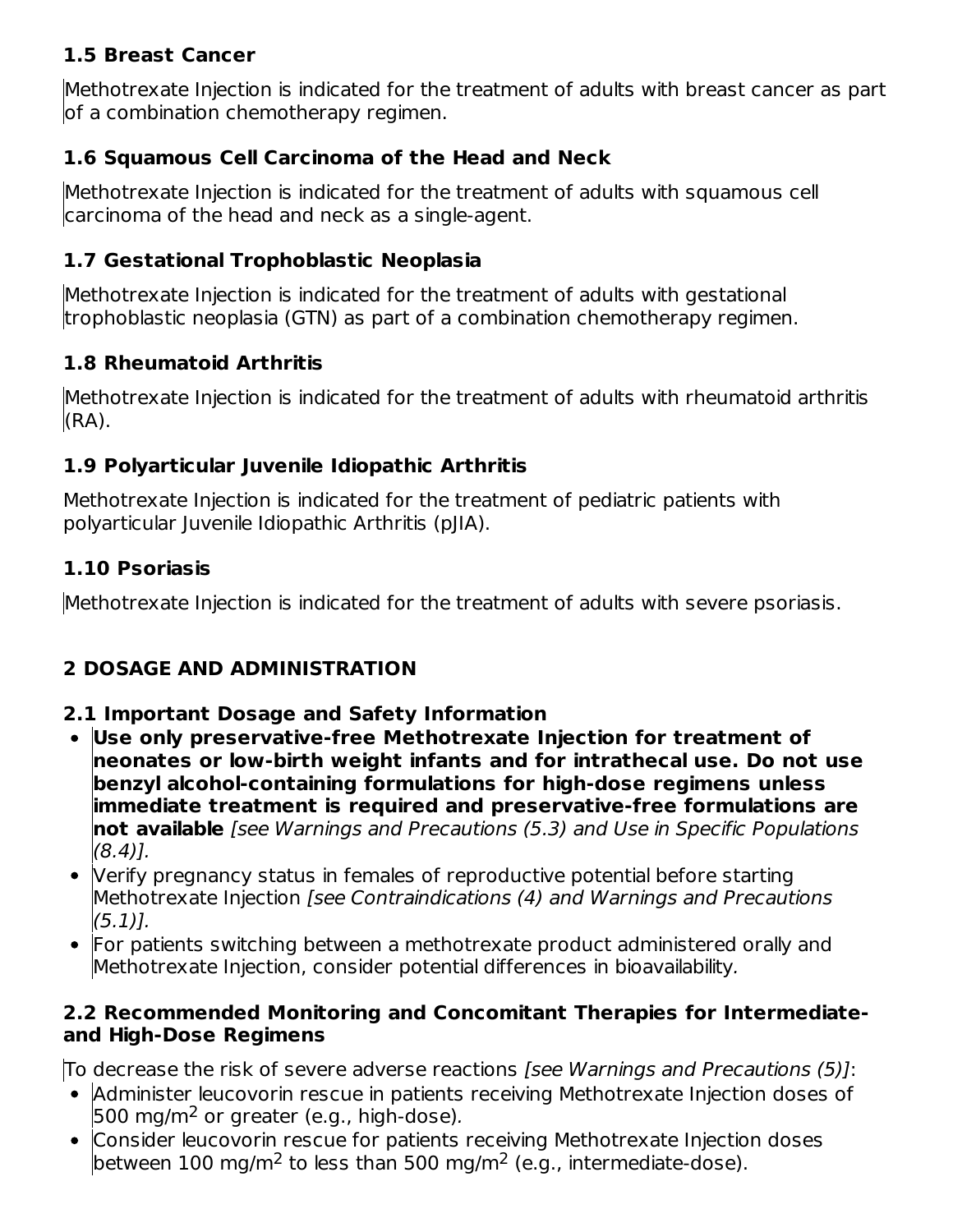Refer to the leucovorin Prescribing Information for additional information.

- For high-dose Methotrexate Injection regimens, follow the supportive care and monitoring instructions below. Also consider for patients receiving intermediate-dose Methotrexate Injection regimens.
	- Monitor serum creatinine, electrolytes, at baseline and at least daily during therapy
	- Administer intravenous fluids starting before the first dose and continuing throughout treatment to maintain adequate hydration and urine output
	- Alkalinize urine starting before the first dose and continuing throughout treatment to maintain a urinary pH of 7 or higher
	- Monitor methotrexate concentrations at least daily and adjust hydration and leucovorin dosing as needed
- $\bullet$ Administer glucarpidase in patients who have toxic plasma methotrexate concentrations (>1 micromole per liter) and delayed methotrexate clearance due to impaired renal function (refer to the glucarpidase Prescribing Information for additional information)

## **2.3 Recommended Dosage for Acute Lymphoblastic Leukemia**

Methotrexate Injection is used as part of a multi-drug regimen. The recommended dosage varies from 10 to 5000 mg/m<sup>2</sup> intravenously. For high dose Methotrexate Injection regimens, use leucovorin rescue in accordance with high-dose methotrexate regimen guidelines [see Dosage and Administration (2.2)]. Lower doses (e.g., 20 to 30  $\rm{mg/m^2/}$ week) may be used intramuscularly. Individualize the dose and schedule of Methotrexate Injection based on disease state, patient risk category, concurrent drugs used, phase of treatment, and response to treatment.

### **2.4 Recommended Dosage for Meningeal Leukemia: Prophylaxis and Treatment**

## **Use only preservative-free Methotrexate Injection for intrathecal use.**

Prior to administration, dilute preservative-free Methotrexate Injection to a concentration of 1 mg/mL in preservative-free 0.9% Sodium Chloride Injection, USP.

The recommended intrathecal dose of Methotrexate Injection (preservative-free) is based on age:

- less than 1 year: 6 mg
- 1 to less than 2 years: 8 mg
- 2 to less than 3 years: 10 mg
- 3 to less than 9 years: 12 mg
- greater than or equal to 9 years: 12 to15 mg

For treatment of meningeal leukemia, intrathecal methotrexate may be given at intervals of 2 or more days up to twice weekly; however, administration at intervals of less than 1 week may result in increased subacute toxicity. For meningeal leukemia prophylaxis, Methotrexate Injection is administered no more than once weekly.

For patients with Down Syndrome, administer leucovorin rescue with intrathecal Methotrexate Injection.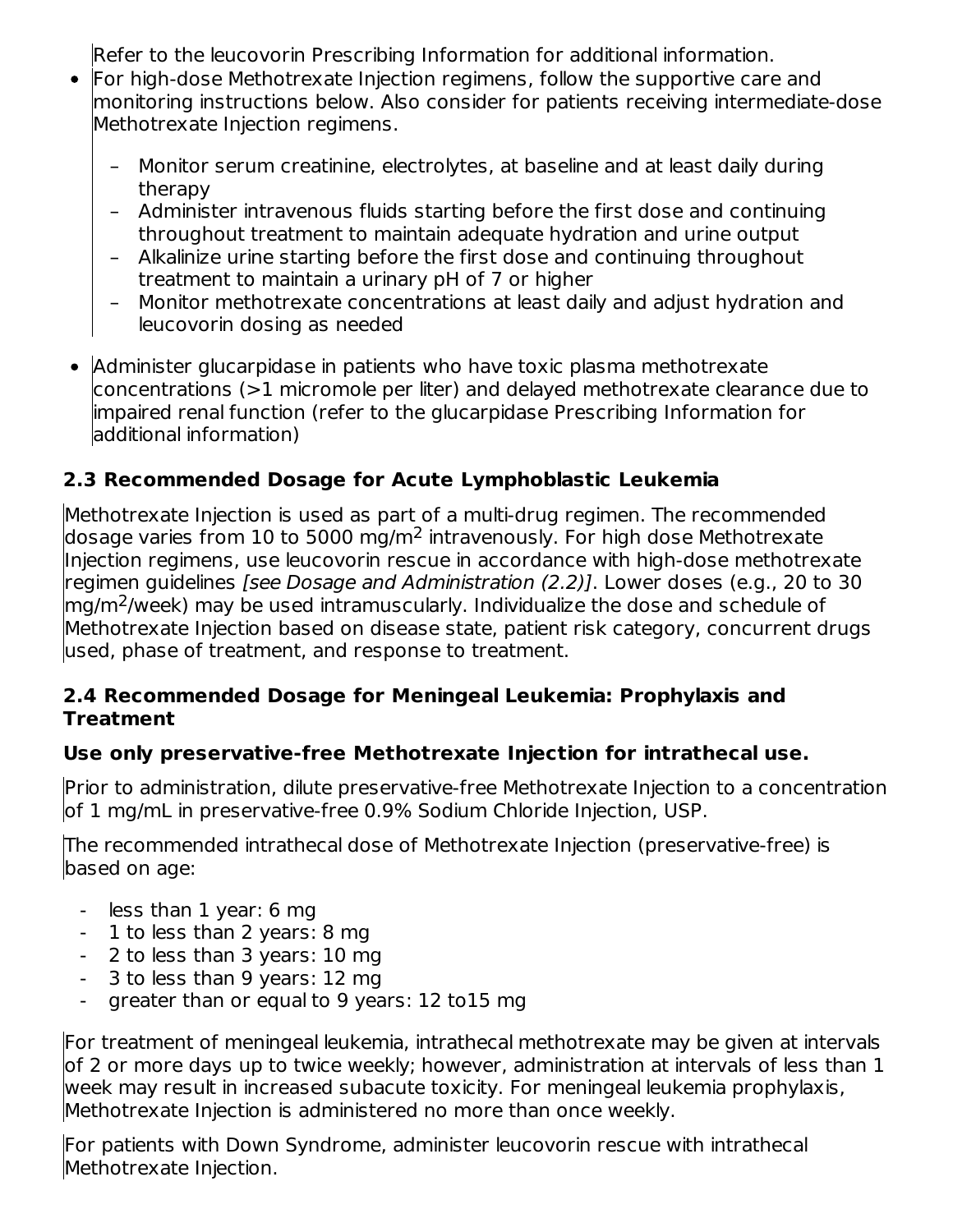## **2.5 Recommended Dosage for Non-Hodgkin Lymphoma**

The recommended dosage of Methotrexate Injection varies. When used in combination, recommended dosages range from 10 mg/m<sup>2</sup> to 8000 mg/m<sup>2</sup> intravenously. When used as a single agent, recommended dosages include 8,000 mg/m<sup>2</sup> intravenously for central nervous system-directed therapy or 5 to 75 mg intravenously for cutaneous forms of Non-Hodgkin lymphoma.

As part of a combination chemotherapy regimen, a recommended dosage of Methotrexate Injection is  $1,000$  mg/m<sup>2</sup> or 3,000 mg/m<sup>2</sup> as an intravenous infusion over 24 hours followed by leucovorin rescue in accordance with high-dose methotrexate regimen guidelines [see Dosage and Administration (2.2)].

For central nervous system-directed therapy, a recommended dosage of Methotrexate Injection is 8,000 mg/m<sup>2</sup> as an intravenous infusion over 4 hours as a single agent or in combination with immunochemotherapy at doses ranging from 3,000 mg/m<sup>2</sup> to 8,000  $mg/m<sup>2</sup>$  followed by leucovorin rescue in accordance with high-dose methotrexate regimen guidelines [see Dosage and Administration (2.2)].

For intrathecal Methotrexate Injection (preservative-free), the recommended dose is based on age *[see Dosage and Administration (2.4)]*. The frequency of administration varies based on whether it is being used for treatment or prophylaxis, and other factors.

## **2.6 Recommended Dosage for Osteosarcoma**

The recommended dosage of Methotrexate Injection is typically 12 g/m<sup>2</sup> (maximum 20 g/dose) as an intravenous infusion over 4 hours administered as a component of a combination chemotherapy regimen. Administer leucovorin rescue in accordance with high-dose methotrexate regimen guidelines [see Dosage and Administration (2.2)]. Subsequent doses may need to be adjusted based on observed peak serum methotrexate concentrations. Dosage and schedule may vary based upon factors such as patient comorbidities, disease state, and prior treatments.

## **2.7 Recommended Dosage for Breast Cancer**

A recommended dosage of Methotrexate Injection is 40 mg/m<sup>2</sup> intravenously as a component of a cyclophosphamide- and fluorouracil-based multi-drug regimen.

## **2.8 Recommended Dosage for Squamous Cell Carcinoma of Head and Neck**

The recommended dosage of Methotrexate Injection ranges from 40 to 60 mg/m<sup>2</sup> intravenously once weekly.

## **2.9 Recommended Dosage for Gestational Trophoblastic Neoplasia**

For patients with low-risk gestational trophoblastic neoplasia (GTN) a recommended dosage for Methotrexate Injection is 30 mg/m<sup>2</sup> to 200 mg/m<sup>2</sup> or 0.4 mg/kg to1 mg/kg intravenously or intramuscularly.

For patients with high-risk GTN, a recommended dosage for Methotrexate Injection is 300 mg/m<sup>2</sup> over 12 hours as an intravenous infusion as a component of a multi-drug regimen.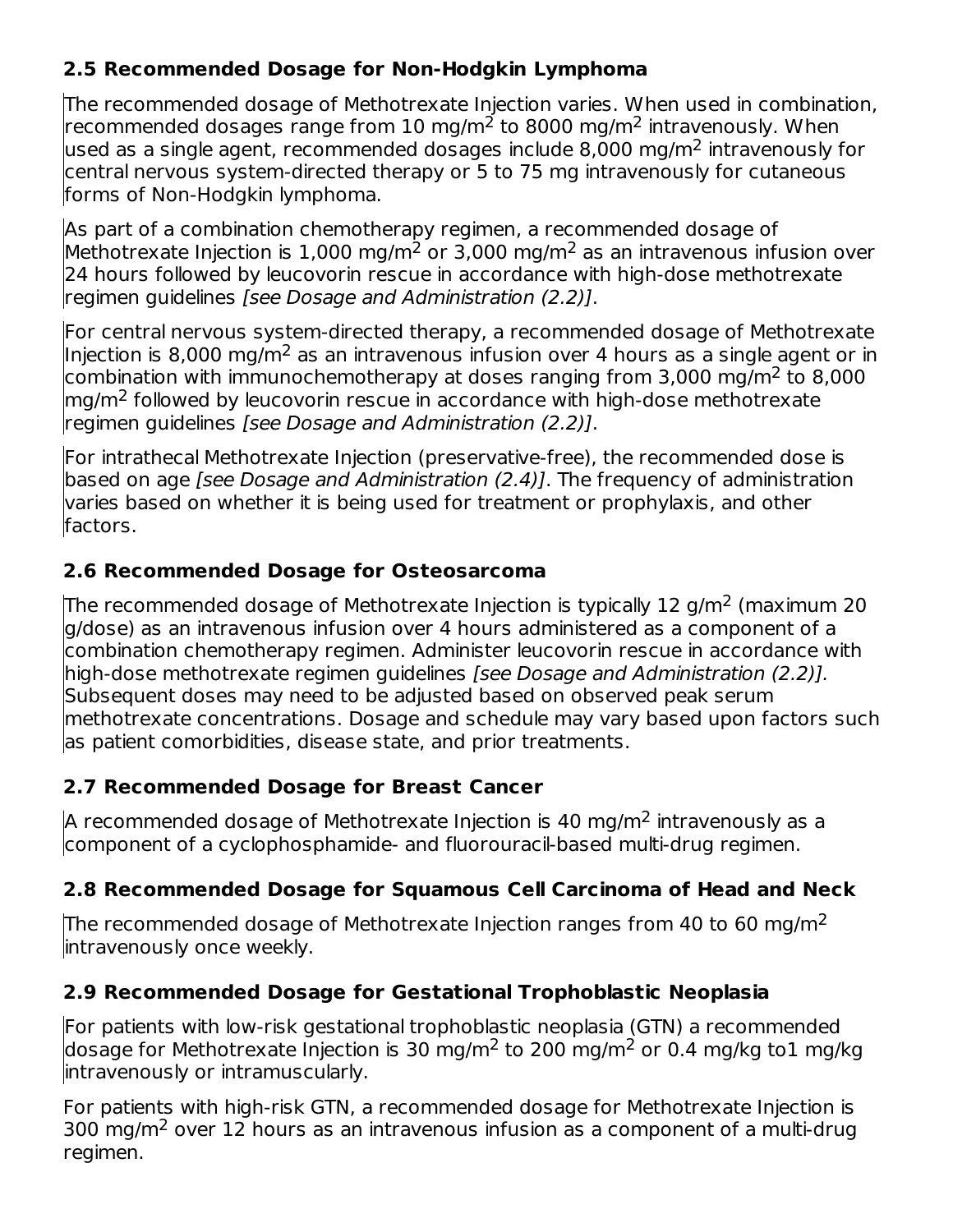## **2.10 Recommended Dosage for Rheumatoid Arthritis**

The recommended starting dosage of Methotrexate Injection is 7.5 mg once weekly, administered intramuscularly with escalation to achieve optimal response. Dosages of more than 20 mg once weekly result in an increased risk of serious adverse reactions, including myelosuppression.

When responses are observed, the majority occurred between 3 and 6 weeks from initiation of treatment; however, responses have occurred up to 12 weeks after treatment initiation.

Administer folic acid or folinic acid to reduce the risk of methotrexate adverse reactions [see Warnings and Precautions (5.12)].

## **2.11 Recommended Dosage for Polyarticular Juvenile Idiopathic Arthritis**

The recommended starting dosage of Methotrexate Injection is 10 mg/m<sup>2</sup> once weekly administered subcutaneously or intramuscularly, with escalation to achieve optimal response. Dosages over 30 mg/  $m<sup>2</sup>$  per week may result in an increased risk of serious adverse reactions, including myelosuppression. When responses are observed, the majority occurred between 3 and 6 weeks from initiation of treatment; however, responses have occurred up to 12 weeks after treatment initiation.

Administer folic acid or folinic acid to reduce the risk of methotrexate adverse reactions [see Warnings and Precautions (5.12)].

## **2.12 Recommended Dosage for Psoriasis**

The recommended dosage of Methotrexate Injection is 10 mg to 25 mg intramuscularly or intravenously once weekly until adequate response is achieved.

Adjust the dose gradually to achieve optimal clinical response; do not exceed 25 mg per week. Once optimal clinical response has been achieved, reduce the dosage to the lowest possible dosing regimen.

Administer folic acid or folinic acid to reduce the risk of methotrexate adverse reactions [see Warnings and Precautions (5.12)].

## **2.13 Dosage Modifications for Adverse Reactions**

Discontinue Methotrexate Injection for:

- Anaphylaxis or other severe hypersensitivity reactions [see Warnings and Precautions (5.2)]
- Lymphoproliferative disease [see Warnings and Precautions (5.13)]

Withhold, dose reduce or discontinue Methotrexate Injection as appropriate for:

• Myelosuppression [see Warnings and Precautions (5.4)]

Withhold or discontinue Methotrexate Injection as appropriate for:

- Serious infections [see Warnings and Precautions (5.5)]
- Renal toxicity *[see Warnings and Precautions (5.6)]*
- Hepatotoxicity [see Warnings and Precautions (5.7)]
- Neurotoxicity [see Warnings and Precautions (5.8)]
- Gastrointestinal toxicity [see Warnings and Precautions (5.9)]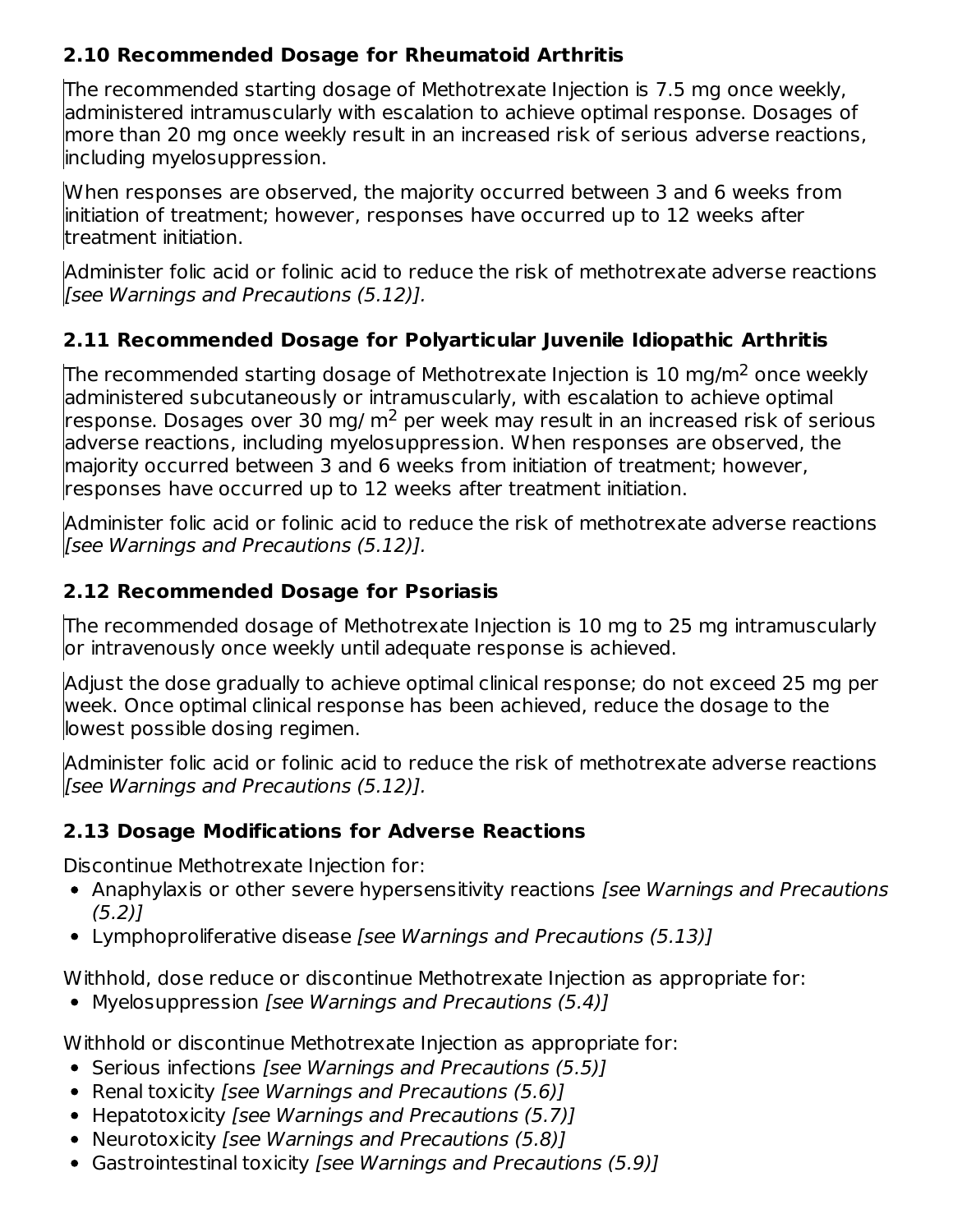- Pulmonary toxicity [see Warnings and Precautions (5.10)]
- Dermatologic reactions [see Warnings and Precautions (5.11)]

## **2.14 Administration and Handling Information**

Methotrexate Injection is a hazardous drug. Follow applicable special handling and disposable procedures. $^{\rm 1}$ 

## **With Preservative (multiple-dose vial)**

- Methotrexate Injection formulation containing benzyl alcohol as a preservative may be administered by intramuscular, intravenous, or subcutaneous injection [see Dosage and Administration (2.1)]. Methotrexate Injection with preservative may be further diluted with 0.9% Sodium Chloride Injection, USP. Diluted product should be used within 4 hours when stored at room temperature (20°C to 25°C) or 24 hours under refrigeration (2°C to 8°C).
- Visually inspect product for particulate matter and discoloration prior to administration. Discard if particulate matter or discoloration is observed.

## **Preservative-free (single-dose vial)**

Methotrexate Injection preservative-free may be administered by intramuscular, intravenous, subcutaneous, or intrathecal injection.

- **Use only preservative-free Methotrexate Injection for treatment of neonates or low-birth weight infants and for intrathecal use** [see Warning and Precautions (5.3) and Use in Specific Populations (8.4)].
- **Use preservative-free Methotrexate Injection for high-dose regimens unless immediate treatment is required, and preservative-free formulations are not available** [see Warning and Precautions (5.3) and Use in Specific Populations (8.4)].
- Preservative-free Methotrexate Injection may be further diluted immediately before use with preservative-free 0.9% Sodium Chloride Injection, USP. For the treatment or prophylaxis of meningeal leukemia, dilute the solution to a concentration of 1 mg/mL in 0.9% Sodium Chloride Injection, USP. Discard unused portion.
- Visually inspect for particulate matter and discoloration prior to administration. Discard if particulate matter or discoloration is observed.

## **3 DOSAGE FORMS AND STRENGTHS**

Injection: Methotrexate Injection is a clear, yellow solution and is supplied in single-dose vials (preservative-free) and multiple-dose vials (with preservative) in the following strengths:

With preservative (multiple-dose vial)

50 mg/2 mL (25 mg/mL)

Preservative-free (single-dose vial)

 $\cdot$  1 g/40 mL (25 mg/mL)

# **4 CONTRAINDICATIONS**

Methotrexate Injection is contraindicated in: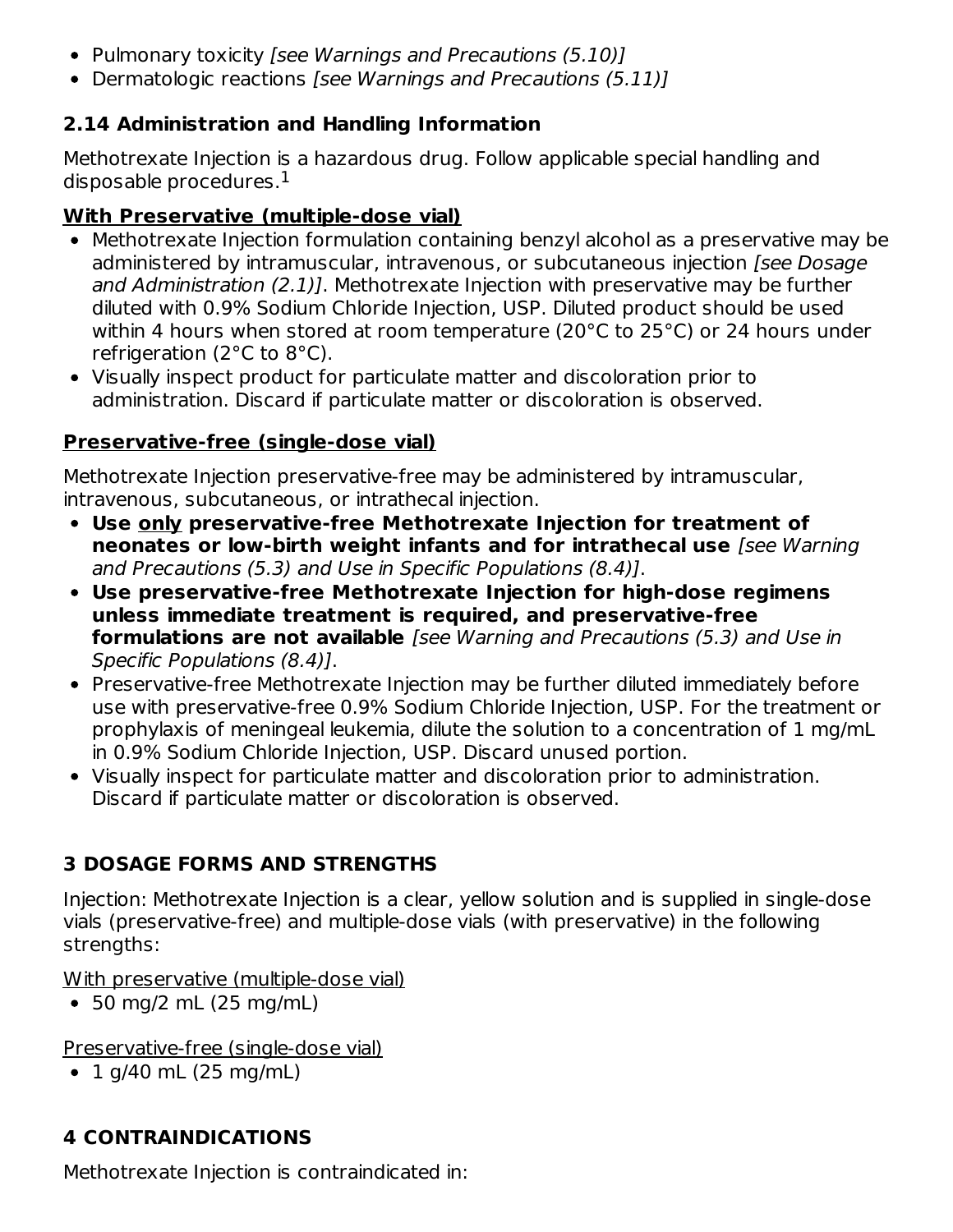- Patients with history of severe hypersensitivity to methotrexate [see Warnings and Precautions (5.2)].
- Pregnancy in patients with non-neoplastic diseases *[see Warnings and Precautions* (5.1) and Use in Specific Populations (8.1)].

## **5 WARNINGS AND PRECAUTIONS**

## **5.1 Embryo-Fetal Toxicity**

Based on published reports and its mechanism of action, methotrexate can cause embryo-fetal toxicity, including fetal death when administered to a pregnant woman.

Methotrexate Injection is contraindicated for use in pregnant women with non-neoplastic diseases. Advise pregnant women with neoplastic diseases of the potential risk to a fetus. The preservative benzyl alcohol can cross the placenta; when possible, use the preservative-free formulation when Methotrexate Injection is needed during pregnancy to treat a neoplastic disease [see Warnings and Precautions (5.3)].

Advise females of reproductive potential to use effective contraception during Methotrexate Injection treatment and for 6 months after the final dose. Advise males with female partners of reproductive potential to use effective contraception during Methotrexate Injection treatment and for 3 months after the final dose *[see*] Contraindications (4) and Use in Specific Populations (8.1, 8.3, 8.4)].

## **5.2 Hypersensitivity Reactions**

Hypersensitivity reactions, including anaphylaxis, can occur with methotrexate [see Adverse Reactions (6.1)]. If signs or symptoms of anaphylaxis or any other serious hypersensitivity reaction occurs, immediately discontinue Methotrexate Injection and institute appropriate therapy [see Contraindications (4)].

## **5.3 Risks of Serious Adverse Reactions due to Benzyl Alcohol-Preservative**

Formulations with benzyl alcohol can cause severe central nervous toxicity or metabolic acidosis, if used in neonates or low-birth weight infants, intrathecally, or in high-dose regimens. Use only preservative-free Methotrexate Injection for treatment of neonates or low-birth weight infants and for intrathecal use. Do not use benzyl alcohol-containing formulations for high-dose regimens unless immediate treatment is required, and preservative-free formulations are not available. The preservative benzyl alcohol can cross the placenta; when possible, use the preservative-free formulation when Methotrexate Injection is needed during pregnancy to treat a neoplastic disease [see Use in Specific Populations (8.1)].

### Serious and Fatal Adverse Reactions Including Gasping Syndrome in Neonates and Low-Birth Weight Infants

Serious and fatal adverse reactions including "gasping syndrome" can occur in neonates and low birth weight infants treated with drugs containing benzyl alcohol, including Methotrexate Injection with preservative. The "gasping syndrome" is characterized by central nervous system (CNS) depression, metabolic acidosis, and gasping respirations.

When prescribing in infants (non-neonate, non-low-birth weight), if a preservative-free formulation of Methotrexate Injection is not available and use of a benzyl alcohol-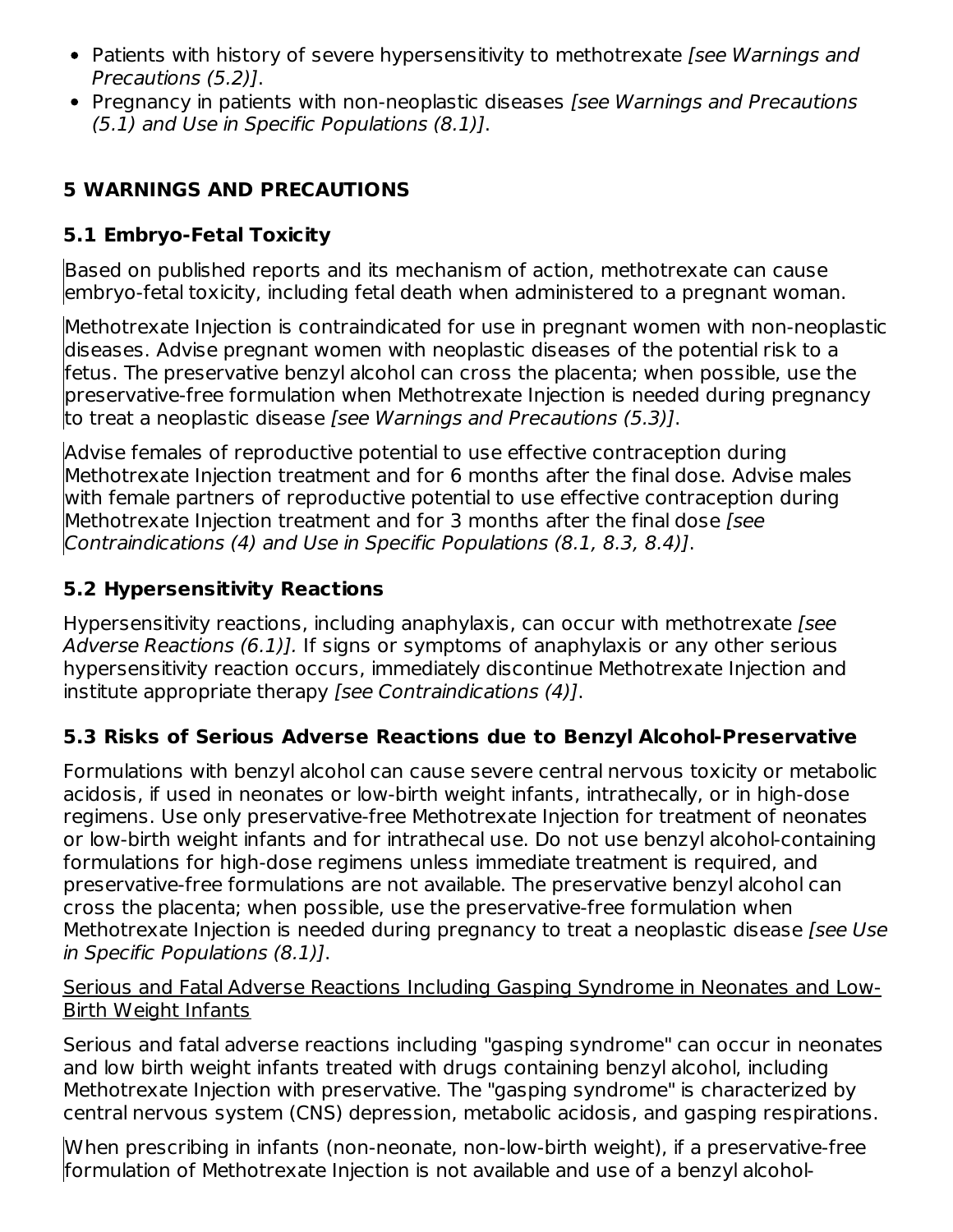containing formulation is necessary, consider the combined daily metabolic load of benzyl alcohol from all sources including Methotrexate Injection (Methotrexate Injection contains 9.4 mg of benzyl alcohol/per mL) and other drugs containing benzyl alcohol. The minimum amount of benzyl alcohol at which serious adverse reactions may occur is not known [see Use in Specific Populations (8.4)].

Neurotoxicity Due to Intrathecal Administration

Serious neurotoxicity can occur following the intrathecal administration of Methotrexate Injection containing the preservative benzyl alcohol.

Metabolic Acidosis with High-Dose Therapy

Severe metabolic acidosis can occur with Methotrexate Injection that contains the preservative benzyl alcohol.

# **5.4 Myelosuppression**

Methotrexate suppresses hematopoiesis and can cause severe and life-threatening pancytopenia, anemia, aplastic anemia, leukopenia, neutropenia, and thrombocytopenia [see Adverse Reactions (6.1)].

Obtain blood counts at baseline and periodically during treatment. Monitor patients for possible clinical complications of myelosuppression. Provide supportive care and withhold, reduce dose, or discontinue Methotrexate Injection as needed.

## **5.5 Serious Infections**

Patients treated with methotrexate are at increased risk for developing life-threatening or fatal bacterial, fungal, or viral infections including opportunistic infections such as Pneumocystis jiroveci pneumonia, invasive fungal infections, hepatitis B reactivation, tuberculosis primary infection or reactivation, and disseminated Herpes zoster and cytomegalovirus infections.

Closely monitor patients for the development of signs and symptoms of infection during and after treatment with Methotrexate Injection. Withhold or discontinue Methotrexate Injection in patients who develop serious infections.

# **5.6 Renal Toxicity**

Methotrexate can cause renal toxicity including irreversible acute renal failure. Monitor renal function and withhold or discontinue methotrexate as needed for severe renal toxicity.

For patients receiving high-dose regimens, follow recommendations to decrease the risk of renal injury and mitigate renal toxicity [see Dosage and Administration (2.2)].

Patients with impaired renal function are at increased risk for methotrexate toxicity [see Use in Specific Populations (8.6)].

Consider administration of glucarpidase in patients with toxic plasma methotrexate concentrations (>1 micromole per liter) and delayed clearance due to impaired renal function. [see Dosage and Administration (2.2)].

# **5.7 Hepatotoxicity**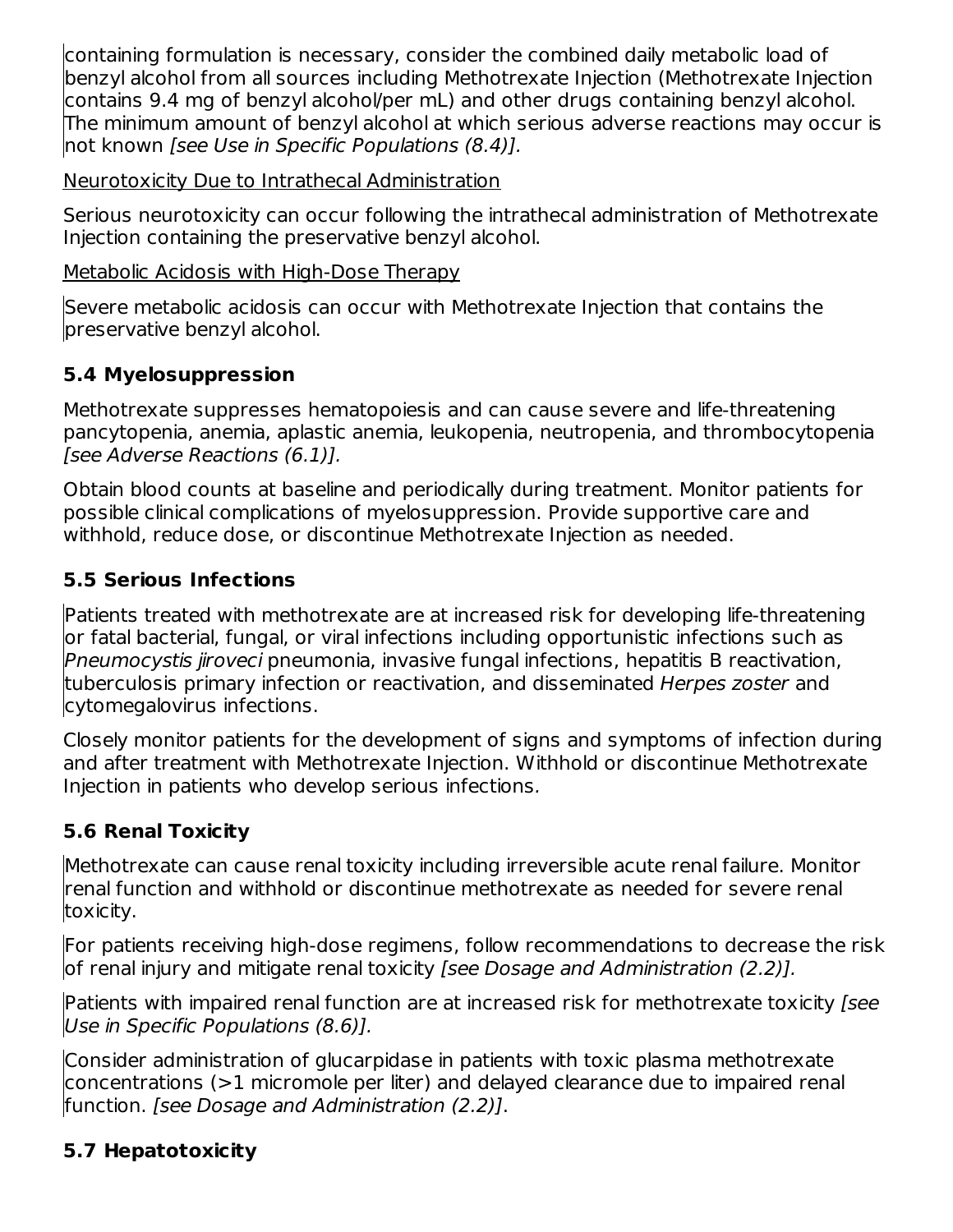Methotrexate can cause severe and potentially irreversible hepatotoxicity including fibrosis, cirrhosis, and fatal liver failure [see Adverse Reactions (6.1, 6.2)].

In patients with psoriasis, fibrosis or cirrhosis may occur in the absence of symptoms or abnormal liver function tests. In patients with psoriasis, the risk of hepatotoxicity appears to increase with total cumulative dose and generally occurs after receipt of a total cumulative dose of 1.5 g or more.

The safety of Methotrexate Injection in patients with liver disease is unknown. Avoid use of Methotrexate Injection in patients with chronic liver disease, unless benefits clearly outweigh the risks. The risk of hepatotoxicity is increased with heavy alcohol consumption.

Assess liver function prior to initiating Methotrexate Injection and monitor liver function tests during treatment. Withhold or discontinue Methotrexate Injection as appropriate.

## **5.8 Neurotoxicity**

Methotrexate can cause severe acute and chronic neurotoxicity which can be progressive, irreversible, and fatal. Serious neurotoxicity, including generalized and focal seizures, have occurred in pediatric patients *[see Use in Specific Populations (8.4)]*. Monitor patients for signs of neurotoxicity and withhold or discontinue Methotrexate Injection when appropriate.

### **Leukoencephalopathy**

Leukoencephalopathy can occur with intermediate and high-dose intravenous regimens, intrathecal methotrexate, and low-dose methotrexate therapy. The risk of leukoencephalopathy is increased with prior cranial radiation.

### Transient Acute Neurologic Syndrome

A transient acute stroke-like syndrome can occur with high-dose methotrexate. Clinical manifestations include confusion, hemiparesis, transient blindness, seizures, and coma.

## Neurologic Adverse Reactions Associated with Intrathecal Administration

Intrathecal methotrexate can cause the following additional neurologic adverse reactions:

- Acute chemical arachnoiditis manifested by symptoms such as headache, back pain, nuchal rigidity, and fever.
- Subacute myelopathy characterized by paraparesis or paraplegia.

Avoid the intrathecal use of Methotrexate Injection that contains the preservative benzyl alcohol because of the risk of serious neurotoxicity [see Warnings and Precautions  $(5.3)$ ].

## **5.9 Gastrointestinal Toxicity**

Methotrexate can cause diarrhea, vomiting, stomatitis, hemorrhagic enteritis and fatal intestinal perforation [see Adverse Reactions (6.1)]. Patients with peptic ulcer disease or ulcerative colitis are at a greater risk of developing severe gastrointestinal adverse reactions.

Withhold or discontinue Methotrexate Injection for severe gastrointestinal toxicity, and institute appropriate supportive care as needed.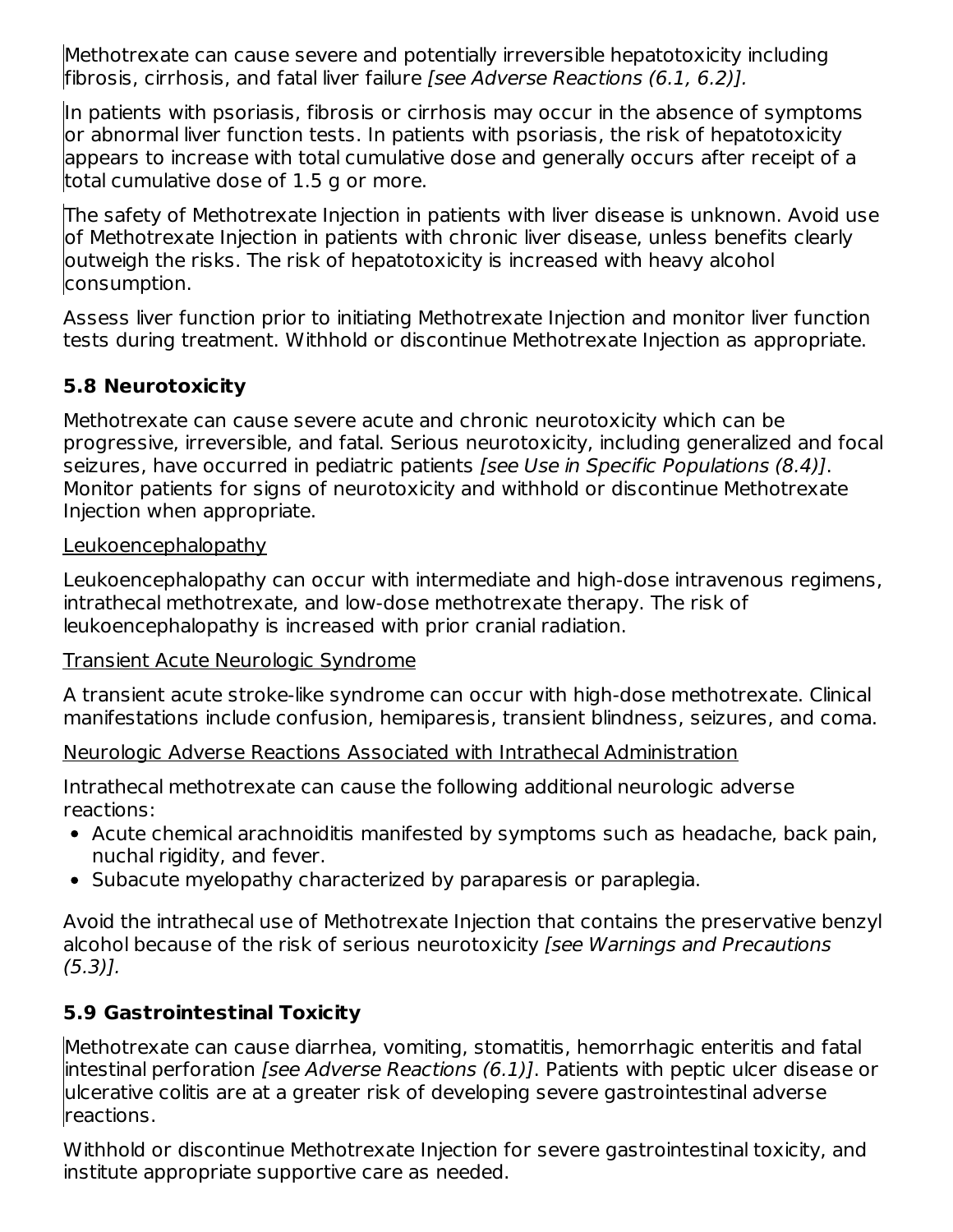## **5.10 Pulmonary Toxicity**

Methotrexate-induced pulmonary toxicity including acute or chronic interstitial pneumonitis and irreversible or fatal cases can occur at all dose levels. Monitor patients for signs of pulmonary toxicity and withhold or discontinue Methotrexate Injection as appropriate.

## **5.11 Dermatologic Reactions**

Severe, including fatal, dermatologic reactions, such as toxic epidermal necrolysis, Stevens-Johnson syndrome, exfoliative dermatitis, skin necrosis, and erythema multiforme, can occur with methotrexate [see Adverse Reactions (6.1, 6.2)].

Psoriasis may be aggravated by concomitant exposure to ultraviolet radiation.

Methotrexate can also cause radiation recall dermatitis and photodermatitis (sunburn) reactivation.

Monitor patients for signs of dermatologic toxicity and withhold or permanently discontinue Methotrexate Injection for severe dermatologic adverse reactions. Counsel patients to avoid excessive sun exposure and use sun protection measures.

## **5.12 Folic Acid Supplementation**

### Neoplastic Diseases

Products containing folic acid or its derivatives may decrease the clinical effectiveness of methotrexate. Avoid use of products containing folic acid or folinic acid unless clinically indicated [see Drug Interactions (7.1)].

### Non-neoplastic Diseases

Folate deficiency may increase methotrexate adverse reactions. Administer folic acid or folinic acid to patients with rheumatoid arthritis, pJIA, and psoriasis *[see Dosage and* Administration (2.10, 2.11, 2.12)].

## **5.13 Secondary Malignancies**

Secondary malignancies can occur at all dose levels of methotrexate. In some cases, lymphoproliferative disease that occurred during therapy with low-dose methotrexate regressed completely following withdrawal of methotrexate. If lymphoproliferative disease occurs, discontinue Methotrexate Injection and institute appropriate treatment if lymphoma does not regress.

## **5.14 Tumor Lysis Syndrome**

Methotrexate can induce tumor lysis syndrome in patients with rapidly growing tumors. Institute appropriate treatment for prevention and management of tumor lysis syndrome.

## **5.15 Immunization and Risks Associated with Live Vaccines**

Immunization during Methotrexate Injection treatment may be ineffective.

Disseminated infections following administration of live vaccines have been reported.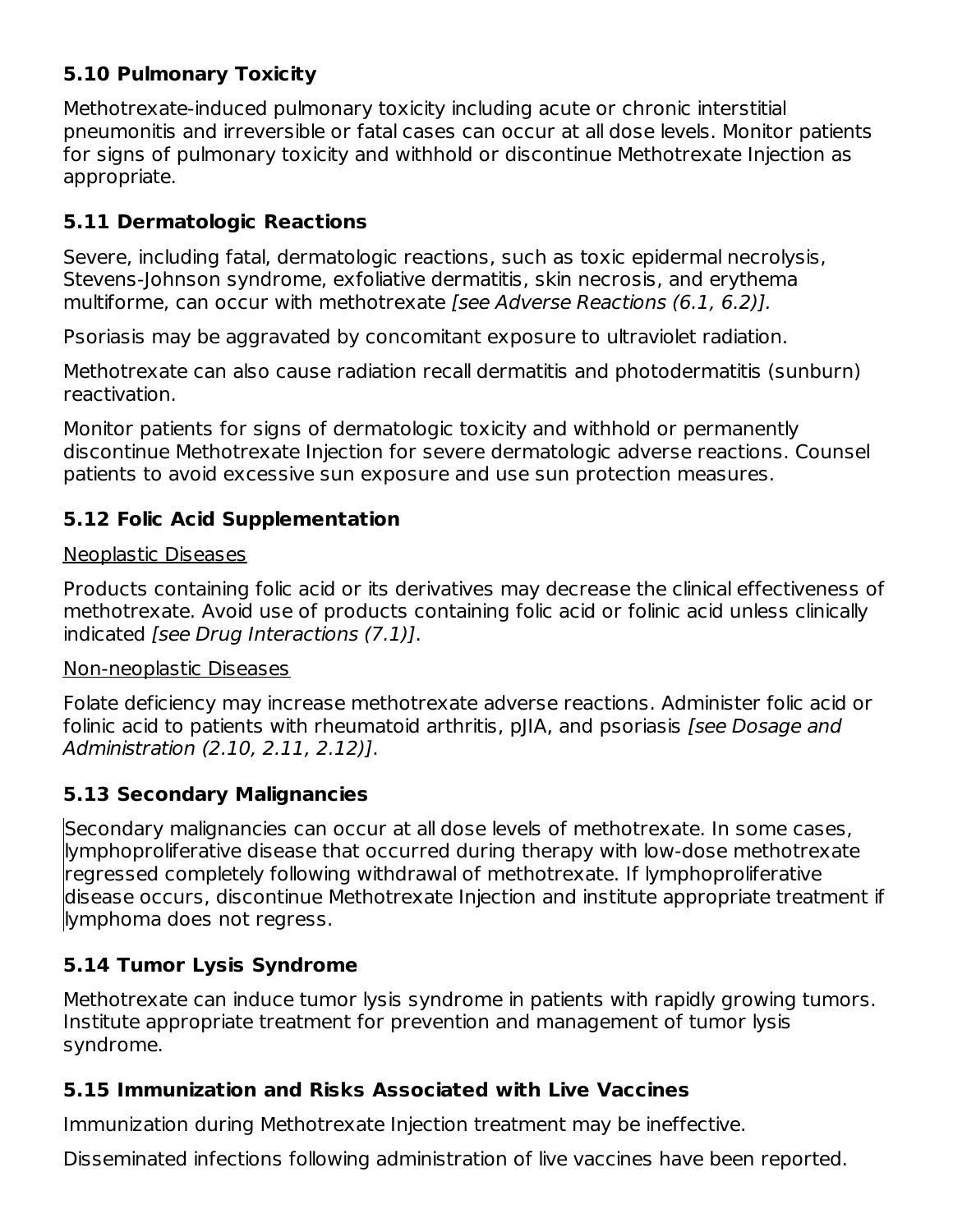Update immunizations according to immunization guidelines prior to initiating Methotrexate Injection. Immunization with live vaccines is not recommended during treatment. The interval between live vaccinations and initiation of Methotrexate Injection should be in accordance with current vaccination guidelines for patients on immunosuppressive therapies.

## **5.16 Infertility**

Based on published reports, methotrexate can cause impairment of fertility, oligospermia, and menstrual dysfunction. It is not known if the infertility may be reversible in affected patients. Discuss the risk of effects on reproduction with female and male patients of reproductive potential [see Use in Specific Populations (8.3)].

## **5.17 Increased Risk of Adverse Reactions Due to Third Space Accumulation**

Methotrexate can exit slowly from third space accumulations resulting in prolonged terminal plasma half-life and toxicity. Evacuate significant third-space accumulations prior to Methotrexate Injection administration [see Clinical Pharmacology (12.3)].

### **5.18 Increased Risk of Soft Tissue and Bone Toxicity with Concomitant Radiotherapy**

Concomitant radiation therapy increases the risk of soft tissue necrosis and osteonecrosis associated with methotrexate.

## **5.19 Risk of Serious Adverse Reactions with Medication Errors**

Serious adverse reactions, including death, have occurred due to medication errors. Most commonly, these errors occurred in patients who were taking methotrexate daily when a weekly dosing regimen was prescribed. Ensure that patients receive the recommended dosage, because medication errors have led to death.

## **6 ADVERSE REACTIONS**

The following adverse reactions are described, or described in greater detail, in other sections:

- Hypersensitivity Reactions [see Warnings and Precautions (5.2)]
- Myelosuppression [see Warnings and Precautions (5.4)]
- Serious Infections [see Warnings and Precautions (5.5)]
- Renal Toxicity *[see Warnings and Precautions (5.6)]*
- Hepatotoxicity [see Warnings and Precautions (5.7)]
- Neurotoxicity [see Warnings and Precautions (5.8)]
- Gastrointestinal Toxicity [see Warnings and Precautions (5.9)]
- Pulmonary Toxicity [see Warnings and Precautions (5.10)]
- Dermatologic Reactions [see Warnings and Precautions (5.11)]
- Secondary Malignancies [see Warnings and Precautions (5.13)]
- Tumor Lysis Syndrome [see Warnings and Precautions (5.14)]
- Increased Risk of Adverse Reactions due to Third Space Accumulation [see Warnings] and Precautions (5.17)]

## **6.1 Clinical Trials Experience**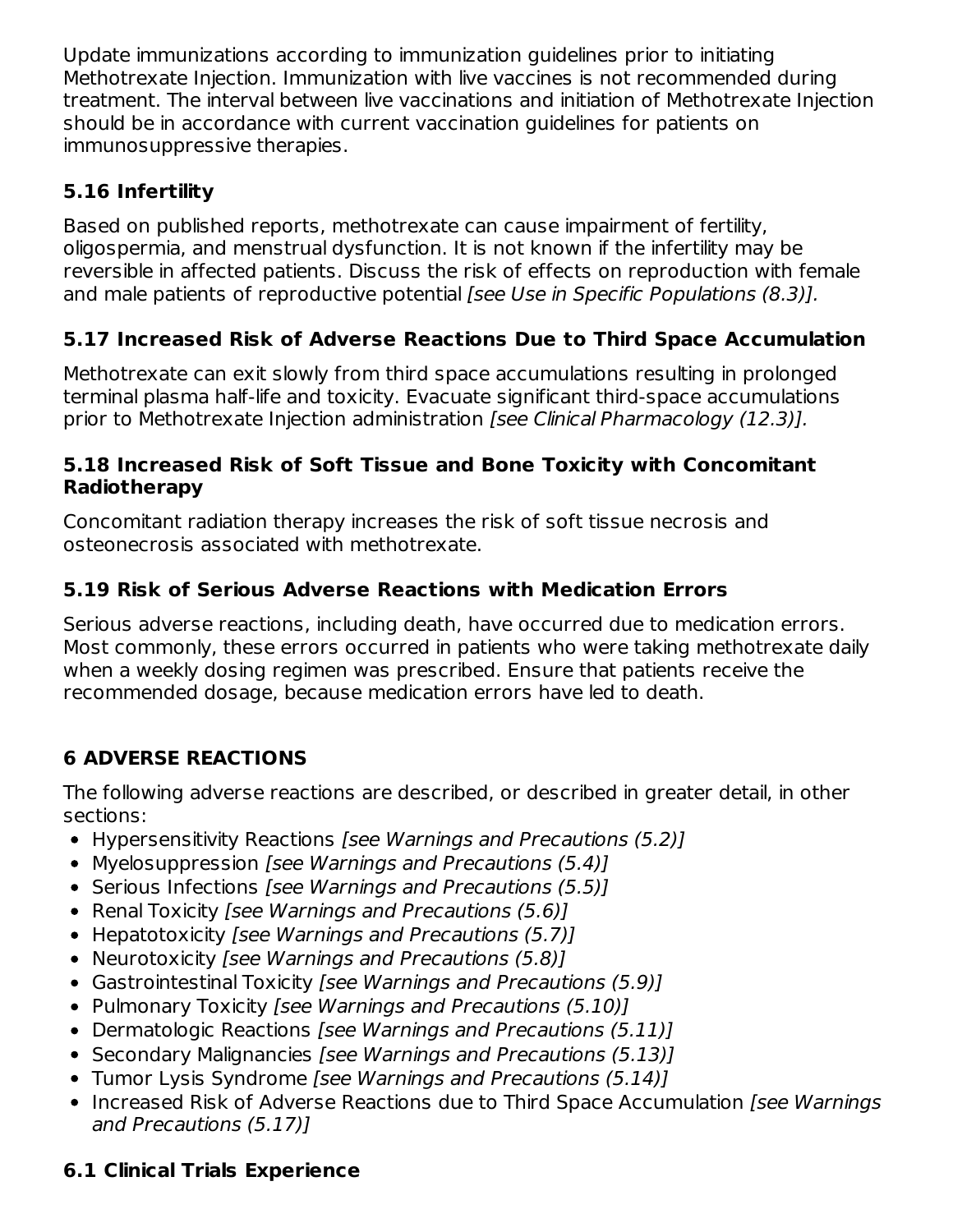Because clinical trials and other studies are conducted under widely varying conditions, adverse reaction rates observed in the clinical trials of a drug cannot be directly compared to rates in the clinical trials of another drug and may not reflect the rates observed in practice.

Commonly reported adverse reactions include ulcerative stomatitis, leukopenia, nausea, and abdominal distress. Other frequently reported adverse reactions are infection, malaise, fatigue, chills, fever, and dizziness.

### Rheumatoid Arthritis

The approximate incidences of methotrexate-attributed (i.e., placebo rate subtracted) adverse reactions in 12- to 18-week double-blind studies in patients (n=128) with RA treated with low-dose oral (7.5 mg per week to 15 mg per week) pulse methotrexate are listed below. Most patients were on concomitant NSAIDs and some received corticosteroids. Hepatic histology was not examined in these short-term studies.

Incidence ≥10%: Elevated liver function tests 15%, nausea/vomiting 10%.

Incidence 3% to <10%: Stomatitis, thrombocytopenia (platelet count less than  $100,000/mm^3$ ).

Incidence 1% to <3%: Rash/pruritus/dermatitis, diarrhea, alopecia, leukopenia (white blood cell count less than 3000/mm<sup>3</sup>), pancytopenia, dizziness.

Two other controlled trials of patients (n=680) with RA on 7.5 mg per week to 15 mg per week oral doses showed the following adverse reactions:

Incidence 1%: Interstitial pneumonitis.

Other less common adverse reactions: Decreased hematocrit, headache, upper respiratory infection, anorexia, arthralgias, chest pain, coughing, dysuria, eye discomfort, epistaxis, fever, infection, sweating, tinnitus, vaginal discharge.

## Polyarticular Juvenile Idiopathic Arthritis (pJIA)

The approximate incidences of adverse reactions reported in patients 2 to 18 years of age with pJIA treated with oral, weekly doses of methotrexate (5 mg/m<sup>2</sup> per week to 20 mg/m<sup>2</sup> per week or 0.1 mg/kg per week to 0.65 mg/kg per week) were as follows (most patients were receiving concomitant NSAIDs, and some received corticosteroids): elevated liver function tests, 14%; gastrointestinal reactions (e.g., nausea, vomiting, diarrhea), 11%; stomatitis, 2%; leukopenia, 2%; headache, 1.2%; alopecia, 0.5%; dizziness, 0.2%; rash, 0.2%.

## Psoriasis

In two published series of adult psoriasis patients (n=204, 248) treated with methotrexate doses up to 25 mg per week for up to 4 years, adverse reaction rates were similar to those in patients with RA, except for alopecia, photosensitivity, and "burning of skin lesions" (each 3% to 10%). Painful plaque erosions have been reported.

## **6.2 Postmarketing Experience**

The following adverse reactions have been identified during postapproval use of methotrexate. Because these reactions are reported voluntarily from a population of uncertain size, it is not always possible to reliably estimate their frequency or establish a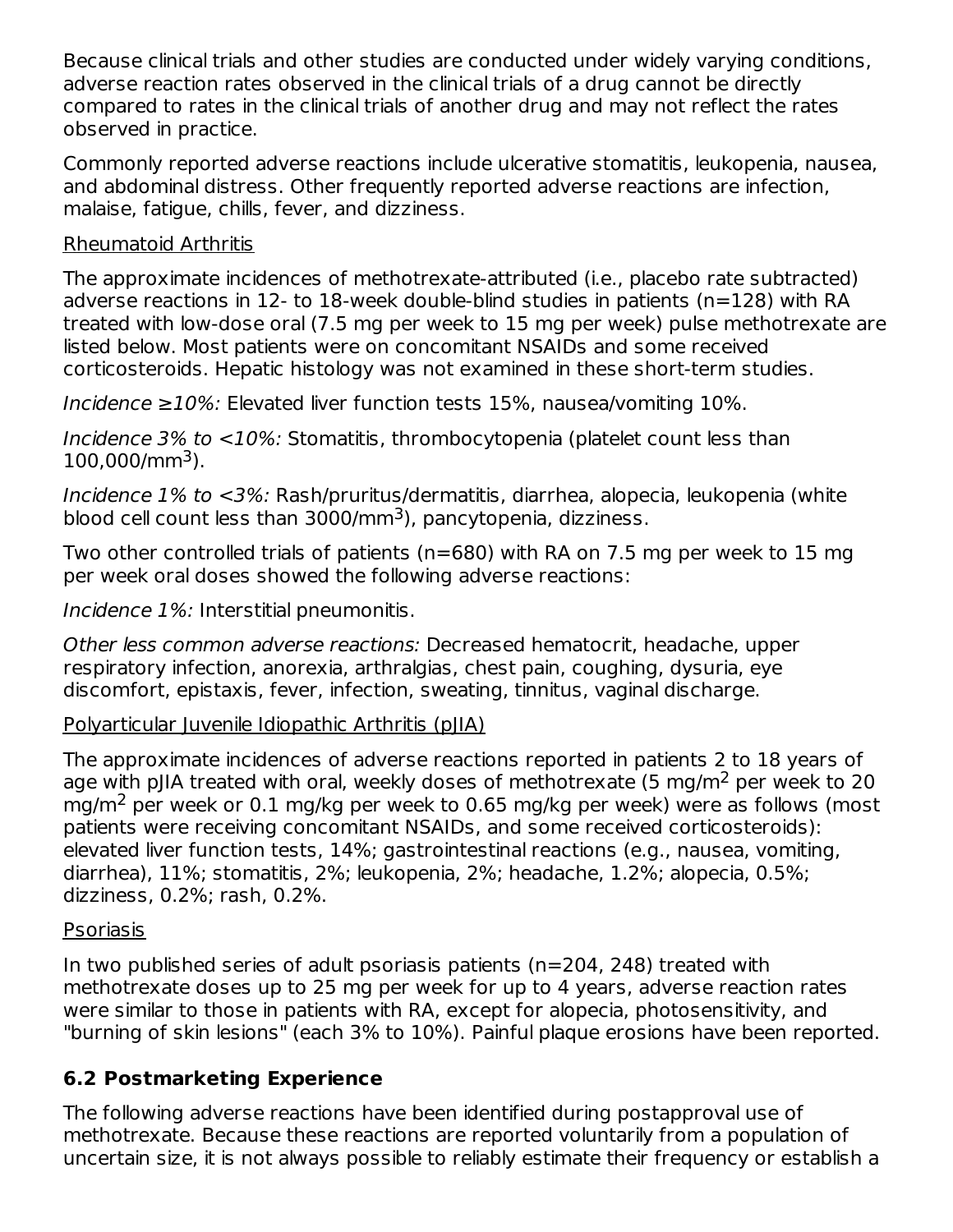causal relationship to drug exposure.

Blood and lymphatic system disorders: Aplastic anemia, lymphadenopathy, hypogammaglobulinemia

Cardiovascular disorders: Thromboembolic events (including arterial thrombosis, cerebral thrombosis, deep vein thrombosis, retinal vein thrombosis, thrombophlebitis, and pulmonary embolus), pericarditis, pericardial effusion, hypotension, sudden death

Endocrine: Diabetes

Eye disorders: Optic neuropathy, blurred vision, ocular irritation, conjunctivitis, xerophthalmia

Gastrointestinal disorders: Hemorrhagic enteritis, intestinal perforation, gingivitis, pancreatitis, pharyngitis, hematemesis, melena, gastrointestinal ulceration and bleeding

Hepatobiliary disorders: Acute hepatitis, decreased serum albumin, fibrosis, cirrhosis, liver failure

Immune system disorders: Anaphylaxis, anaphylactoid reactions, vasculitis

Metabolism: Hyperglycemia

Musculoskeletal disorders: Stress fracture, soft tissue necrosis, arthralgia, myalgia, osteoporosis

Nervous system disorders: Headaches, drowsiness, blurred vision, speech impairment (including dysarthria and aphasia), transient cognitive dysfunction, mood alteration, unusual cranial sensations, paresis, encephalopathy, leukoencephalopathy, and convulsions. Also, spinal radiculopathy with intrathecal use

Renal disorders: Severe renal toxicity including renal failure, azotemia, hematuria, proteinuria, cystitis

Reproductive disorders: Defective oogenesis or spermatogenesis, loss of libido, impotence, gynecomastia, menstrual dysfunction

Respiratory disorders: Pulmonary fibrosis, respiratory failure, chronic interstitial obstructive pulmonary disease, pleuritic pain and thickening, alveolitis

Skin disorders: Toxic epidermal necrolysis, Stevens-Johnson syndrome, exfoliative dermatitis, skin necrosis, and erythema multiforme, erythematous rashes, pruritus, alopecia, skin ulceration, accelerated nodulosis, urticaria, pigmentary changes, ecchymosis, telangiectasia, photosensitivity, acne, furunculosis

# **7 DRUG INTERACTIONS**

## **7.1 Effects of Other Drugs on Methotrexate**

## Drugs that Increase Methotrexate Exposure

Coadministration of methotrexate with the following products may increase methotrexate plasma concentrations, which may increase the risk of methotrexate severe adverse reactions.

Increased organ specific adverse reactions may also occur when methotrexate is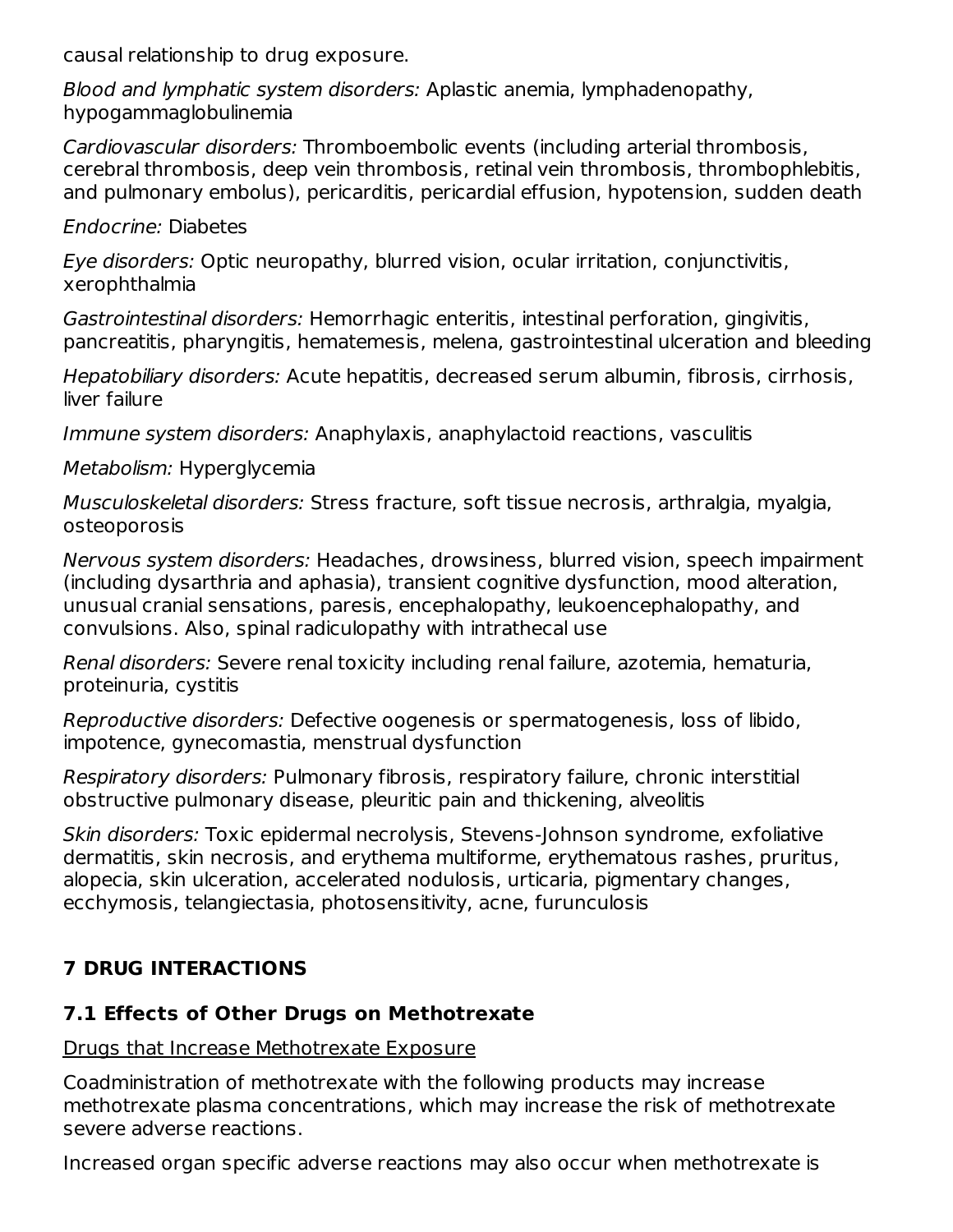coadministered with hepatotoxic or nephrotoxic products. If coadministration cannot be avoided, monitor closely for methotrexate adverse reactions when coadministered with:

- Penicillin or sulfonamide antibiotics
- Highly protein-bound drugs (e.g., oral anticoagulants, phenytoin, salicylates, sulfonamides, sulfonylureas, and tetracyclines)
- Proton pump inhibitors
- Probenecid
- Antifolate drugs (e.g., dapsone, pemetrexed, pyrimethamine and sulfonamides)
- Aspirin and other nonsteroidal anti-inflammatory drugs Unexpectedly severe and fatal gastrointestinal toxicity can occur with concomitant administration of methotrexate (primarily at high dose) and nonsteroidal antiinflammatory drugs (NSAIDs)
- Mercaptopurine
- Hepatotoxic products
- Weak acids (e.g., salicylates)
- Nephrotoxic products

## Nitrous Oxide

Coadministration of methotrexate with nitrous oxide anesthesia potentiates the effect of methotrexate on folate-dependent metabolic pathways, which may increase the risk of severe methotrexate adverse reactions. Avoid nitrous oxide anesthesia in patients receiving methotrexate. Consider alternative therapies in patients who have received prior nitrous oxide anesthesia.

## Folic Acid

Coadministration of methotrexate with folic acid or its derivatives decreases the clinical effectiveness of methotrexate in patients with neoplastic diseases. Methotrexate competes with reduced folates for active transport across cell membranes. Instruct patients to take folic or folinic acid only as directed by their healthcare provider [see Warnings and Precautions (5.12)].

## **7.2 Effects of Methotrexate on Other Drugs**

## **Theophylline**

Coadministration of methotrexate with theophylline increases theophylline plasma concentrations which may increase the risk of theophylline adverse reactions. Monitor theophylline levels and adjust the theophylline dosage in accordance with approved product labeling.

## **8 USE IN SPECIFIC POPULATIONS**

## **8.1 Pregnancy**

## Risk Summary

Methotrexate Injection is contraindicated in pregnant women with non-neoplastic diseases. Based on published reports and its mechanism of action, methotrexate can cause embryo-fetal toxicity and fetal death when administered to a pregnant woman [see Data and Clinical Pharmacology (12.1)]. There are no animal data that meet current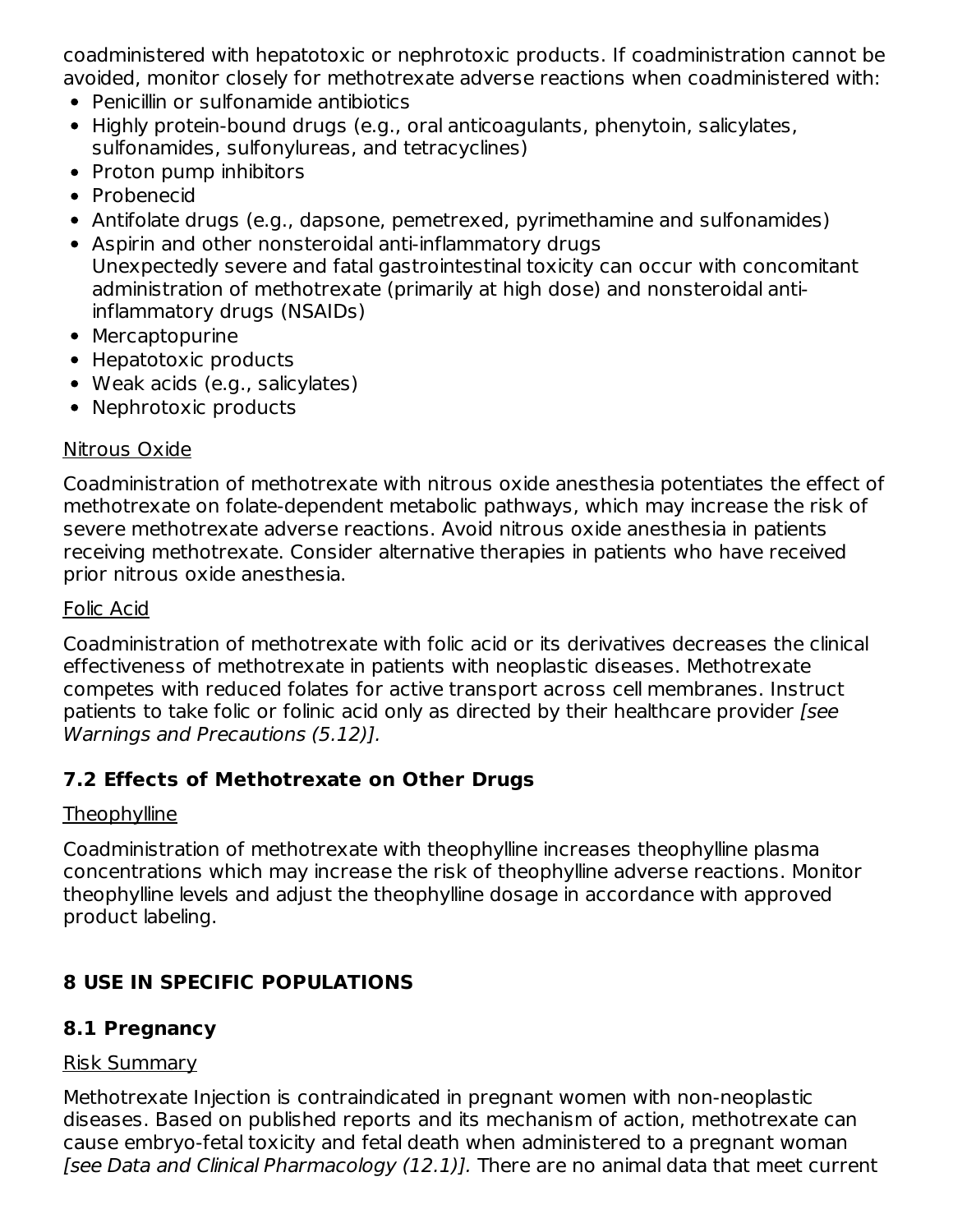standards for nonclinical developmental toxicity studies. Advise pregnant women with neoplastic diseases of the potential risk to a fetus. The preservative benzyl alcohol can cross the placenta; when possible, use the preservative-free formulation when Methotrexate Injection is needed during pregnancy to treat a neoplastic disease [see Warnings and Precautions (5.3) and Use in Specific Populations (8.4)].

In the U.S. general population, the estimated background risk of major birth defects and miscarriage in clinically recognized pregnancies is 2–4% and 15–20%, respectively.

## Data

## Human Data

Published data from case reports, literature reviews, and observational studies report that methotrexate exposure during pregnancy is associated with an increased risk of embryo-fetal toxicity and fetal death. Methotrexate exposure during the first trimester of pregnancy is associated with an increased incidence of spontaneous abortions and multiple adverse developmental outcomes, including skull anomalies, facial dysmorphism, CNS abnormalities, limb abnormalities, and sometimes cardiac anomalies and intellectual impairment. Adverse outcomes associated with exposure during second and third trimesters of pregnancy include intrauterine growth restriction and functional abnormalities. Because methotrexate is widely distributed and persists in the body for a prolonged period, there is a potential risk to the fetus from preconception methotrexate exposure.

A prospective multicenter study evaluated pregnancy outcomes in women taking methotrexate less than or equal to 30 mg/week after conception. The rate of spontaneous abortion/miscarriage in pregnant women exposed to methotrexate was 42.5% (95% confidence interval [95% CI] 29.2–58.7), which was higher than in unexposed patients with autoimmune disease (22.5%, 95% CI 16.8–29.7) and unexposed patients with non-autoimmune disease (17.3%, 95% CI 13–22.8). Of the live births, the rate of major birth defects in pregnant women exposed to methotrexate after conception was higher than in unexposed patients with autoimmune disease (adjusted odds ratio (OR) 1.8 [95% CI 0.6–5.7]) and unexposed patients with nonautoimmune disease (adjusted OR 3.1 [95% CI 1.03–9.5]) (2.9%). Major birth defects associated with pregnancies exposed to methotrexate after conception were not always consistent with methotrexate-associated adverse developmental outcomes.

## **8.2 Lactation**

### Risk Summary

Limited published literature reports the presence of methotrexate in human milk in low amounts, with the highest breast milk to plasma concentration ration reported to be 0.08:1. No information is available on the effects of methotrexate on a breastfed infant or on milk production. Because of the potential for serious adverse reactions from methotrexate in breastfed infants, advise women not to breastfeed during treatment with Methotrexate Injection and for 1 week after the final dose.

## **8.3 Females and Males of Reproductive Potential**

Methotrexate can cause malformations and fetal death at doses less than or equal to the recommended clinical doses [see Use in Specific Populations (8.1)].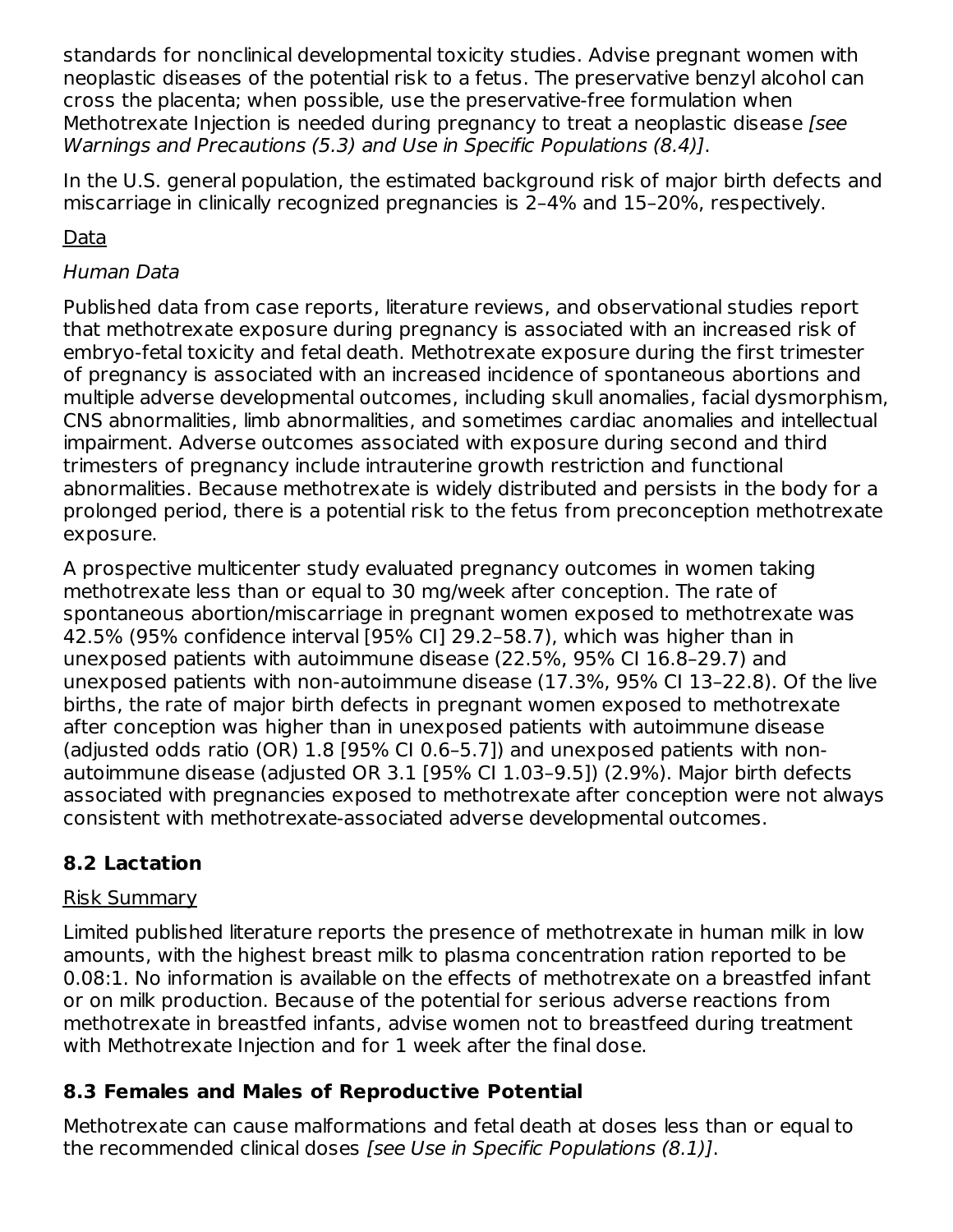#### Pregnancy Testing

Verify the pregnancy status of females of reproductive potential prior to initiating Methotrexate Injection [see Contraindications (4) and Use in Specific Populations (8.1)].

### Contraception

### Females

Advise females of reproductive potential to use effective contraception during and for 6 months after the final dose of Methotrexate Injection therapy.

#### Males

Methotrexate can cause chromosomal damage to sperm cells. Advise males with female partners of reproductive potential to use effective contraception during and for 3 months after the final dose of Methotrexate Injection therapy.

### **Infertility**

### Females

Based on published reports of female infertility after therapy with methotrexate, advise females of reproductive potential that Methotrexate Injection can cause impairment of fertility and menstrual dysfunction during and after cessation of therapy. It is not known if the infertility may be reversed in all affected females.

#### Males

Based on published reports of male infertility after therapy with methotrexate, advise males that Methotrexate Injection can cause oligospermia or infertility during and after cessation of therapy. It is not known if the infertility may be reversed in all affected males.

## **8.4 Pediatric Use**

The safety and effectiveness of Methotrexate Injection in pediatric patients have been established for ALL, meningeal leukemia prophylaxis and treatment, non-Hodgkin lymphoma, osteosarcoma and in pJIA. Clinical studies evaluating the use of methotrexate in pediatric patients with pJIA demonstrated safety comparable to that observed in adults with RA [see Adverse Reactions (6.1)]. The safety and effectiveness of Methotrexate Injection have not been established in pediatric patients for the treatment of breast cancer, squamous cell carcinoma of the head and neck, gestational trophoblastic neoplasia, rheumatoid arthritis, and psoriasis. Additional risk information is described below.

### Risks of Serious Adverse Reactions due to Benzyl Alcohol-Preservative

Due to the risk of serious adverse reactions and fatal gasping syndrome following administration of intravenous solutions containing the preservative benzyl alcohol in neonates, use only preservative-free Methotrexate Injection in neonates and low-birth weight infants. The "gasping syndrome" is characterized by CNS depression, metabolic acidosis, and gasping respirations.

Serious adverse reactions including fatal reactions and the "gasping syndrome" occurred in premature neonates and low-birth weight infants in the neonatal intensive care unit who received drugs containing benzyl alcohol as a preservative. In these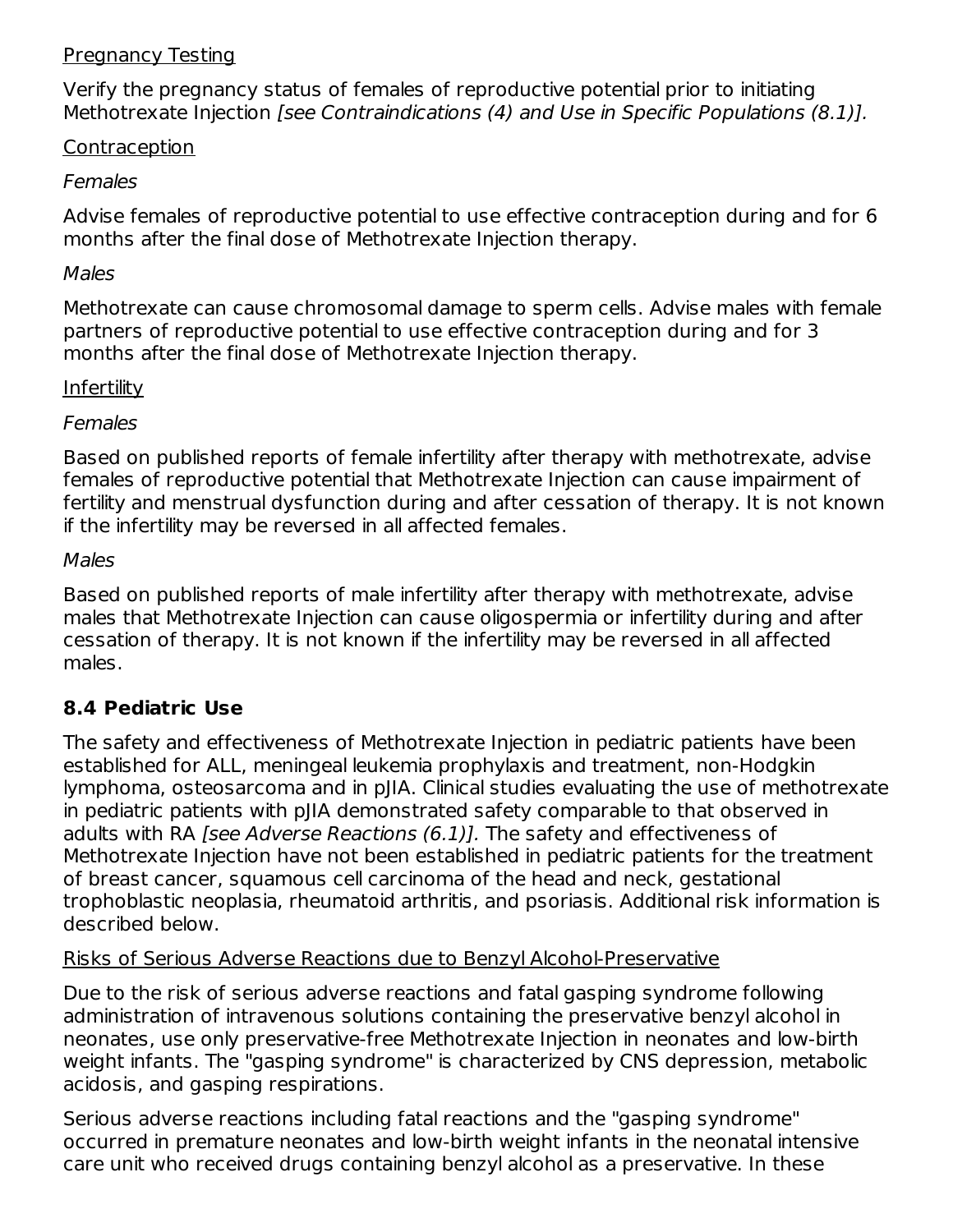cases, benzyl alcohol dosages of 99 to 234 mg/kg/day produced high levels of benzyl alcohol and its metabolites in the blood and urine (blood levels of benzyl alcohol were 0.61 to 1.378 mmol/L). Additional adverse reactions include gradual neurological deterioration, seizures, intracranial hemorrhage, hematological abnormalities, skin breakdown, hepatic and renal failure, hypotension, bradycardia, and cardiovascular collapse. Preterm, low-birth weight infants may be more likely to develop these reactions because they may be less able to metabolize benzyl alcohol.

When prescribing in infants (non-neonate, non-low-birth weight), if a preservative-free formulation of Methotrexate Injection is not available and use of a benzyl alcoholcontaining formulation is necessary, consider the combined daily metabolic load of benzyl alcohol from all sources including Methotrexate Injection (Methotrexate Injection contains 9.4 mg of benzyl alcohol/per mL) and other drugs containing benzyl alcohol. The minimum amount of benzyl alcohol at which serious adverse reactions may occur is not known.

Do not administer methotrexate formulations containing benzyl alcohol intrathecally due to the risk of severe neurotoxicity [see Warnings and Precautions (5.3)].

## Leukemia/Lymphoma

Serious neurotoxicity, frequently manifested as generalized or focal seizures, has been reported with unexpectedly increased frequency among pediatric patients with acute lymphoblastic leukemia who were treated with intermediate-dose intravenous methotrexate  $(1 g/m^2)$  [see Warnings and Precautions (5.8)].

## **8.5 Geriatric Use**

Clinical studies of methotrexate did not include sufficient numbers of subjects aged 65 and over to determine whether they respond differently from younger subjects.

## **8.6 Renal Impairment**

Methotrexate elimination is reduced in patients with renal impairment [creatinine clearance (CLcr) less than 90 mL/min, calculated using Cockcroft-Gault] [see Clinical Pharmacology (12.3)]. Patients with renal impairment are at increased risk for methotrexate adverse reactions.

Follow recommendations to promote methotrexate elimination and decrease risk of acute kidney injury and other methotrexate toxicities in patients who are receiving intermediate- or high-dose regimens [see Dosage and Administration (2.2) and Warnings and Precautions (5.6)]. Consider reducing the dose or discontinuing Methotrexate Injection in patients with renal impairment as appropriate.

## **8.7 Hepatic Impairment**

The pharmacokinetics and safety of methotrexate in patients with hepatic impairment is unknown Patients with hepatic impairment may be at increased risk for methotrexate adverse reaction based on elimination characteristics of methotrexate *[see Clinical*] Pharmacology (12.3)]. Consider reducing the dose or discontinuing Methotrexate Injection in patients with hepatic impairment as appropriate [see Warnings and Precautions (5.7)].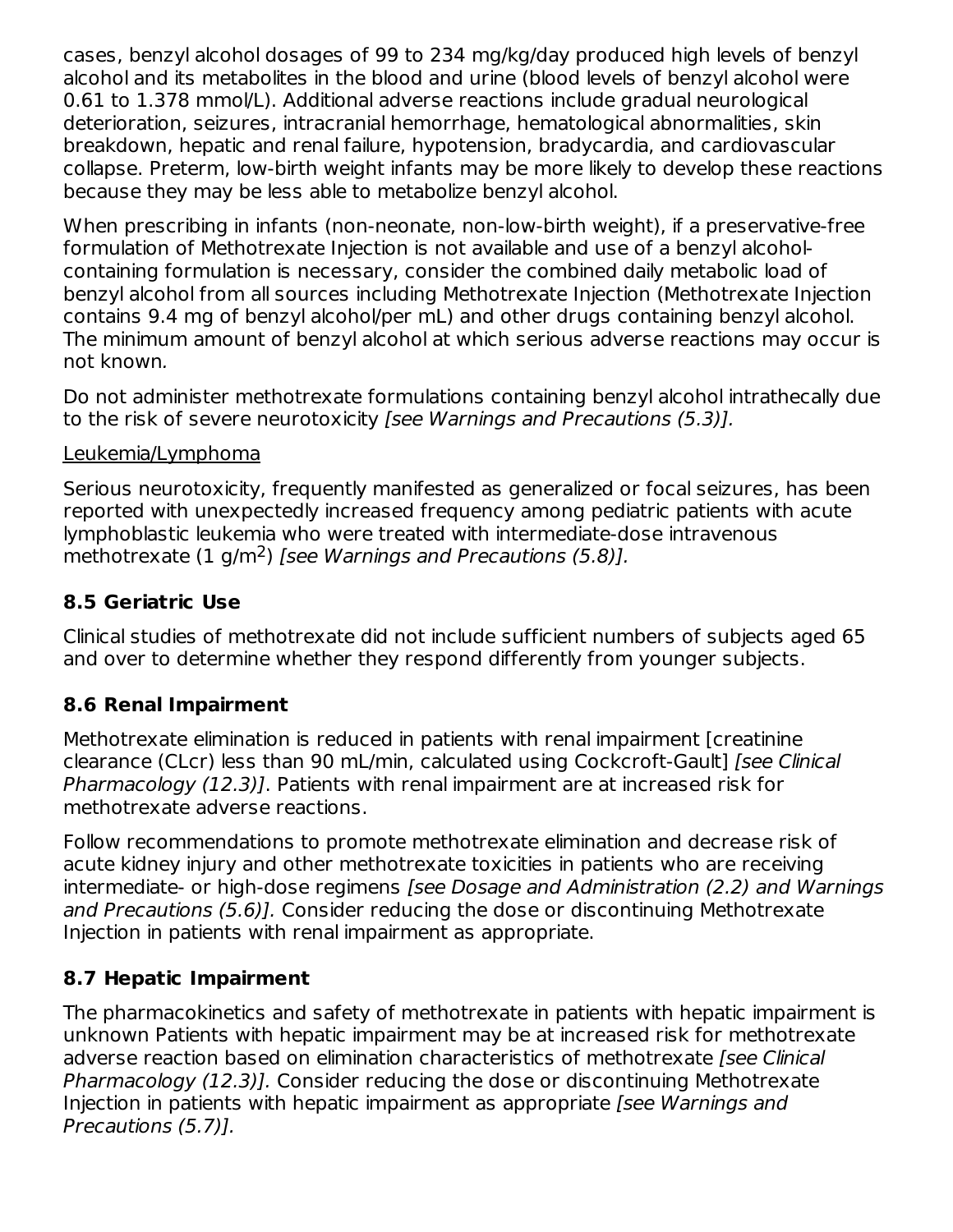## **10 OVERDOSAGE**

#### **Manifestations**

Overdosage, including fatal overdosage, has occurred with methotrexate [see Warnings and Precautions (5.19)].

Manifestations of overdosage include adverse reactions reported at pharmacologic doses, particularly hematologic and gastrointestinal reactions (e.g., leukopenia, thrombocytopenia, anemia, pancytopenia, myelosuppression, mucositis, stomatitis, oral ulceration, nausea, vomiting, gastrointestinal ulceration, or gastrointestinal bleeding). In some cases, no symptoms were reported; however, sepsis or septic shock, renal failure, and aplastic anemia were also reported.

Manifestations of intrathecal overdosage include CNS symptoms (e.g., headache, nausea and vomiting, seizure or convulsion, and acute toxic encephalopathy). In some cases, no symptoms were reported; however, cerebellar herniation associated with increased intracranial pressure and acute toxic encephalopathy have also been reported.

#### Management

Leucovorin and levoleucovorin are indicated to diminish the toxicity and counteract the effect of inadvertently administered overdosages of methotrexate. Administer leucovorin or levoleucovorin as soon as possible after overdosage (refer to the leucovorin or levoleucovorin prescribing information). Monitor serum methotrexate concentrations closely to guide leucovorin or levoleucovorin therapy. Monitor serum creatinine concentrations closely because high serum methotrexate concentrations may cause renal damage leading to acute renal failure.

Glucarpidase is indicated for the treatment of toxic methotrexate concentrations in patients with delayed methotrexate clearance due to impaired renal function (refer to the glucarpidase prescribing information). If glucarpidase is used, do not administer leucovorin within 2 hours before or after a dose of glucarpidase because leucovorin is a substrate for glucarpidase.

Hydration and urinary alkalinization may be necessary to prevent the precipitation of methotrexate and/or its metabolites in the renal tubules. Neither hemodialysis nor peritoneal dialysis has been shown to improve methotrexate elimination. However, effective clearance of methotrexate has been reported with acute, intermittent hemodialysis using a high-flux dialyzer.

## **11 DESCRIPTION**

Methotrexate is a folate analog metabolic inhibitor with the chemical name of N-[4-[[(2,4diamino-6-pteridinyl) methyl]methylamino]benzoyl]-L-glutamic acid and a molecular weight of 454.44. The molecular formula is  $\mathsf{C}_\mathsf{20}\mathsf{H}_\mathsf{22}\mathsf{N}_\mathsf{8}\mathsf{O}_5$  , and the structural formula is shown below: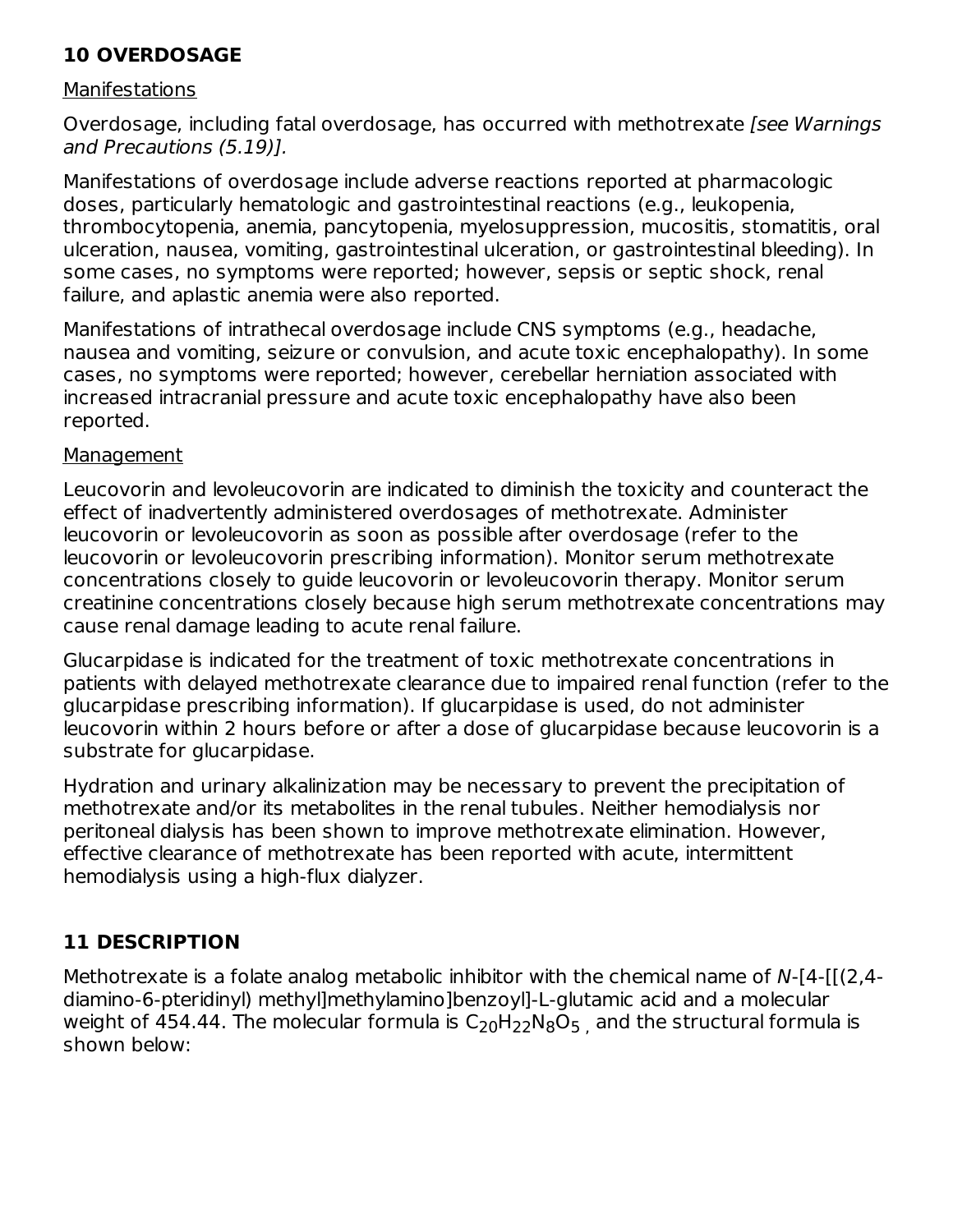

Methotrexate Injection with preservative is supplied in sterile multiple-dose vials for intravenous, intramuscular, or subcutaneous use.

Each 25 mg/mL, 2 mL vial contains 50 mg methotrexate equivalent to 54.8 mg of methotrexate sodium, 18.8 mg of benzyl alcohol as a preservative and Sodium chloride 5.2 mg. May contain sodium hydroxide and/or hydrochloric acid to adjust the pH to 8.5.

Preservative-free Methotrexate Injection is supplied in sterile single-dose vials for intravenous, intramuscular, subcutaneous, or intrathecal use.

Each 25 mg/mL, 40 mL vial contains 1000 mg methotrexate equivalent to 1096.7 mg of methotrexate sodium, and the following inactive ingredients: Sodium chloride 196 mg. May contain sodium hydroxide and/or hydrochloric acid to adjust pH to 8.5.

## **12 CLINICAL PHARMACOLOGY**

## **12.1 Mechanism of Action**

Methotrexate inhibits dihydrofolic acid reductase. Dihydrofolates must be reduced to tetrahydrofolates by this enzyme before they can be utilized as carriers of one-carbon groups in the synthesis of purine nucleotides and thymidylate. Therefore, methotrexate interferes with DNA synthesis, repair, and cellular replication. Actively proliferating tissues such as malignant cells, bone marrow, fetal cells, buccal and intestinal mucosa, and cells of the urinary bladder are in general more sensitive to this effect of methotrexate.

The mechanism of action in rheumatoid arthritis, pJIA, and in psoriasis is unknown.

### **12.3 Pharmacokinetics**

#### **Distribution**

After intravenous administration, the initial volume of distribution is approximately 0.18 L/kg (18% of body weight) and steady-state volume of distribution is approximately 0.4 L/to 0.8 L/kg (40% to 80% of body weight).

Methotrexate competes with reduced folates for active transport across cell membranes by means of a single carrier-mediated active transport process. At serum concentrations greater than 100 micromolar, passive diffusion becomes a major pathway by which effective intracellular concentrations can be achieved.

Methotrexate in serum is approximately 50% protein bound.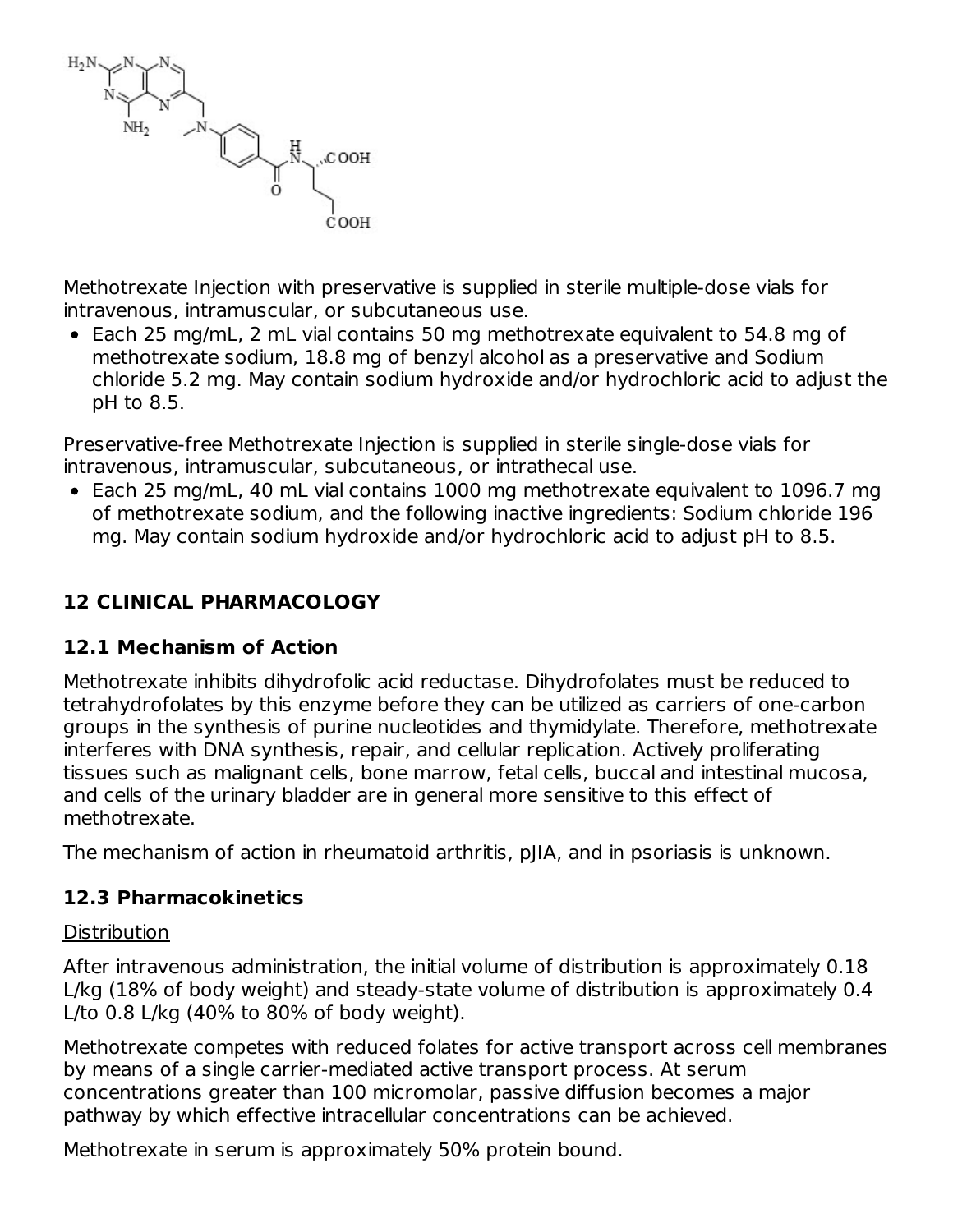Methotrexate may be displaced from plasma albumin by various compounds, including sulfonamides, salicylates, tetracyclines, chloramphenicol, and phenytoin.

Methotrexate does not penetrate the blood-cerebrospinal fluid barrier in therapeutic amounts when given intravenously, intramuscularly, or subcutaneously.

### Elimination

The terminal half-life reported for methotrexate is approximately 3 to 10 hours for patients receiving treatment for psoriasis, or rheumatoid arthritis or low-dose antineoplastic therapy (less than 30 mg/m<sup>2</sup>).

Following intravenous administration of high-dose methotrexate, the terminal half-life is 8 hours to 15 hours.

### Metabolism

Methotrexate undergoes hepatic and intracellular metabolism to polyglutamated forms that can be converted back to methotrexate by hydrolase enzymes. These polyglutamates act as inhibitors of dihydrofolate reductase and thymidylate synthetase. Small amounts of methotrexate polyglutamates may remain in tissues for extended periods. The retention and prolonged drug action of these active metabolites vary among different cells, tissues, and tumors. Methotrexate undergoes minor metabolism to 7-hydroxymethotrexate, and accumulation may become significant following high dosages. The aqueous solubility of 7-hydroxymethotrexate is 3- to 5-fold lower than the solubility of methotrexate.

### Excretion

Renal excretion is the primary route of elimination and is dependent upon dosage and route of administration. With intravenous administration, 80% to 90% of the administered dose is excreted unchanged in the urine within 24 hours. There is limited biliary excretion amounting to 10% or less of the administered dose. Enterohepatic recirculation of methotrexate has been proposed.

Renal excretion occurs by glomerular filtration and active tubular secretion. Nonlinear elimination due to saturation of renal tubular reabsorption has been observed in psoriatic patients at doses between 7.5 mg and 30 mg.

## Specific Populations

## Pediatric Patients

In pediatric patients receiving methotrexate for acute lymphoblastic leukemia (6.3 mg/m<sup>2</sup> to 30 mg/m<sup>2</sup>), or for JIA (3.75 mg/m<sup>2</sup> to 26.2 mg/m<sup>2</sup>), the terminal half-life has been reported to range from 0.7 to 5.8 hours or from 0.9 to 2.3 hours, respectively [see Use in Specific Populations (8.4)].

## Patients with Renal impairment

The elimination half-life of methotrexate increases with the severity of renal impairment, with high inter-individual variability [see Use in Specific Populations (8.6)].

## **13 NONCLINICAL TOXICOLOGY**

## **13.1 Carcinogenesis, Mutagenesis, Impairment of Fertility**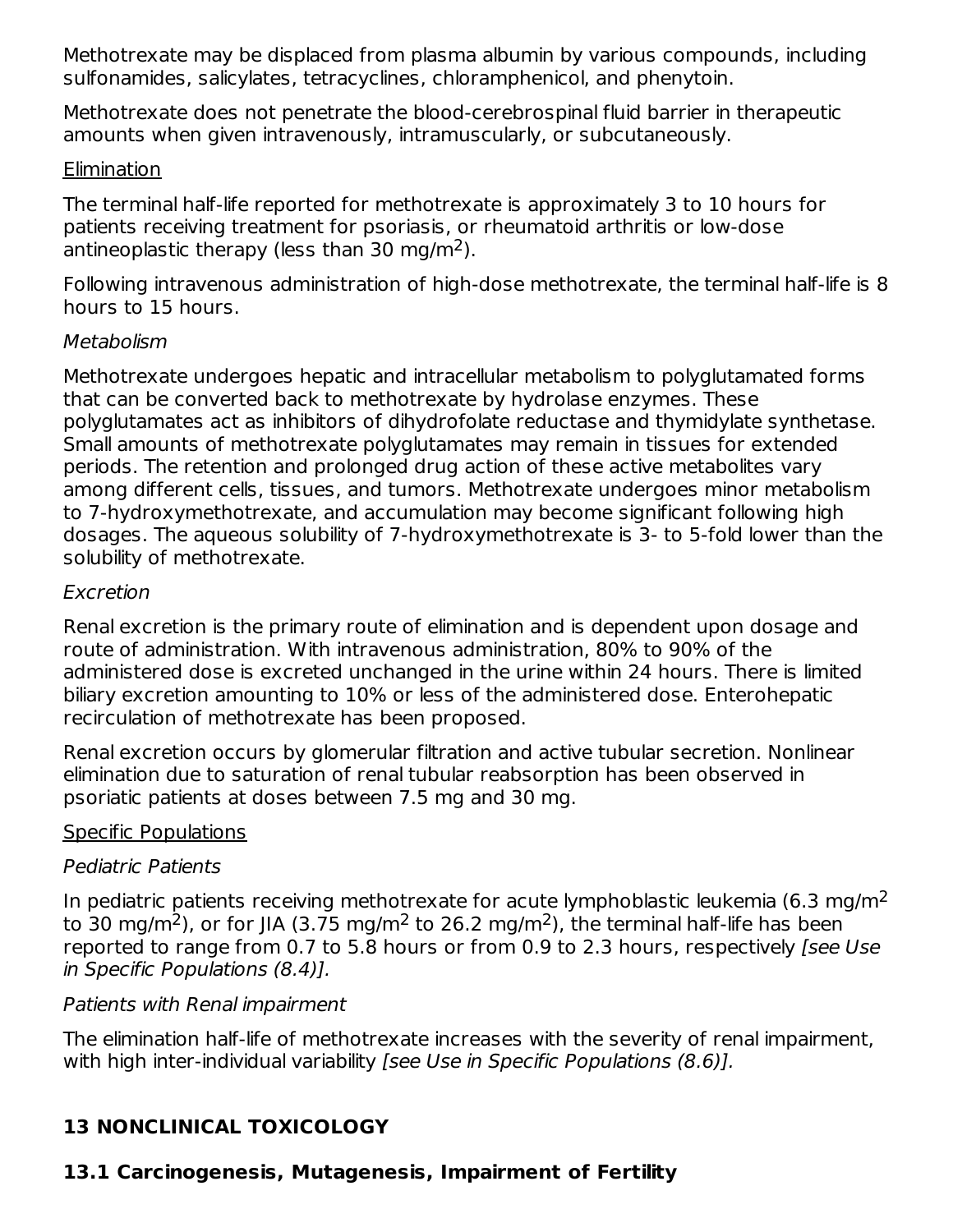Methotrexate has been evaluated in a number of animal studies for carcinogenic potential with inconclusive results. There is evidence that methotrexate causes chromosomal damage to animal somatic cells and human bone marrow cells [see Use in Specific Populations (8.1, 8.2, 8.3)].

## **15 REFERENCES**

1. "OSHA Hazardous Drugs." OSHA. http://www.osha.gov/SLTC/hazardousdrugs/index.html.

## **16 HOW SUPPLIED/STORAGE AND HANDLING**

How Supplied

Methotrexate Injection is a clear, yellow, sterile solution available with preservative (multiple-dose vials) and preservative-free (single-dose vials) as follows:

| <b>Strength/Fill</b><br>volume | <b>NDC</b> number | Pack style                                         |  |  |
|--------------------------------|-------------------|----------------------------------------------------|--|--|
| With Preservative              |                   |                                                    |  |  |
| 50 mg/2 mL (25<br>mq/mL)       | 61703-350-10      | Carton containing five (5) multiple-<br>dose vials |  |  |
| Preservative-free              |                   |                                                    |  |  |
| 1 g/40 mL (25<br>mq/mL)        | 61703-408-25      | Carton containing one (1) single-<br>dose vial     |  |  |

| <b>Carton contents</b>                                           | <b>NDC</b>   |  |  |  |
|------------------------------------------------------------------|--------------|--|--|--|
| Methotrexate Injection, With Preservative, 5 multiple-dose vials |              |  |  |  |
| 50 mg/2 mL (25 mg/mL)                                            | 61703-350-10 |  |  |  |
| Preservative-free Methotrexate Injection, 1 single-dose vial     |              |  |  |  |
| 1 g/40 mL (25 mg/mL)                                             | 61703-408-25 |  |  |  |

## Storage and Handling

Store at 20°C to 25°C (68°F to 77°F); excursions permitted to 15°C to 30°C (59°F to 86°F) [see USP Controlled Room Temperature]. Protect from light.

After first puncture, store multiple-dose vials at  $2^{\circ}$ C to  $8^{\circ}$ C, and use within 30 days.

Methotrexate Injection is a hazardous drug. Follow applicable special handling and disposal procedures. $^{\rm 1}$ 

## **17 PATIENT COUNSELING INFORMATION**

Advise the patient to read the FDA-approved patient labeling (Patient Information).

## Embryo-Fetal Toxicity

Advise females of reproductive potential of the potential risk to a fetus and to inform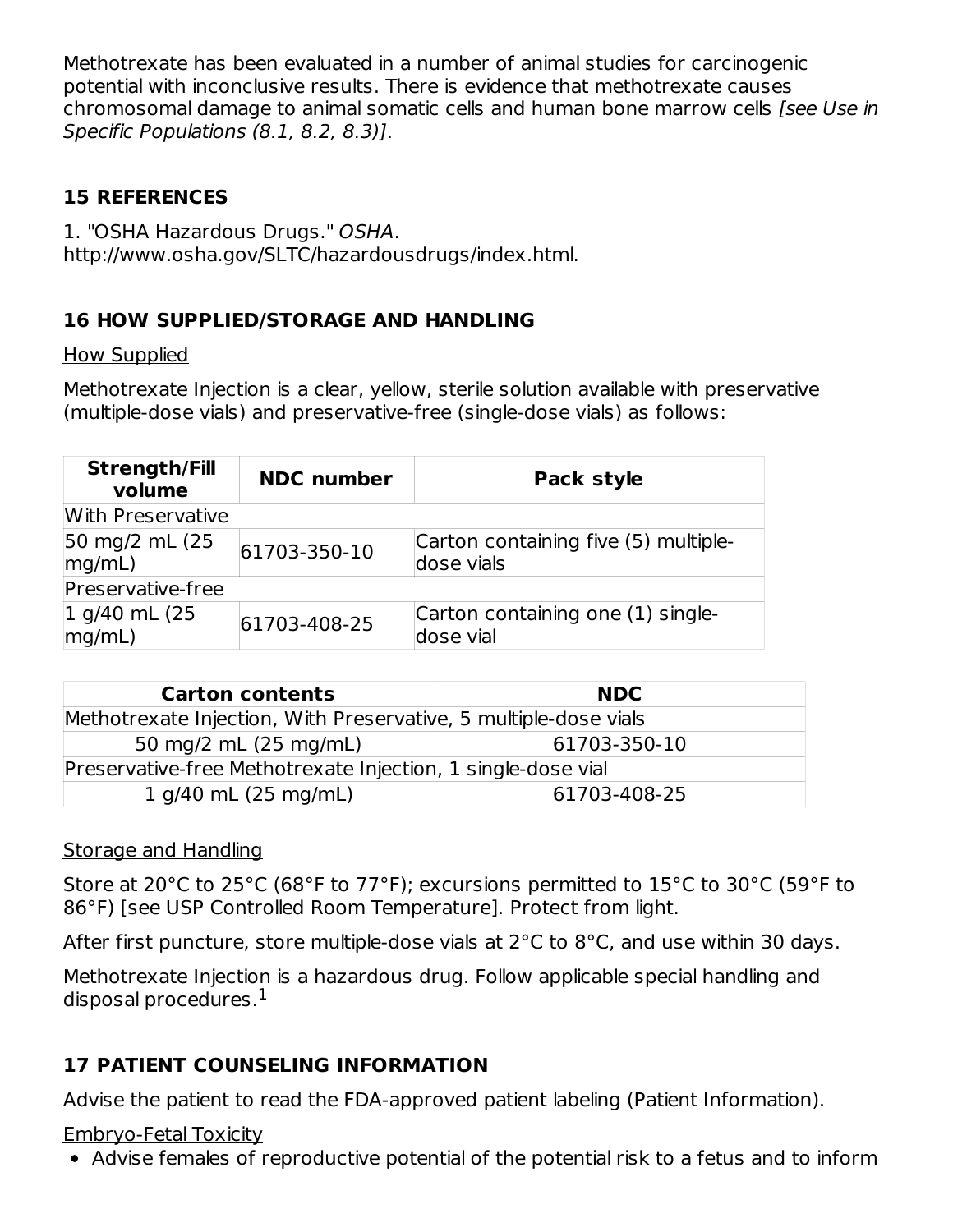their healthcare provider of a known or suspected pregnancy [see Contraindications (4), Warnings and Precautions (5.1), and Use in Specific Populations (8.1)].

- Advise females of reproductive potential to use effective contraception during methotrexate therapy and for 6 months after the final dose *[see Use in Specific* Populations (8.3)].
- Advise males of reproductive potential to use effective contraception during methotrexate therapy and for 3 months after the final dose [see Use in Specific Populations (8.3)].

#### Hypersensitivity Reactions

Advise patients of the potential risk of hypersensitivity and that Methotrexate Injection is contraindicated in patients with a history of severe hypersensitivity to methotrexate. Advise patients to seek immediate medical attention if signs or symptoms of a hypersensitivity reaction occur [see Warnings and Precautions (5.2)].

#### Myelosuppression and Serious Infections

Advise patient to contact their healthcare provider immediately for new onset fever, symptoms of infection, easy bruising or persistent bleeding [see Warnings and Precautions (5.4, 5.5)].

#### Renal Toxicity

Advise patients that methotrexate can cause renal toxicity. Advise patients to immediately contact their healthcare provider for signs or symptoms of renal toxicity, such as marked increases or decreases in urinary output [see Warnings and Precautions (5.6)].

#### **Hepatotoxicity**

Advise patients to report signs or symptoms of hepatic toxicity and avoidance of alcohol during methotrexate treatment [see Warnings and Precautions (5.7)].

#### **Neurotoxicity**

Advise patient to contact their healthcare provider immediately if they develop new neurological symptoms [see Warnings and Precautions (5.8)].

#### Gastrointestinal Toxicity

Advise patients to contact their healthcare provider if they develop diarrhea, vomiting, or stomatitis. Advise patients to immediately contact their healthcare provider for high fever, rigors, persistent or severe abdominal pain, severe constipation, hematemesis, or melena [see Warnings and Precautions (5.9)].

#### Pulmonary Toxicity

Advise patients to contact their healthcare provider for symptoms of cough, fever, and dyspnea [see Warnings and Precautions (5.10)].

#### Dermatologic Toxicity

Advise patients that Methotrexate Injection can cause serious skin rash and to immediately contact their healthcare provider for new or worsening skin rash. Advise patients to avoid excessive sun exposure and to use sun protection measures [see Warnings and Precautions (5.11)].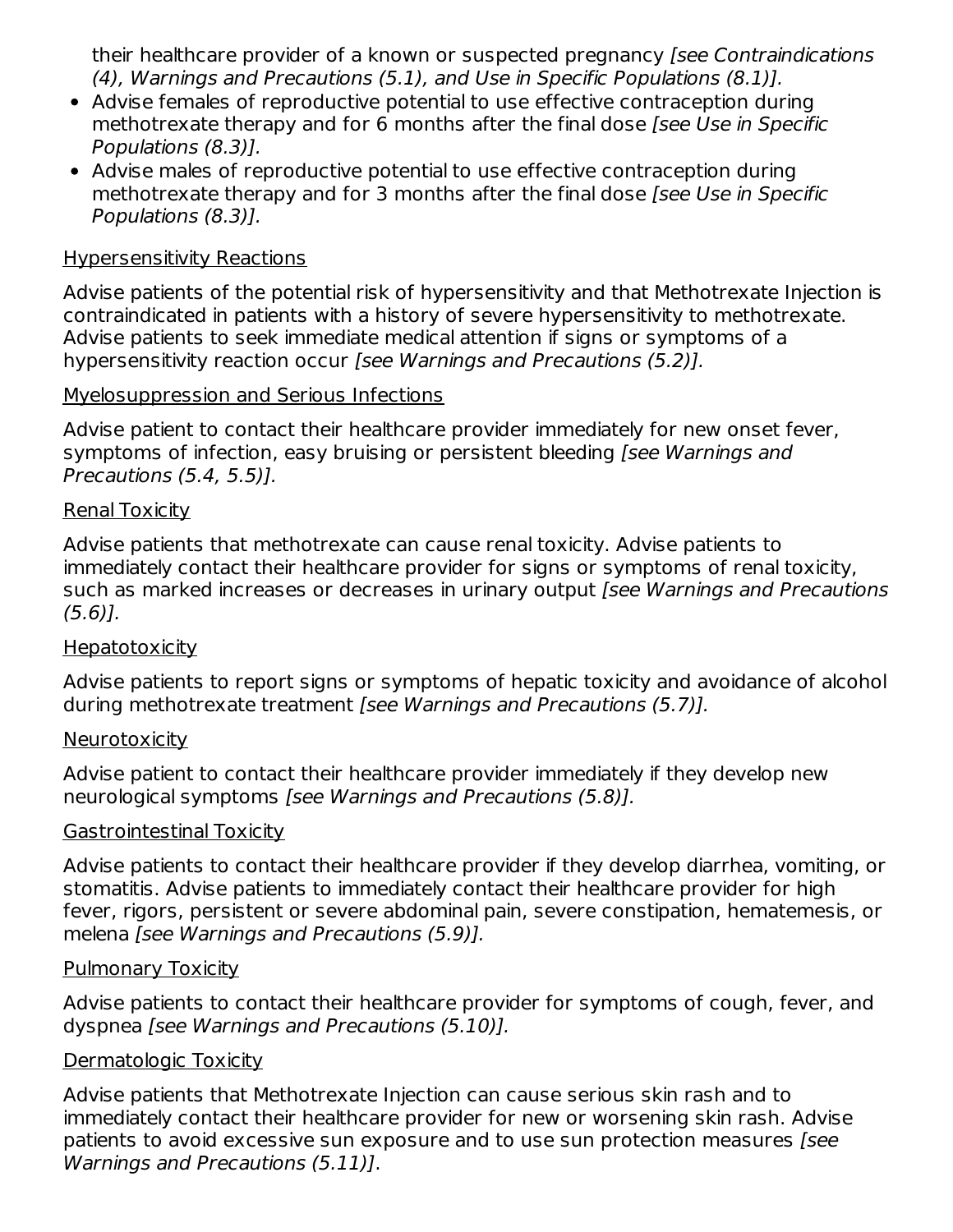### Secondary Malignancies

Advise patients on the risk of second primary malignancies during treatment with Methotrexate Injection [see Warnings and Precautions (5.13)].

### Lactation

Advise women not to breastfeed during treatment with methotrexate and for 1 week after the final dose [see Use in Specific Populations (8.2)].

### **Infertility**

Advise females and males of reproductive potential that methotrexate may cause impairment of fertility [see Use in Specific Populations (8.3)].

### Drug Interactions

- Advise patients and caregivers to inform their healthcare provider of all concomitant medications, including prescription medicines, over-the-counter drugs, vitamins, and herbal products [see Drug Interactions (7)].
- Instruct patients being treated for neoplastic indication to not take products containing folic acid or folinic acid unless directed to do so by their healthcare provider [see Warnings and Precautions (5.12)].

Distributed by Hospira, Inc., Lake Forest, IL 60045



Novaplus is a registered trademark of Vizient, Inc.

LAB-1000-4.0

### **Patient Information** METHOTREXATE (Meth-oh-trex-ate) Injection for intravenous, intramuscular,

subcutaneous, or intrathecal use

**What is the most important information I should know about Methotrexate Injection?**

**Methotrexate Injection can cause serious side effects that may be severe and lead to death, including:**

**Harm to an unborn baby, including birth defects or death of an unborn baby. Females who can become pregnant:**

- Your healthcare provider should do a pregnancy test before you start taking Methotrexate Injection to see if you are pregnant.
- **If you are being treated for a medical condition other than cancer, do not receive or take Methotrexate Injection if you are pregnant.** See **"Do not receive Methotrexate Injection if**".
- If you are taking Methotrexate Injection to treat your cancer, you and your healthcare provider will decide if you will receive or take Methotrexate Injection if you are pregnant.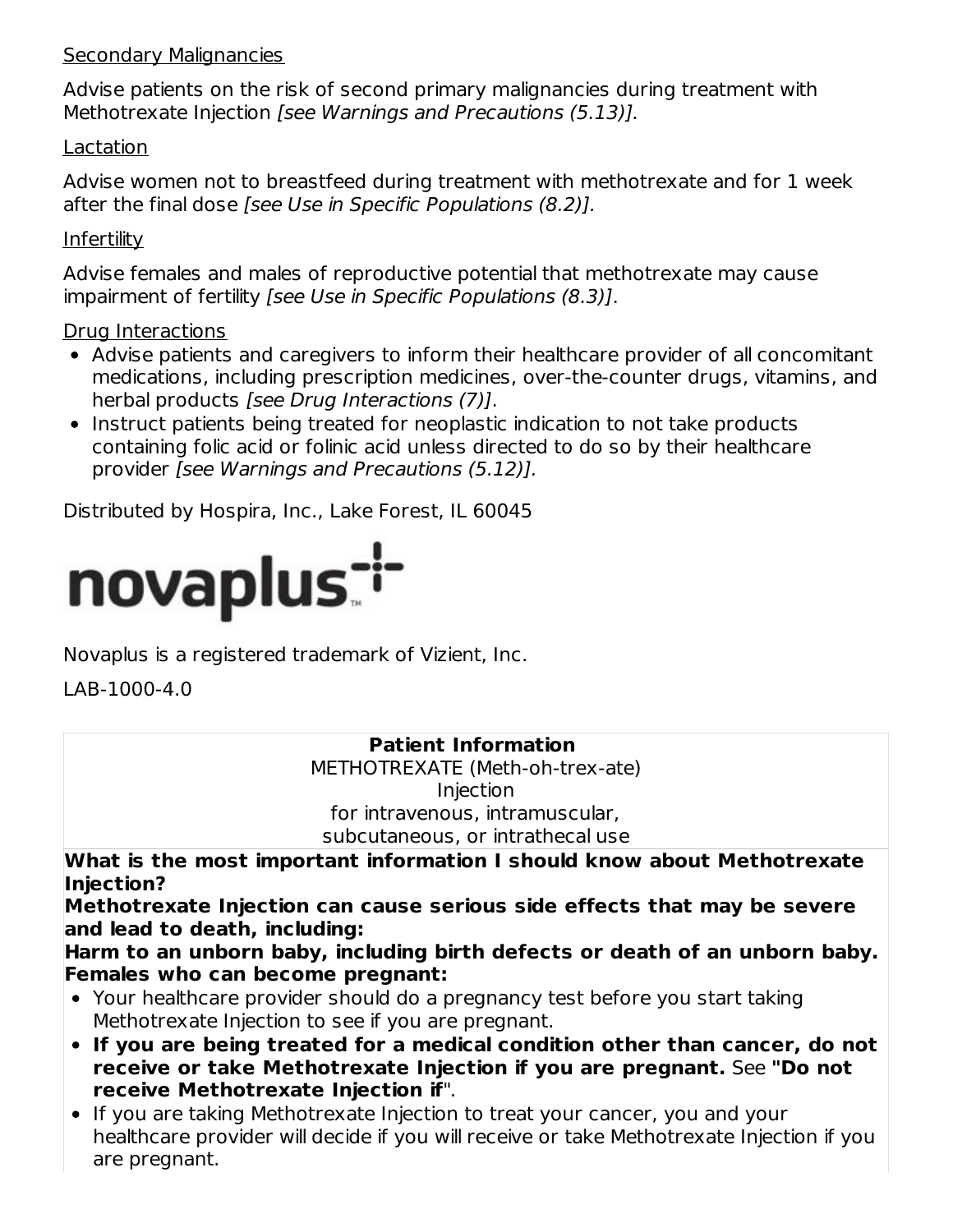Use effective birth control (contraception) during treatment and for **6** months after your final dose of Methotrexate Injection. Ask your healthcare provider what forms of birth control you can use during this time.

**Tell your healthcare provider right away if you become pregnant or think you are pregnant during treatment with Methotrexate Injection.**

## **Males with female partners who are able to become pregnant:**

Use effective birth control during treatment and for **3** months after your final dose of Methotrexate Injection.

**Tell your healthcare provider right away if your female partner becomes pregnant during treatment with Methotrexate Injection.**

**Severe allergic reactions.** Severe allergic reactions can happen with Methotrexate Injection.

**Do not receive Methotrexate Injection** if you have had a severe allergic reaction to methotrexate in the past.

#### **Get medical help right away if you develop any of the signs or symptoms of a severe allergic reaction to Methotrexate Injection,** including:

- $\circ$  skin rash, itching, and hives swelling of the face, lips, tongue, or throat, or trouble swallowing dizziness or lightheadedness o trouble breathing throat tightness runny or stuffy nose fast heart rate  $\circ$  chest pain feeling faint
- wheezing

**Decreased blood cell counts.** Methotrexate Injection can affect your bone marrow and cause decreased red blood cell counts, white blood cell counts, and platelet counts, and a condition where your bone marrow cannot produce these blood cells (aplastic anemia). These decreased blood cell counts can be severe and may lead to a serious infection, the need for blood transfusions, treatment in a hospital, and can be lifethreatening. Your healthcare provider will check your blood cell counts before you start and during treatment with Methotrexate Injection. Your healthcare provider will watch you closely for infections during treatment with Methotrexate Injection.

## **Call your healthcare provider right away if you develop:**

- a new fever (temperature of 100.4°F or higher)
- symptoms of infection
- easy bruising or bleeding that will not stop

Your healthcare provider may give you medicines to support your blood counts or give you transfusions if needed, and change your dose or stop your treatment with Methotrexate Injection if needed.

**Serious infections.** People who receive treatment with Methotrexate Injection have an increased risk of developing serious infections that can be life-threatening or lead to death. These infections include:

- bacterial infections
- fungal infections
- viral infections
- certain infections that happen because your
- hepatitis B infection that comes back (reactivation)
- tuberculosis (TB) infection that is new or that comes back (reactivation)
- shingles (herpes zoster)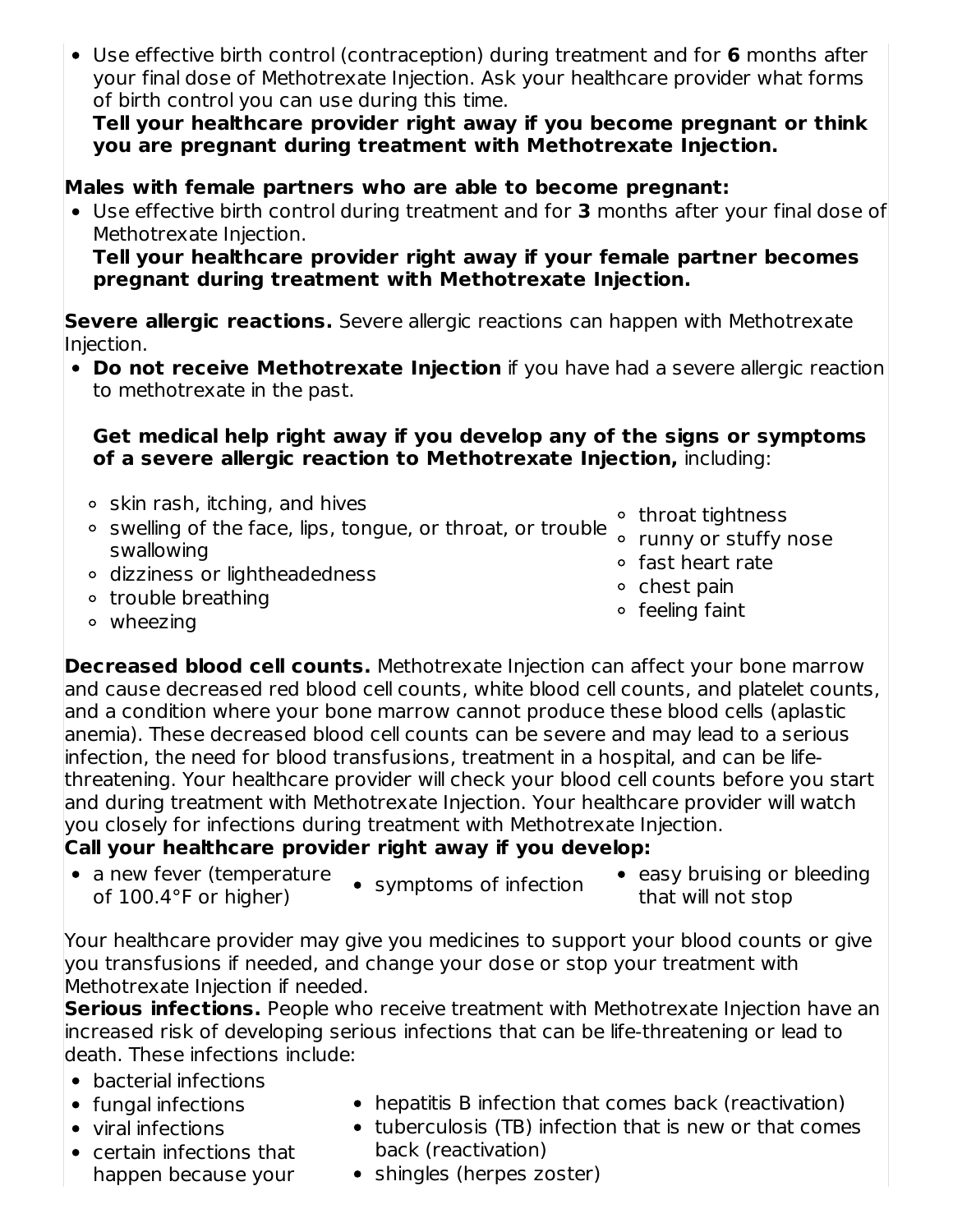immune system is cytomegalovirus infections

Your healthcare provider will closely watch you for signs and symptoms of infection during treatment with Methotrexate Injection. Your healthcare provider may hold or stop your treatment with Methotrexate Injection if you develop a serious infection.

**Kidney problems.** Methotrexate Injection can cause kidney damage including sudden kidney failure that may not go away (irreversible). People who already have kidney problems have an increased risk of kidney problems with Methotrexate Injection. Your healthcare provider will check your kidney function during treatment, and will hold or stop Methotrexate Injection treatment as needed for severe kidney damage.

**Call your healthcare provider right away** if you have signs or symptoms of kidney problems such as a big change in the amount of urine that you make, either increased or decreased.

**Liver problems.** Methotrexate Injection can cause severe liver problems including liver scarring (fibrosis), cirrhosis, and liver failure that may not get better (possibly irreversible) and can cause death.

- **In people with psoriasis** who receive Methotrexate Injection, liver fibrosis or cirrhosis may happen without any symptoms or abnormal liver tests. The risk for liver problems in people with psoriasis increases with the amount of Methotrexate Injection that you receive over time.
- Your healthcare provider will do tests to monitor your liver function before you start and during treatment with Methotrexate Injection, and may hold or stop your treatment with Methotrexate Injection, if needed.
- **The risk of liver problems is increased with heavy use of alcohol. Avoid drinking alcohol during Methotrexate Injection treatment.**

**Tell your healthcare provider if you develop any signs or symptoms of liver problems** during treatment with Methotrexate Injection, including:

• tiredness

- swelling in your legs, feet, or ankles
- easy bleeding or bruising • loss of appetite
- weight loss  $\bullet$  itchy skin

nausea

- yellowing of your skin or the white part of your eyes
- difficulty thinking clearly
- weakness

**Brain and spinal cord (nervous system) problems.** Methotrexate Injection can cause nervous system problems that can be severe and last for a short time or last for a long time. These nervous system problems can get progressively worse, may not get better (possibly irreversible), and can cause death.

- Serious nervous system problems can happen in children who receive Methotrexate Injection, including seizures that can begin on one side of the brain (focal seizures) or on both sides of the brain (generalized seizures).
- The risk for a nervous system problem called leukoencephalopathy is increased in people who have had radiation treatment to their head and spine (craniospinal irradiation) in the past. Call your healthcare provider if you develop any new neurological symptoms.
- People who receive high-dose Methotrexate Injection can develop sudden symptoms that are like the symptoms of a stroke, but they last a short time and may go away (transient).
- People who receive injections of Methotrexate Injection into their spine (intrathecal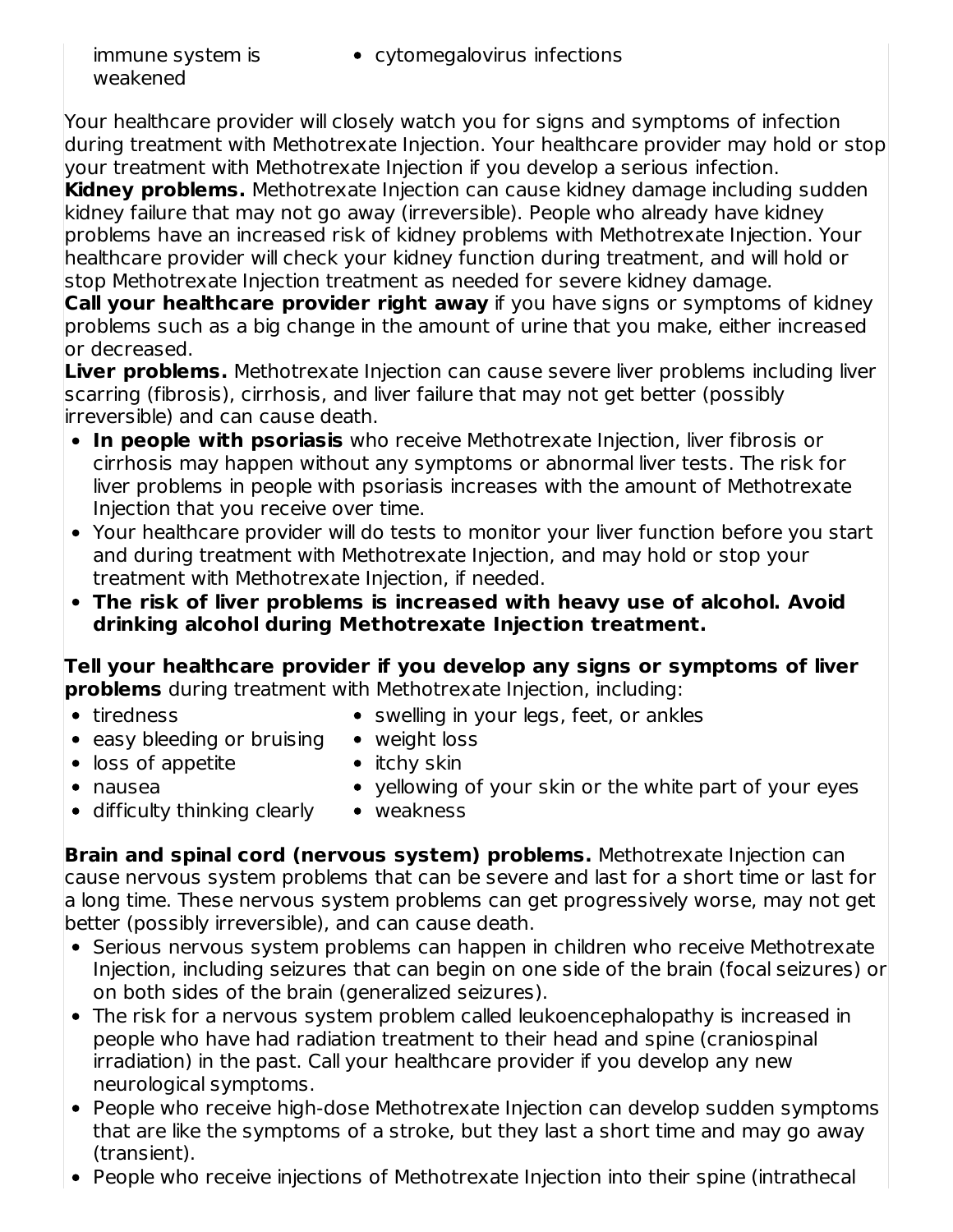methotrexate) can develop inflammation of the lining around the spinal nerves.

**Call your healthcare provider right away if you or your child develop any new signs or symptoms of a nervous system problem** during treatment with Methotrexate Injection, including:

- $\bullet$  confusion
- weakness on one side of your body
- coma
- headache • back pain
- sudden blindness that goes away
- stiff neck

seizures

• fever

## **Severe stomach and intestine (gastrointestinal) problems**.

Methotrexate Injection can cause diarrhea, vomiting, mouth sores, stomach and intestinal inflammation with severe bleeding, and tears in the intestinal wall (perforation), and can lead to death.

- People who have stomach ulcers (peptic ulcer disease) or ulcerative colitis (UC) have a higher risk of developing severe stomach and intestine problems with Methotrexate Injection.
- Your healthcare provider may hold or stop your treatment with Methotrexate Injection if any of these severe stomach and intestinal problems happen, and treat you as needed.
- Call your healthcare provider if you develop diarrhea, vomiting, inflammation or sores in your mouth.

## **Call your healthcare provider right away if you develop:**

- **o** high fever
- shaking chills
- severe constipation
- stomach-area (abdomen) pain that is severe or does not go away. o if you are vomiting blood blood in your stools

**Lung problems.** Lung problems can happen suddenly (acute) with Methotrexate Injection or they can develop over a long period-of-time (chronic). Lung problems may not get better (possibly irreversible) and can cause death in anyone taking Methotrexate Injection. Your healthcare provider will monitor you for lung problems during treatment with Methotrexate Injection. Your healthcare provider may hold or stop your treatment with Methotrexate Injection, if needed.

**Call your healthcare provider** if you develop symptoms of a lung problem, including: cough, fever, and trouble breathing.

**Skin reactions.** Severe skin reactions can happen with Methotrexate Injection, that can be serious and can lead to death.

- **In people with psoriasis:** Your psoriasis may get worse if you are exposed to sunlight or other types of ultraviolet light.
- Methotrexate Injection can cause reactivation of skin reactions that can happen after radiation therapy (radiation recall) and can cause sunburn to come back (photodermatitis).

Limit sunlight exposure during treatment with Methotrexate Injection. Use sunscreen and wear protective clothing when you will be exposed to sunlight during treatment with Methotrexate Injection.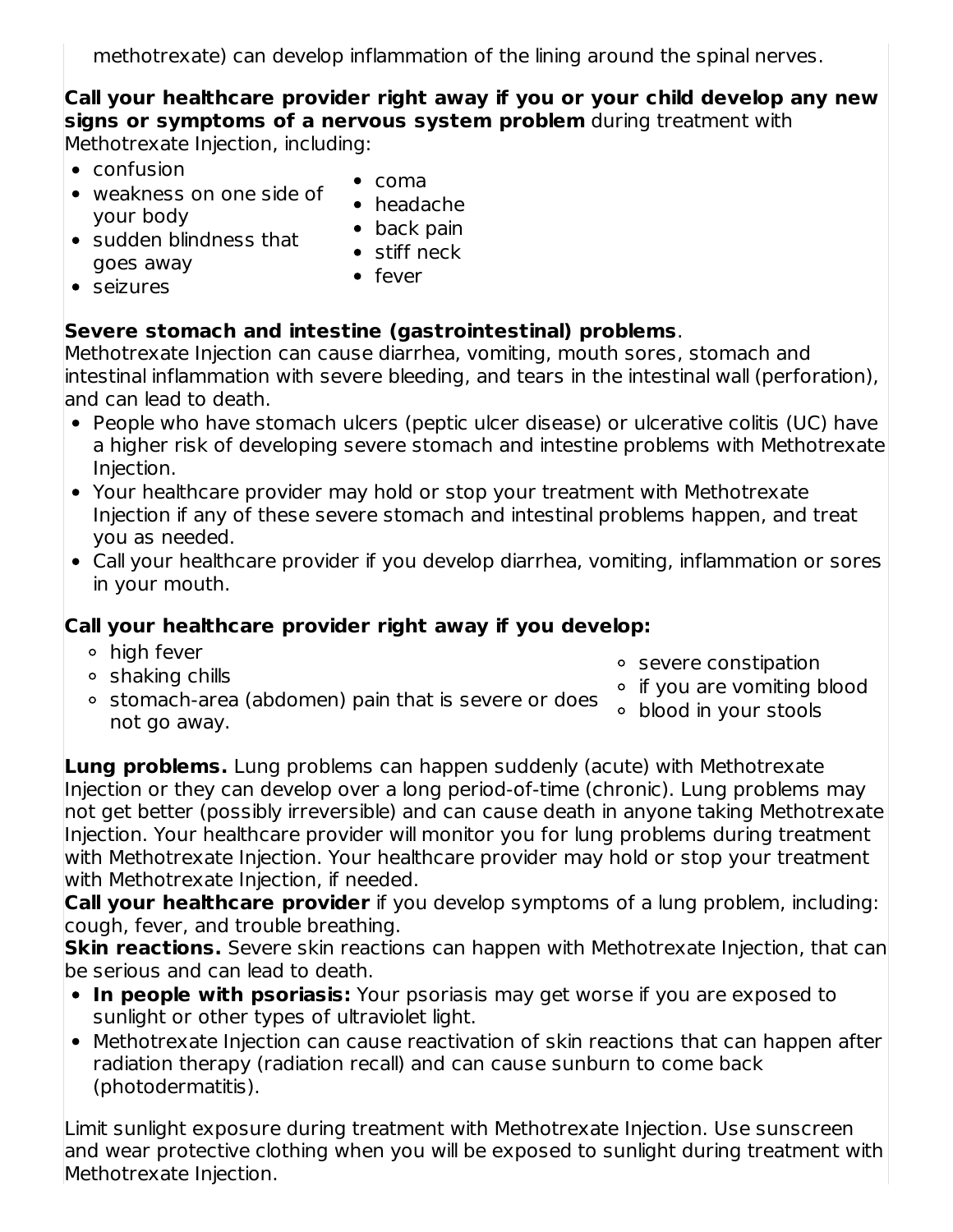**Call your healthcare provider right away if you develop a new or worsening skin rash during treatment with Methotrexate Injection.**

See **"What are the possible side effects of Methotrexate Injection?"** for more information about side effects.

**What is Methotrexate Injection?**

**Methotrexate Injection is a prescription medicine used:**

### **in adults and children:**

- in combination with other chemotherapy medicines to treat acute lymphoblastic leukemia (ALL) to help prevent (prophylaxis) and to treat leukemia that spreads to the covering of the brain and spinal cord (meninges).
- to treat non-Hodgkin lymphoma
- in combination with other chemotherapy medicines to treat osteosarcoma

## **in adults:**

- in combination with other chemotherapy medicines to treat breast cancer
- alone to treat squamous cell carcinoma of the head and neck
- in combination with other chemotherapy medicines to treat gestational trophoblastic neoplasia

## **Methotrexate Injection is a prescription medicine used:**

- in adults to treat rheumatoid arthritis (RA)
- in children to treat polyarticular juvenile idiopathic arthritis (pJIA)
- in adults to treat severe psoriasis

## **Do not receive Methotrexate Injection if you:**

- have had a severe allergic reaction to Methotrexate Injection. See **"What is the most important information I should know about Methotrexate Injection?"**
- you are pregnant and are being treated, or will be treated with Methotrexate Injection for rheumatoid arthritis, pJIA, or severe psoriasis, or for any disease other than cancer. Methotrexate Injection can cause harm to an unborn baby including birth defects or death of an unborn baby. See **"What is the most important information I should know about Methotrexate Injection?"**

### **Before you receive Methotrexate Injection, tell your healthcare provider about all of your medical conditions, including if you:**

- have kidney problems or are receiving dialysis treatments
- have liver problems
- have a history of neurologic problems, including seizures
- drink-alcohol containing beverages during treatment with Methotrexate Injection, or if there are any changes in the amount of alcoholic beverages you drink
- have fluid in your stomach-area (ascites)
- have lung problems or fluid in your lungs (pleural effusion)
- plan to have any surgeries with general anesthesia, including dental surgery
- have stomach ulcers (peptic ulcer disease)
- have ulcerative colitis
- have recently received or are scheduled to receive a vaccine. You should not receive live vaccines during treatment with Methotrexate Injection.
- are breastfeeding or plan to breastfeed. Methotrexate may pass into your breast milk. Do not breastfeed during treatment and for 1 week after your last dose of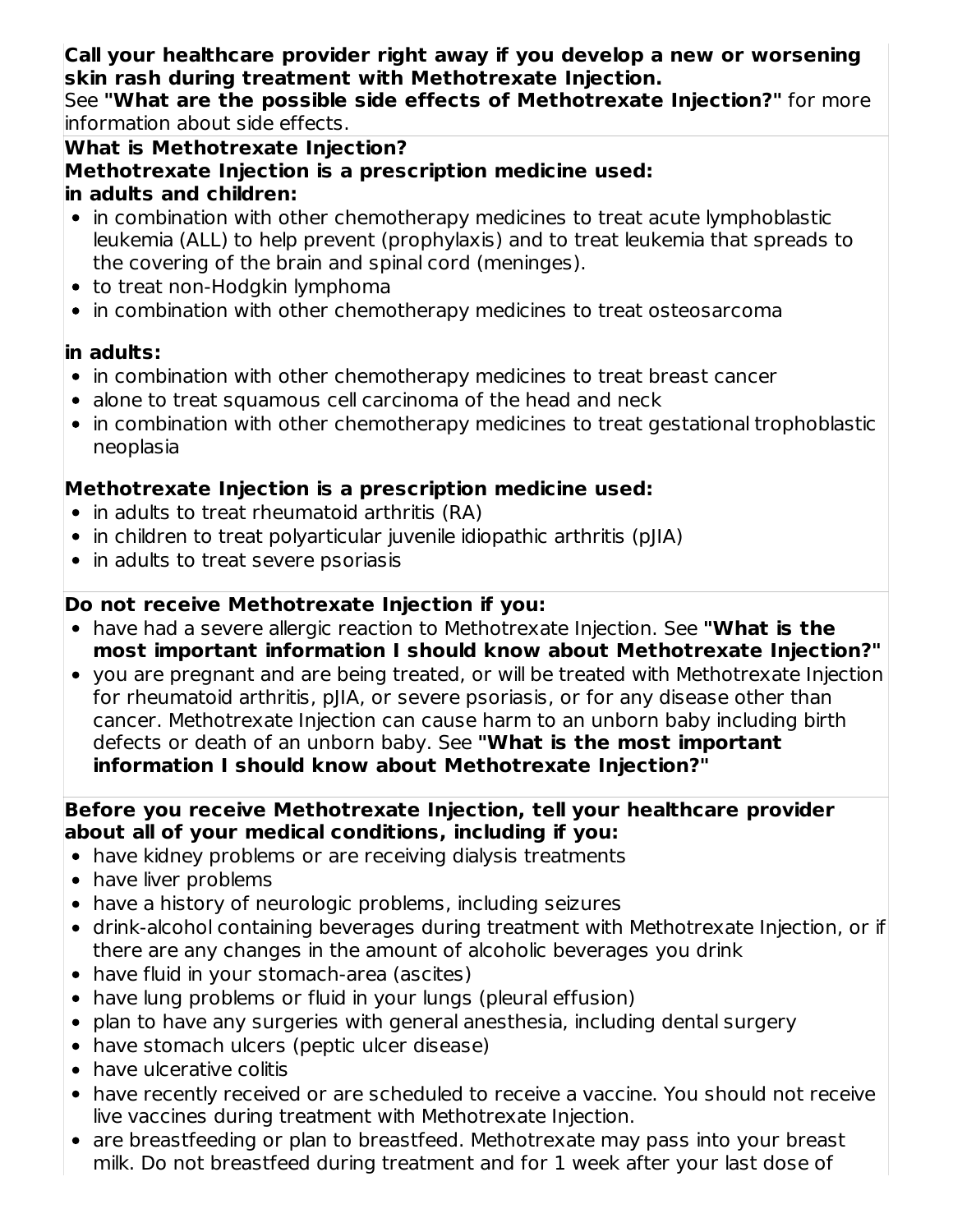Methotrexate Injection.

Tell your healthcare provider about all the medicines you take, including prescription and over-the-counter medicines, vitamins, and herbal supplements. Taking certain medicines can affect the amount of methotrexate in your blood and can increase your risk for serious side effects.

## **How will I receive or take Methotrexate Injection?**

- Depending on your medical condition and the dose of Methotrexate Injection that is prescribed by your healthcare provider, Methotrexate Injection can be given to you:
	- through an intravenous (IV) line in your vein by injection into a large muscle (intramuscular injection) o injected under your skin (subcutaneous injection)
	- for certain diseases the preservative-free formulation of Methotrexate Injection can also be injected through your spine directly into your spinal fluid.

## **If you are receiving Methotrexate Injection to treat your cancer:**

- Your healthcare provider will decide your dose, how you will receive Methotrexate Injection, and how often you need to receive it, depending on your medical condition that is being treated.
- If you are receiving high-dose Methotrexate Injection to treat your cancer, you will receive the medicine leucovorin to help prevent severe side effects ("rescue") to your bone marrow and other normal cells in your body. You will also receive intravenous (IV) fluids and other medicines to help prevent and treat side effects.
- If you are receiving a "moderate-dose" of Methotrexate Injection to treat your cancer, you may also receive leucovorin.
- **Do not take folic acid or folinic acid during treatment with Methotrexate Injection to treat your cancer**, unless your healthcare provider tells you to. Taking folic acid or folinic acid with Methotrexate Injection may make your treatment less effective.
- Your healthcare provider will do blood tests to check for side effects during treatment with Methotrexate Injection.
- Your healthcare provider may stop your treatment, change when you receive your treatment, or change the dose of your treatment if you have certain side effects while receiving Methotrexate Injection.

#### **If you are receiving Methotrexate Injection for treatment of severe psoriasis, rheumatoid arthritis, or polyarticular juvenile idiopathic arthritis:**

- You should receive your Methotrexate Injection dose 1 time each week, not every day. Serious side effects and death have happened in people who mistakenly have taken Methotrexate every day instead of 1 time each week.
- Take folic acid or folinic acid every day during treatment with Methotrexate Injection, as instructed by your healthcare provider, to help reduce the chance of developing certain side effects, such as mouth sores.
- If you receive too much Methotrexate Injection call your healthcare provider or go to your nearest hospital emergency room right way. You will need to receive a medicine as soon as possible to help reduce side effects that could be severe and could cause death.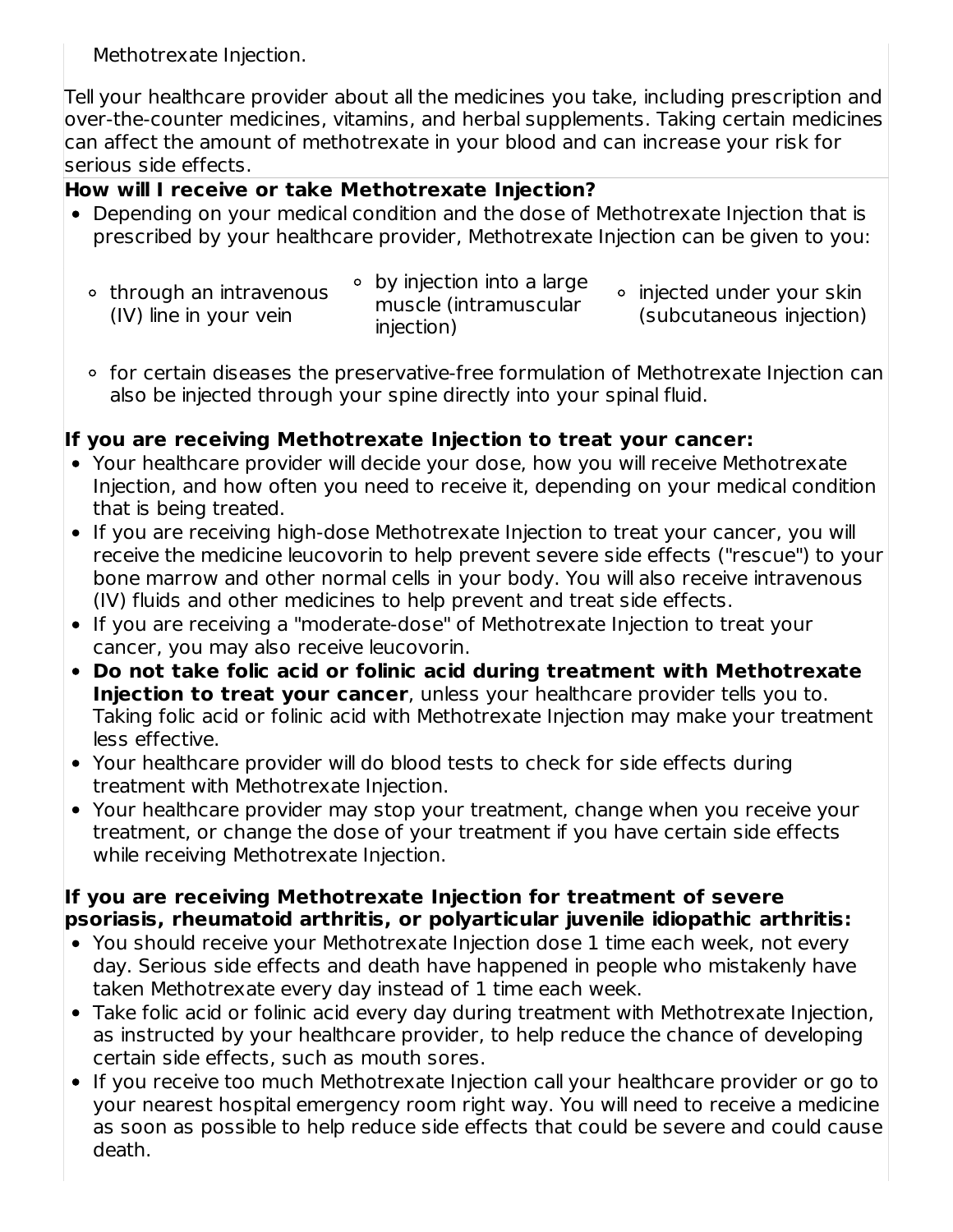## **In all patients receiving Methotrexate Injection:**

• If you miss receiving a dose of Methotrexate Injection, call your healthcare provider for instructions about when to receive your next dose of Methotrexate Injection.

### **What are the possible side effects of Methotrexate Injection? Methotrexate Injection can cause serious side effects, including:**

- See "**What is the most important information I should know about Methotrexate Injection?"**
- **Tumor lysis syndrome (TLS)**. TLS is caused by the fast breakdown of cancer cells. TLS can cause kidney failure and the need for dialysis treatment, abnormal heart rhythm, seizure, and sometimes death. Your healthcare provider may do blood tests to check you for TLS if you are receiving Methotrexate Injection as a cancer treatment. Your healthcare provider will treat you as needed to prevent or manage TLS if you develop it during treatment with Methotrexate Injection.
- **New (secondary) cancers**. New (secondary) cancers can happen in people who take or receive Methotrexate Injection at any dose.
	- Certain blood cancers can happen during treatment with low-dose Methotrexate Injection. In some cases, these blood cancers may completely go away (regress completely) after Methotrexate Injection is stopped.
	- If you develop one of these blood cancers during treatment with Methotrexate Injection, your healthcare provider will stop your treatment, and treat as needed if the new cancer does not go away after Methotrexate Injection is stopped.
- **Increased risk of soft tissue and bone problems due to receiving Methotrexate Injection in combination with radiation therapy.** In people who receive Methotrexate Injection, some soft tissue in your body may die and some bone cells may die. People who receive radiation therapy in combination with Methotrexate Injection have an increased risk of this happening.

The most common side effects of Methotrexate Injection include:

- mouth sores or ulcers
- nausea
- decreased white blood cell count. See "**What is the most important information I should know about Methotrexate Injection?**"
- upset stomach

**Possible fertility problems (infertility) in males and females.** Methotrexate Injection can cause fertility problems in males and females, and cause sperm production to stop in males, and menstrual problems in females. In females, your periods (menstrual cycle) may be irregular or completely stop when you receive Methotrexate Injection. Your periods may or may not return to normal following treatment. It is not known if your fertility will return after treatment. Talk to your healthcare provider about your risk for infertility if this is a concern for you.

These are not all of the possible side effects of Methotrexate Injection. Call your doctor for medical advice about side effects. You may report side effects to FDA at 1-800-FDA-1088.

## **General information about the safe and effective use of Methotrexate Injection.**

Medicines are sometimes prescribed for purposes other than those listed in a Patient Information leaflet.

You can ask your pharmacist or healthcare provider for information about Methotrexate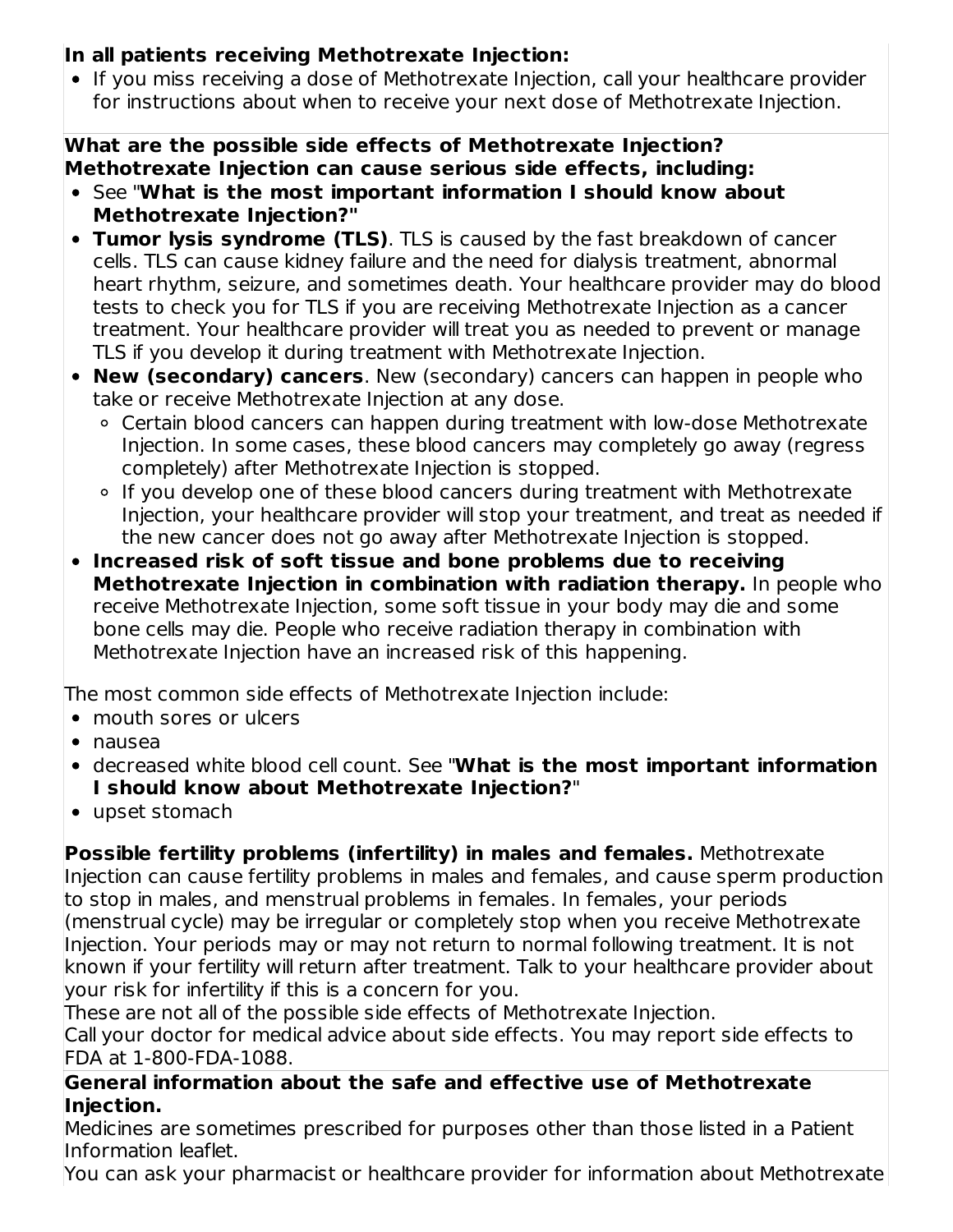Injection that is written for health professionals.

**What are the ingredients in Methotrexate Injection? Active ingredient: methotrexate.**

**Inactive ingredients for Methotrexate Injection Preservative-free:** sodium chloride. May contain sodium hydroxide and/or hydrochloric acid to adjust pH to 8.5. **Inactive ingredients for Methotrexate Injection with Preservative:** benzyl alcohol and sodium chloride. May contain sodium hydroxide and/or hydrochloric acid to adiust pH to 8.5.

Distributed by Hospira, Inc., Lake Forest, IL 60045



Food and Drug Administration.

This Patient Information has been approved by the U.S. Novaplus is a registered trademark of Vizient, Inc.  $|$ I AB-1476-1.0 For more information, go to www.pfizer.com or call 1-800-438-1985.

Issued: 3/2021

## **PRINCIPAL DISPLAY PANEL - 2 mL Vial Label**

NDC 61703-350-09  $2 \text{ ml}$ **Sterile** 

**Methotrexate** Injection, USP Rx only

50 mg/2 mL (25 mg/mL)

Isotonic Liquid

Contains preservative Cytotoxic Agent

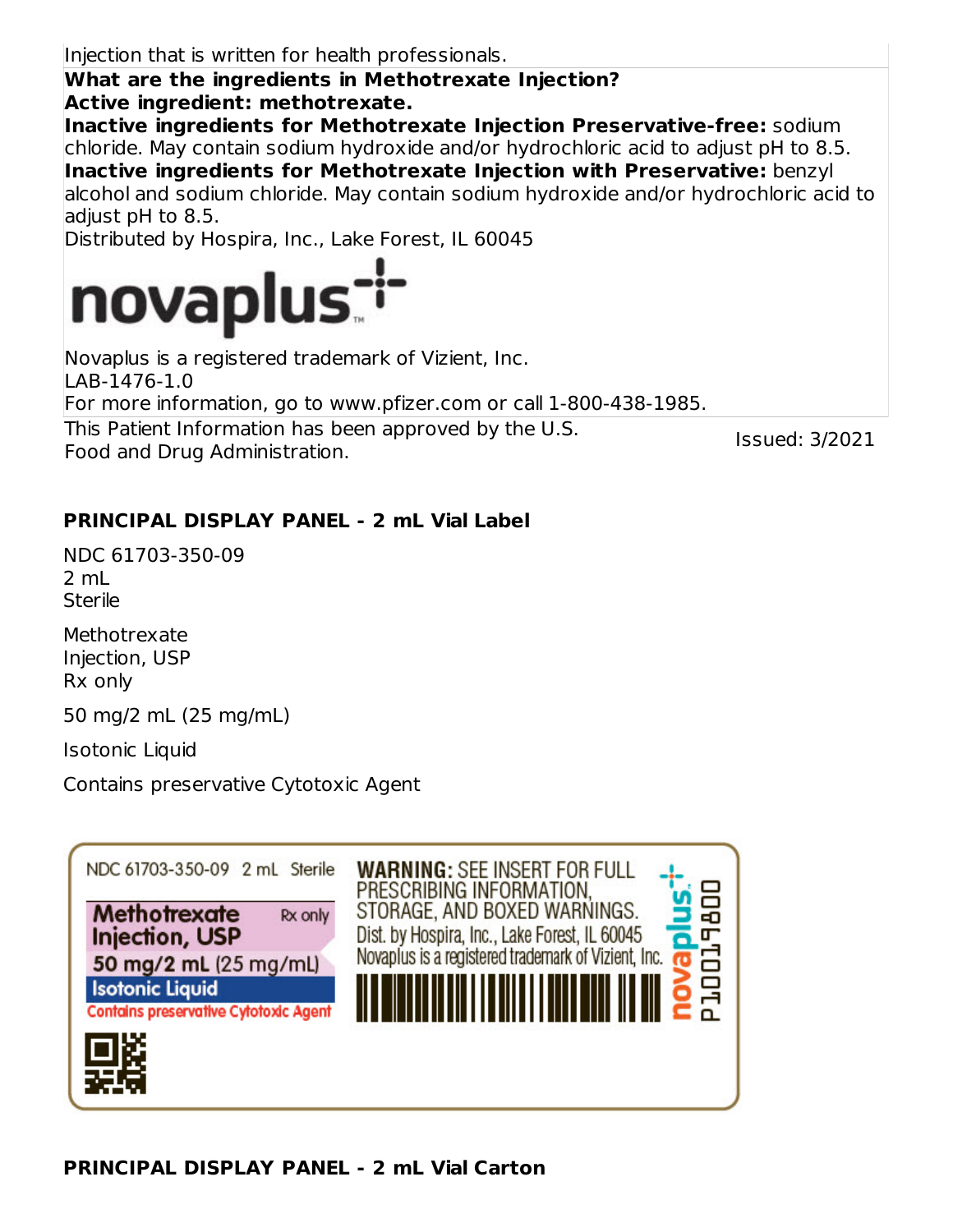## VIAL

5 x 2 mL Multiple-dose Vial NDC 61703-350-10

**Sterile** Rx only

Methotrexate Injection, USP 50 mg/2 mL (25 mg/mL)

Isotonic Liquid

For Intravenous, Intramuscular and Subcutaneous Use Only

CONTAINS PRESERVATIVE NOT FOR INTRATHECAL USE

novaplus ™

Cytotoxic Agent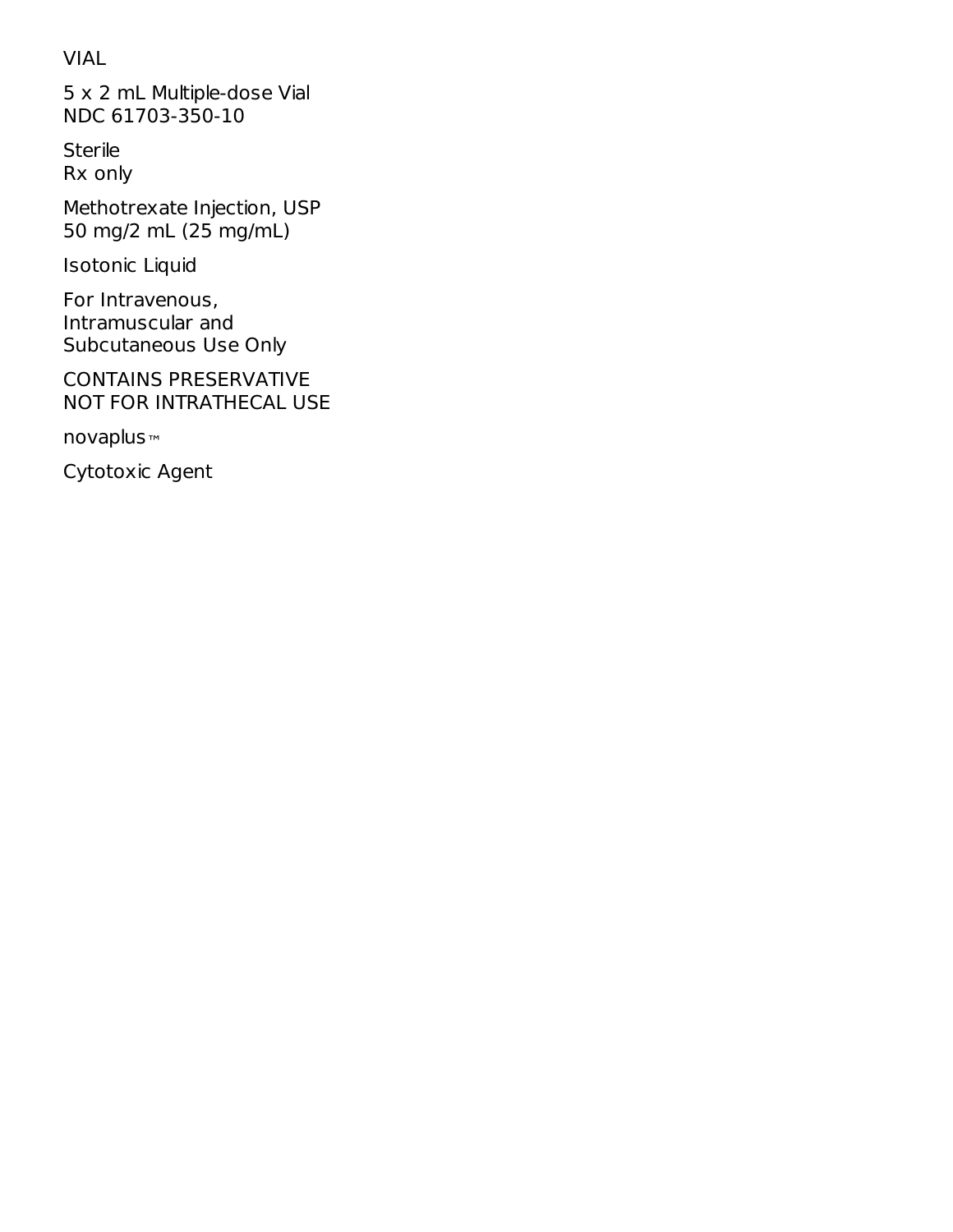| - sulquyon<br>MADE IN FINLAMD<br>trademark of Vizion, Inc.<br>be retaiger and quo out<br>Lake Forest, IL 6004 5 USA<br>Distributed by Hospira, Inc. |                             | . Mgil mont taetory .eveb OS nintiw eau bns, 3°8 of 3°S ts<br>zisiv ezob elqitilum enota, enutanuq tanit nett A . [enutane qmeT<br>mooR bellon/no.0 98U eeg (7° 38 of 7° 98) 0° 30 80 51 96<br>Store at 20°C to 25°C (68°F to 77°F); excursions permitted<br>Gontains preservative. Not for intrathecal use.<br>. no item othi gnid ha as ng ee 2 gnin ns W<br>.c.8 of Hq ent faulbs of<br>5.2 mg. May contain sodium hydroxide and/or hydrochloric acid<br>sbinolrlo muiboß bris svitisvneseng is as lorloolis lyzned to gm 8.81<br>, muibos staxeitodtem to gm 8.4d of tnelsviupe staxeitodtem gm 0d |
|-----------------------------------------------------------------------------------------------------------------------------------------------------|-----------------------------|--------------------------------------------------------------------------------------------------------------------------------------------------------------------------------------------------------------------------------------------------------------------------------------------------------------------------------------------------------------------------------------------------------------------------------------------------------------------------------------------------------------------------------------------------------------------------------------------------------|
|                                                                                                                                                     |                             | Each vial contains:<br><b>14N</b>                                                                                                                                                                                                                                                                                                                                                                                                                                                                                                                                                                      |
| <b>VIAL</b><br>Sterile<br>Methotrexate Injection, USP<br>50 mg/2 mL (25 mg/mL)<br>Isotonic Liquid<br><b>Cytotoxic Agent</b>                         |                             |                                                                                                                                                                                                                                                                                                                                                                                                                                                                                                                                                                                                        |
|                                                                                                                                                     |                             |                                                                                                                                                                                                                                                                                                                                                                                                                                                                                                                                                                                                        |
| <b>VIAL</b>                                                                                                                                         |                             |                                                                                                                                                                                                                                                                                                                                                                                                                                                                                                                                                                                                        |
| 5 x 2 mL Multiple-dose Vial<br>Sterile                                                                                                              | NDC 61703-350-10<br>Rx only | For Intravenous,<br>Intramuscular and                                                                                                                                                                                                                                                                                                                                                                                                                                                                                                                                                                  |
| <b>Methotrexate Injection, USP</b>                                                                                                                  |                             | Subcutaneous Use Only<br><b>CONTAINS PRESERVATIVE</b>                                                                                                                                                                                                                                                                                                                                                                                                                                                                                                                                                  |
| 50 mg/2 mL (25 mg/mL)                                                                                                                               |                             | <b>NOT FOR INTRATHECAL USE</b>                                                                                                                                                                                                                                                                                                                                                                                                                                                                                                                                                                         |
| <b>Isotonic Liquid</b>                                                                                                                              |                             | novaplus:                                                                                                                                                                                                                                                                                                                                                                                                                                                                                                                                                                                              |
|                                                                                                                                                     | <b>Cytotoxic Agent</b>      |                                                                                                                                                                                                                                                                                                                                                                                                                                                                                                                                                                                                        |
| 3662033                                                                                                                                             |                             | PAA183757                                                                                                                                                                                                                                                                                                                                                                                                                                                                                                                                                                                              |
|                                                                                                                                                     |                             | IAT                                                                                                                                                                                                                                                                                                                                                                                                                                                                                                                                                                                                    |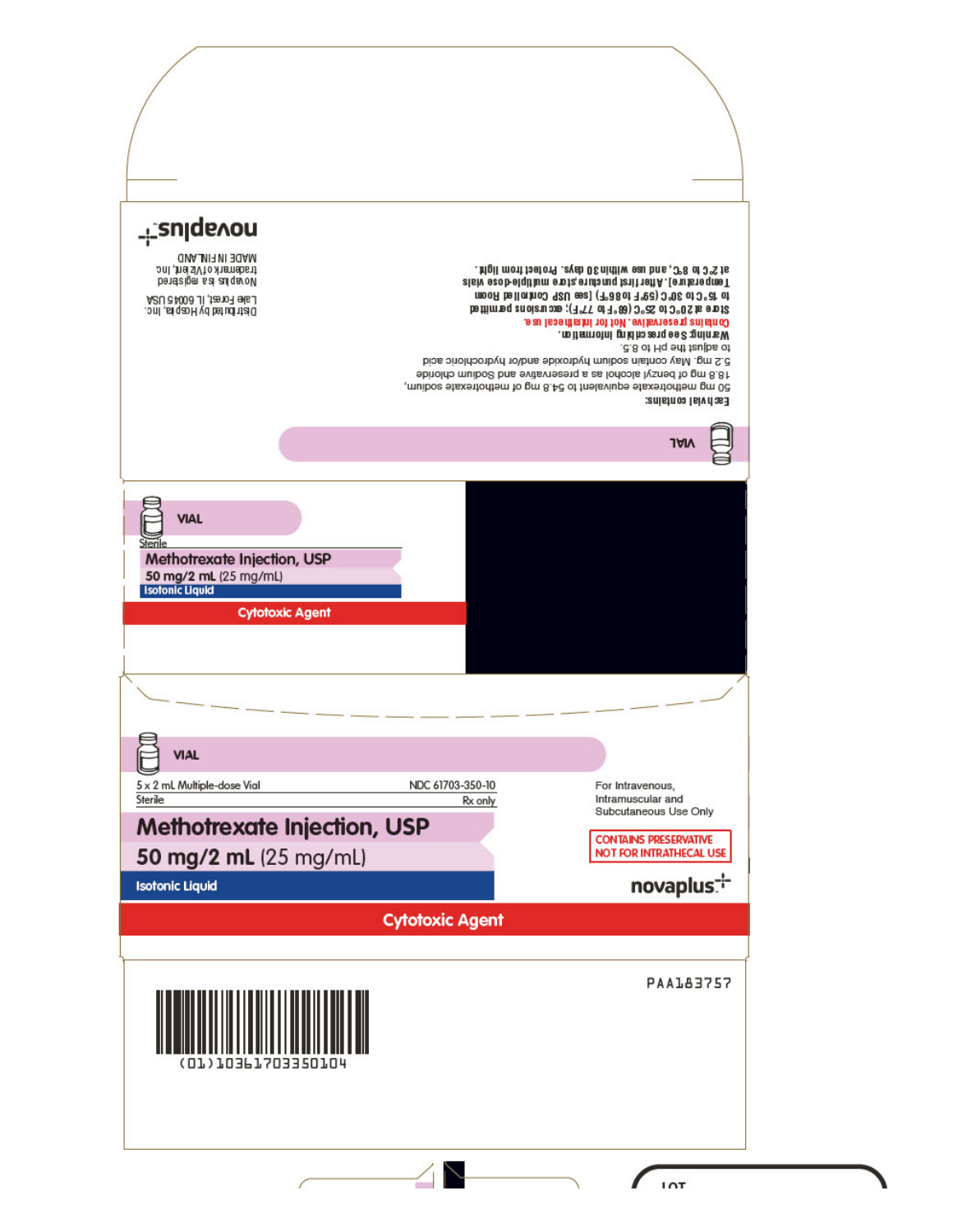

### **PRINCIPAL DISPLAY PANEL - 40 mL Vial Label**

**Sterile** NDC 61703-408-25

40 mL Single dose vial. Discard unused portion. Rx only

Methotrexate Injection, USP

1 g/40 mL (25 mg/mL)

Preservative Free

Cytotoxic Agent

novaplus™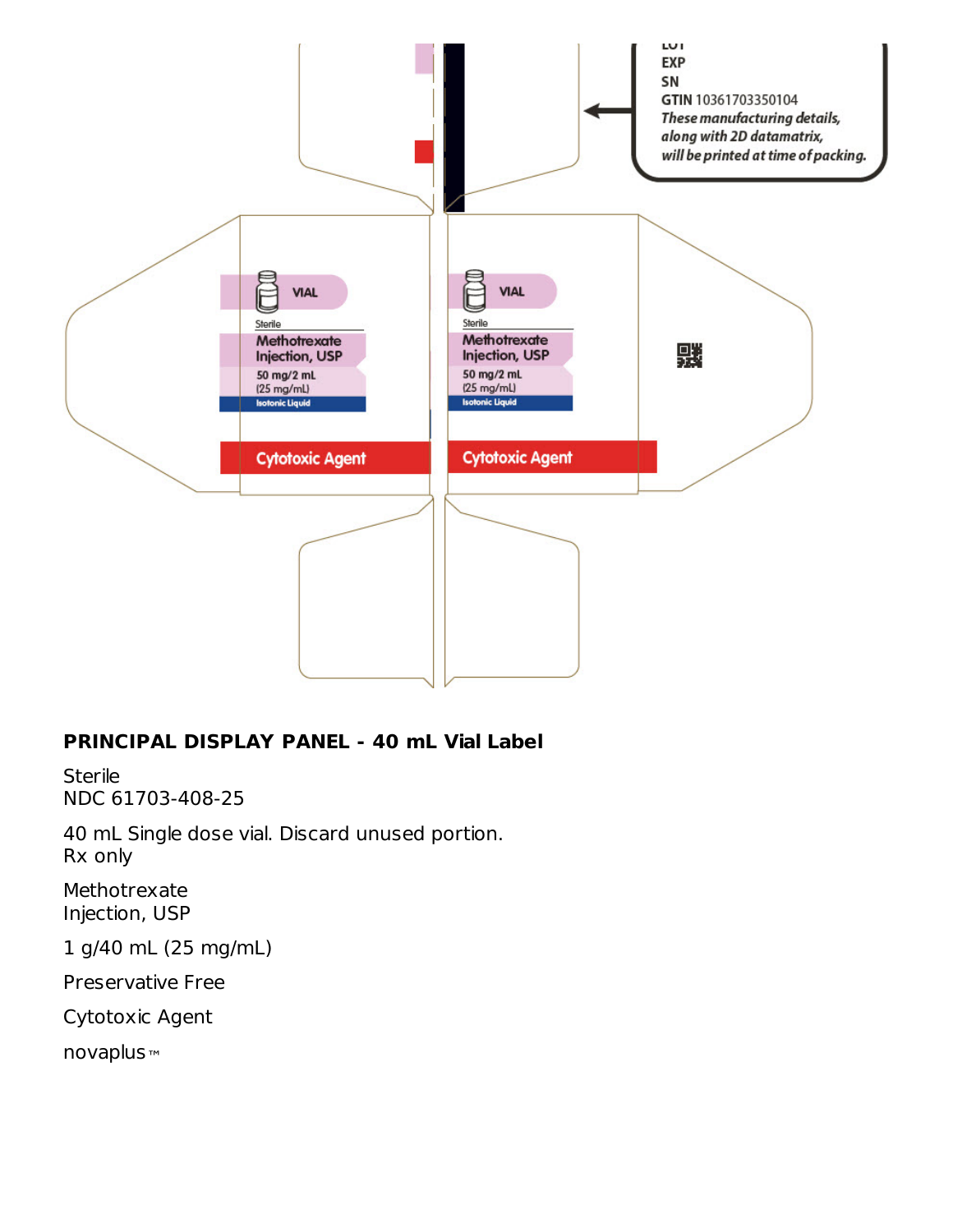Variable data format: LOT S014321AA EXP YYYYMMMDD



### **PRINCIPAL DISPLAY PANEL - 40 mL Vial Carton**

VIAL

 $1 \times 40$  mL Vial NDC 61703-408-25

**Sterile** Rx only

Methotrexate Injection, USP

1 g/40 mL (25 mg/mL)

Preservative Free

Single dose vial. Discard unused portion.

Cytotoxic Agent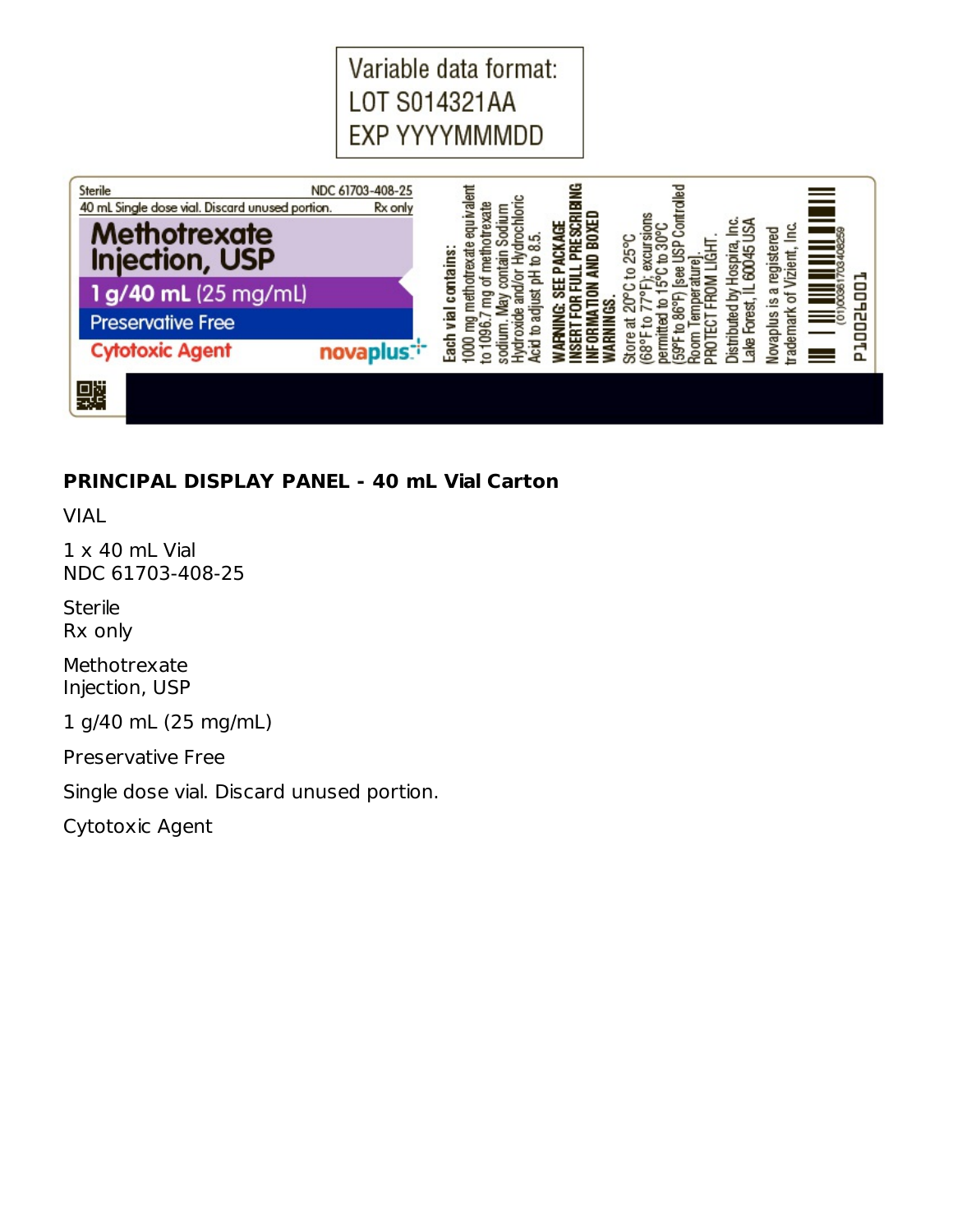

# **METHOTREXATE**

methotrexate injection, solution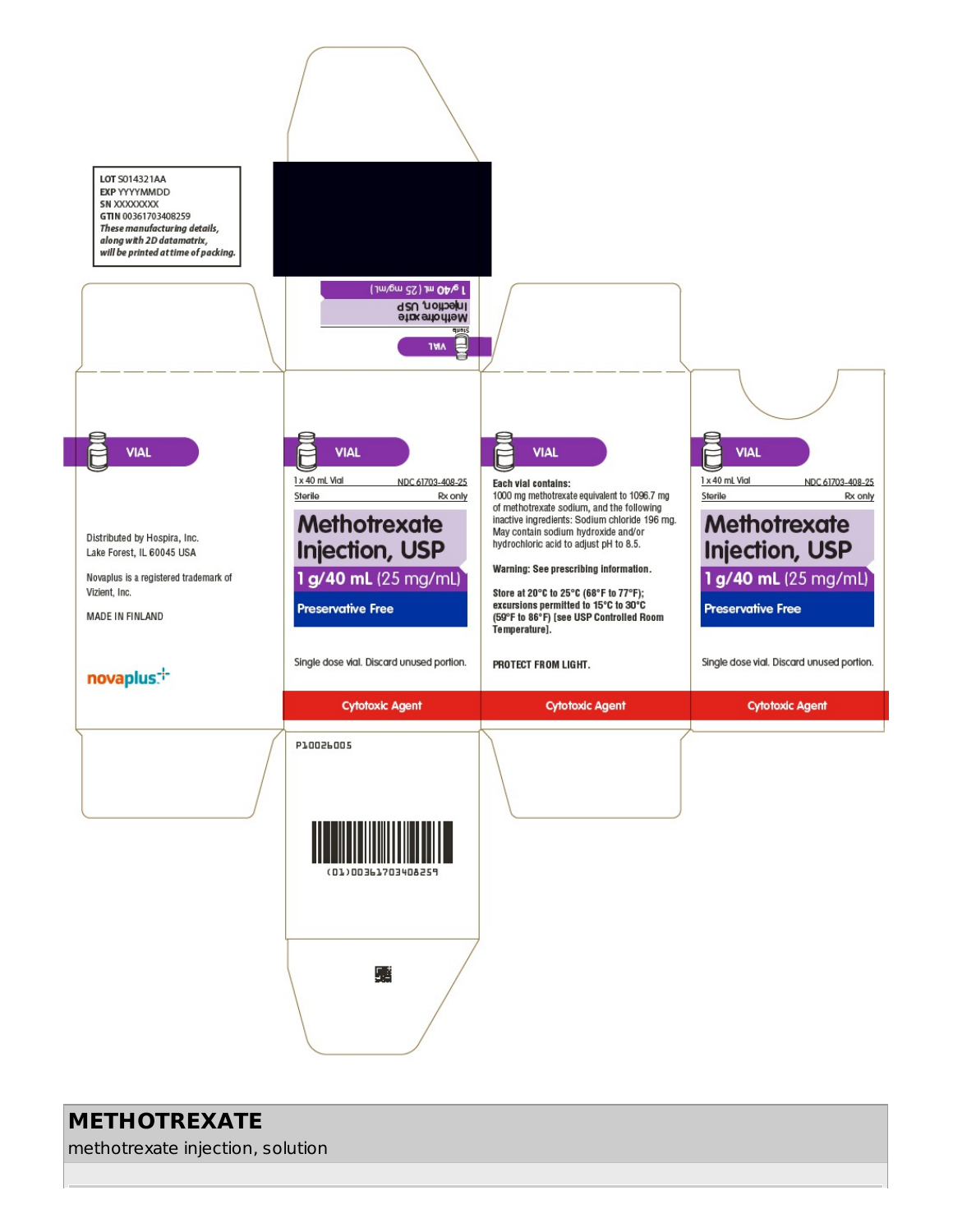|                     | <b>Product Information</b>      |                                             |                                                               |            |                                       |                                     |
|---------------------|---------------------------------|---------------------------------------------|---------------------------------------------------------------|------------|---------------------------------------|-------------------------------------|
| <b>Product Type</b> |                                 |                                             | HUMAN PRESCRIPTION DRUG                                       |            | Item Code<br>(Source)                 | NDC:61703-<br>350                   |
|                     | <b>Route of Administration</b>  |                                             | INTRAMUSCULAR, INTRAVENOUS,<br><b>SUBCUTANEOUS</b>            |            |                                       |                                     |
|                     |                                 |                                             |                                                               |            |                                       |                                     |
|                     |                                 | <b>Active Ingredient/Active Moiety</b>      |                                                               |            |                                       |                                     |
|                     |                                 |                                             | <b>Ingredient Name</b>                                        |            | <b>Basis of</b><br><b>Strength</b>    | <b>Strength</b>                     |
|                     | UNII: YL5FZ 2Y5U1)              |                                             | <b>METHOTREXATE SODIUM (UNII: 3IG1E710ZN) (METHOTREXATE -</b> |            | <b>METHOTREXATE</b>                   | $25 \text{ mg}$<br>in 1 mL          |
|                     |                                 |                                             |                                                               |            |                                       |                                     |
|                     | <b>Inactive Ingredients</b>     |                                             |                                                               |            |                                       |                                     |
|                     |                                 |                                             | <b>Ingredient Name</b>                                        |            |                                       | <b>Strength</b>                     |
|                     |                                 | <b>BENZYL ALCOHOL (UNII: LKG8494WBH)</b>    |                                                               |            |                                       |                                     |
|                     |                                 | <b>SODIUM CHLORIDE (UNII: 451W47IQ8X)</b>   |                                                               |            |                                       |                                     |
|                     | <b>WATER (UNII: 059QF0KO0R)</b> |                                             |                                                               |            |                                       |                                     |
|                     |                                 | <b>SODIUM HYDROXIDE (UNII: 55X04QC32I)</b>  |                                                               |            |                                       |                                     |
|                     |                                 | <b>HYDROCHLORIC ACID (UNII: QTT17582CB)</b> |                                                               |            |                                       |                                     |
|                     |                                 |                                             |                                                               |            |                                       |                                     |
|                     |                                 |                                             |                                                               |            |                                       |                                     |
|                     | <b>Packaging</b>                |                                             |                                                               |            |                                       |                                     |
| #                   | <b>Item Code</b>                |                                             | <b>Package Description</b>                                    |            | <b>Marketing Start</b><br><b>Date</b> | <b>Marketing End</b><br><b>Date</b> |
| 1                   | NDC:61703-<br>350-10            | 5 in 1 CARTON                               |                                                               | 09/25/2014 |                                       |                                     |
| 1                   | NDC:61703-<br>350-09            | <b>Combination Product</b>                  | 2 mL in 1 VIAL, MULTI-DOSE; Type 0: Not a                     |            |                                       |                                     |
|                     |                                 |                                             |                                                               |            |                                       |                                     |
|                     |                                 | <b>Marketing Information</b>                |                                                               |            |                                       |                                     |
|                     | <b>Marketing</b><br>Category    |                                             | <b>Application Number or Monograph</b><br><b>Citation</b>     |            | <b>Marketing Start</b><br><b>Date</b> | <b>Marketing End</b><br>Date        |
| <b>NDA</b>          |                                 | NDA011719                                   |                                                               | 09/25/2014 |                                       |                                     |
|                     |                                 |                                             |                                                               |            |                                       |                                     |
|                     |                                 |                                             |                                                               |            |                                       |                                     |
|                     | <b>METHOTREXATE</b>             |                                             |                                                               |            |                                       |                                     |
|                     |                                 | methotrexate injection, solution            |                                                               |            |                                       |                                     |
|                     |                                 |                                             |                                                               |            |                                       |                                     |

| <b>Product Information</b>     |                                                                 |                              |                   |  |  |
|--------------------------------|-----------------------------------------------------------------|------------------------------|-------------------|--|--|
| <b>Product Type</b>            | HUMAN PRESCRIPTION DRUG                                         | <b>Item Code</b><br>(Source) | NDC:61703-<br>408 |  |  |
| <b>Route of Administration</b> | INTRAMUSCULAR, INTRAVENOUS, INTRATHECAL,<br><b>SUBCUTANEOUS</b> |                              |                   |  |  |
|                                |                                                                 |                              |                   |  |  |